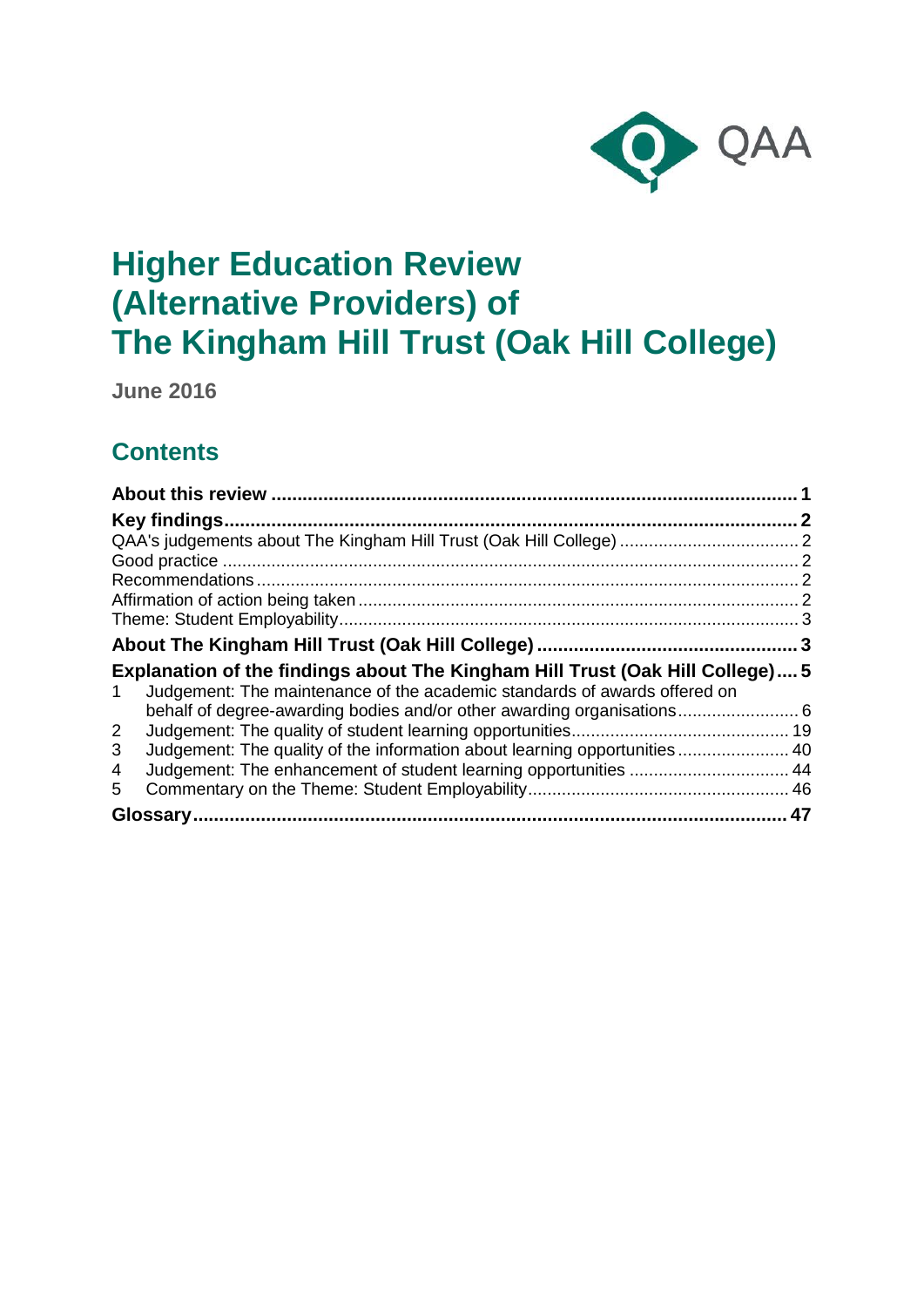## <span id="page-1-0"></span>**About this review**

This is a report of a Higher Education Review (Alternative Providers) conducted by the Quality Assurance Agency for Higher Education (QAA) at The Kingham Hill Trust (Oak Hill College). The review took place from 27 to 29 June 2016 and was conducted by a team of three reviewers, as follows:

- Mr David Orford/Dr Alan Howard
- Ms Daphne Rowlands
- Miss Caitlin Oliver (student reviewer).

The main purpose of the review was to investigate the higher education provided by The Kingham Hill Trust (Oak Hill College) and to make judgements as to whether or not its academic standards and quality meet UK expectations. These expectations are the statements in the UK Quality Code for Higher [Education](http://www.qaa.ac.uk/assuring-standards-and-quality/the-quality-code) (the Quality Code)<sup>1</sup> setting out what all UK higher [education](http://www.qaa.ac.uk/about-us/glossary?Category=H#92) providers expect of themselves and of each other, and what the general public can therefore expect of them.

In Higher Education Review (Alternative Providers) the QAA review team:

- makes judgements on
	- the maintenance of academic standards
	- the quality of student learning opportunities
	- the information provided about higher education provision
	- the enhancement of student learning opportunities
- provides a commentary on the selected theme
- makes recommendations
- identifies features of good practice
- affirms action that the provider is taking or plans to take.

A check is also made on the provider's financial sustainability, management and governance (FSMG) with the aim of giving students reasonable confidence that they should not be at risk of being unable to complete their course as a result of financial failure.

In reviewing The Kingham Hill Trust (Oak Hill College) the review team has also considered a theme selected for particular focus across higher education in England and Northern Ireland. The [themes](http://www.qaa.ac.uk/publications/information-and-guidance/publication?PubID=106) for the academic year 2015-16 are Student Employability, and Digital Literacy, $<sup>2</sup>$  and the provider is required to select, in consultation with student representatives,</sup> one of these themes to be explored through the review process.

A summary of the findings can be found in the section starting on page 2. [Explanations](#page-5-0) of the [findings](#page-5-0) are given in numbered paragraphs in the section starting on page 5.

The QAA website gives more information [about](http://www.qaa.ac.uk/aboutus/pages/default.aspx) QAA and its mission.<sup>3</sup> A dedicated section explains the method for [Higher Education Review \(Alternative Providers\).](http://www.qaa.ac.uk/en/ReviewsAndReports/Pages/RSCD.aspx)<sup>4</sup> For an explanation of terms see the [glossary](#page-46-1) at the end of this report.

<sup>1</sup> <sup>1</sup> The UK Quality Code for Higher Education is published at: [www.qaa.ac.uk/quality-code.](http://www.qaa.ac.uk/quality-code) <sup>2</sup> Higher Education Review themes:

[www.qaa.ac.uk/publications/information-and-guidance/publication?PubID=2859.](http://www.qaa.ac.uk/publications/information-and-guidance/publication?PubID=2859)

<sup>3</sup> QAA website: [www.qaa.ac.uk/about-us.](http://www.qaa.ac.uk/about-us)

<sup>4</sup> Higher Education Review (Alternative Providers): [www.qaa.ac.uk/en/ReviewsAndReports/Pages/RSCD.aspx.](http://www.qaa.ac.uk/en/ReviewsAndReports/Pages/RSCD.aspx)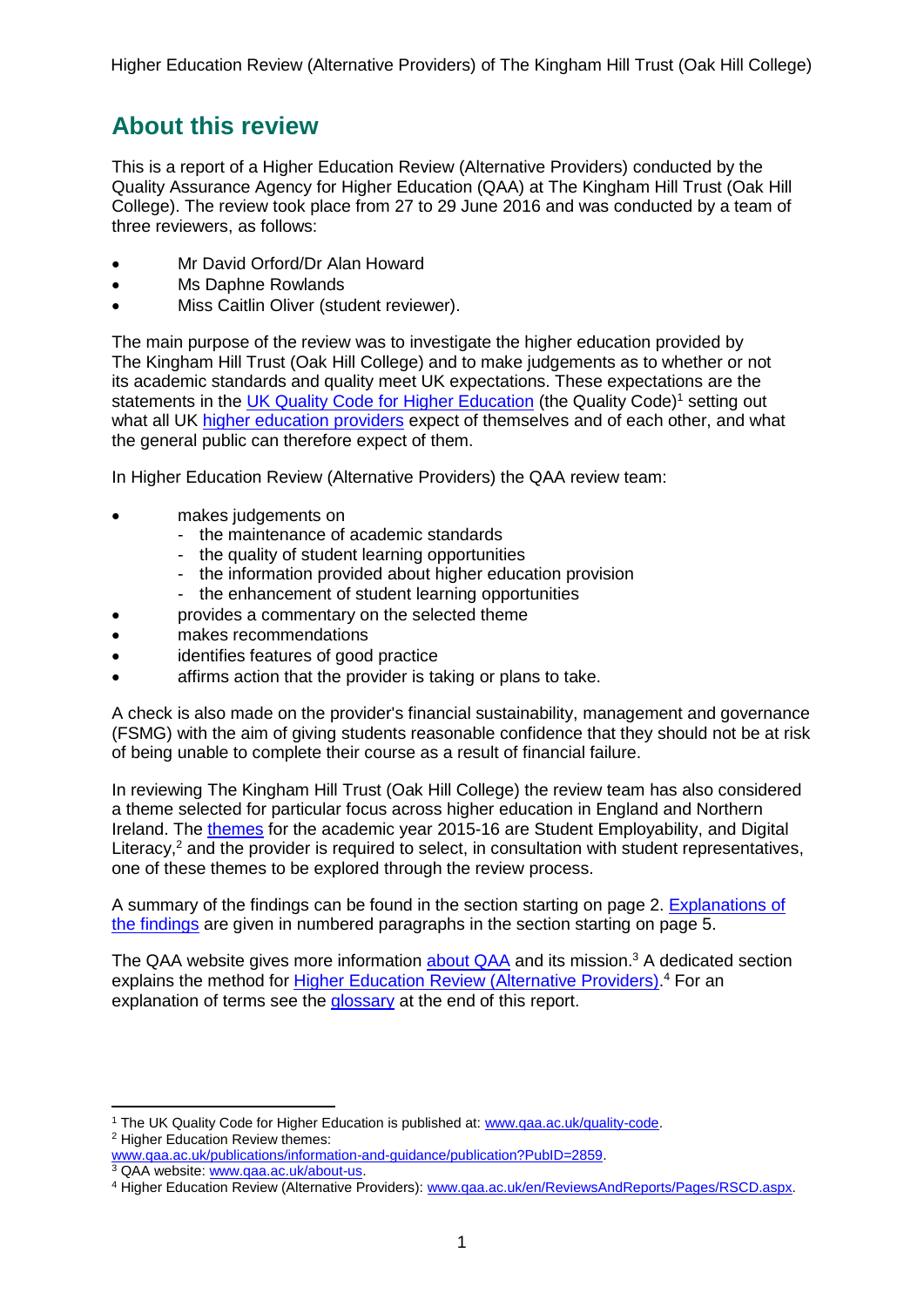## <span id="page-2-0"></span>**Key findings**

## <span id="page-2-1"></span>**QAA's judgements about The Kingham Hill Trust (Oak Hill College)**

The QAA review team formed the following judgements about the higher education provision at The Kingham Hill Trust (Oak Hill College).

- The maintenance of the academic standards of awards offered on behalf of its degree-awarding body **meets** UK expectations.
- The quality of student learning opportunities **meets** UK expectations.
- The quality of the information about learning opportunities **meets** UK expectations.
- The enhancement of student learning opportunities **meets** UK expectations.

## <span id="page-2-2"></span>**Good practice**

The QAA review team identified the following features of **good practice** at The Kingham Hill Trust (Oak Hill College).

- The compulsory and challenging communication workshops that make a particularly positive contribution to preparing students to deliver sermons (Expectation B3).
- The fellowship groups, which provide the opportunity for academic, pastoral and personal support and development (Expectation B4).
- The effective communication to the general public and prospective students about the ethos of the College and the nature of the vocational information it provides (Expectation C).

## <span id="page-2-3"></span>**Recommendations**

The QAA review team makes the following **recommendations** to The Kingham Hill Trust (Oak Hill College).

By January 2017:

- articulate more clearly and fully both the structure of the College's deliberative committees and the terms of reference of the Academic Board and other academic committees (Expectation A2.1)
- develop a formal internal policy and procedure for programme design and development that embeds consideration of resource implications and stakeholder feedback (Expectation B1)
- devise and implement a single College assessment policy (Expectation B6)
- formalise and strengthen arrangements for the effective management of placements (Expectation B10).

## <span id="page-2-4"></span>**Affirmation of action being taken**

The QAA review team **affirms** the following actions that The Kingham Hill Trust (Oak Hill College) is already taking to make academic standards secure and/or improve the educational provision offered to its students:

- the introduction of a standard double-marking template to ensure consistency in recording marking difference resolution and mark agreement (Expectation A3.2)
- the steps the College is taking to develop and implement a robust procedure for academic appeals and student complaints (Expectation B9).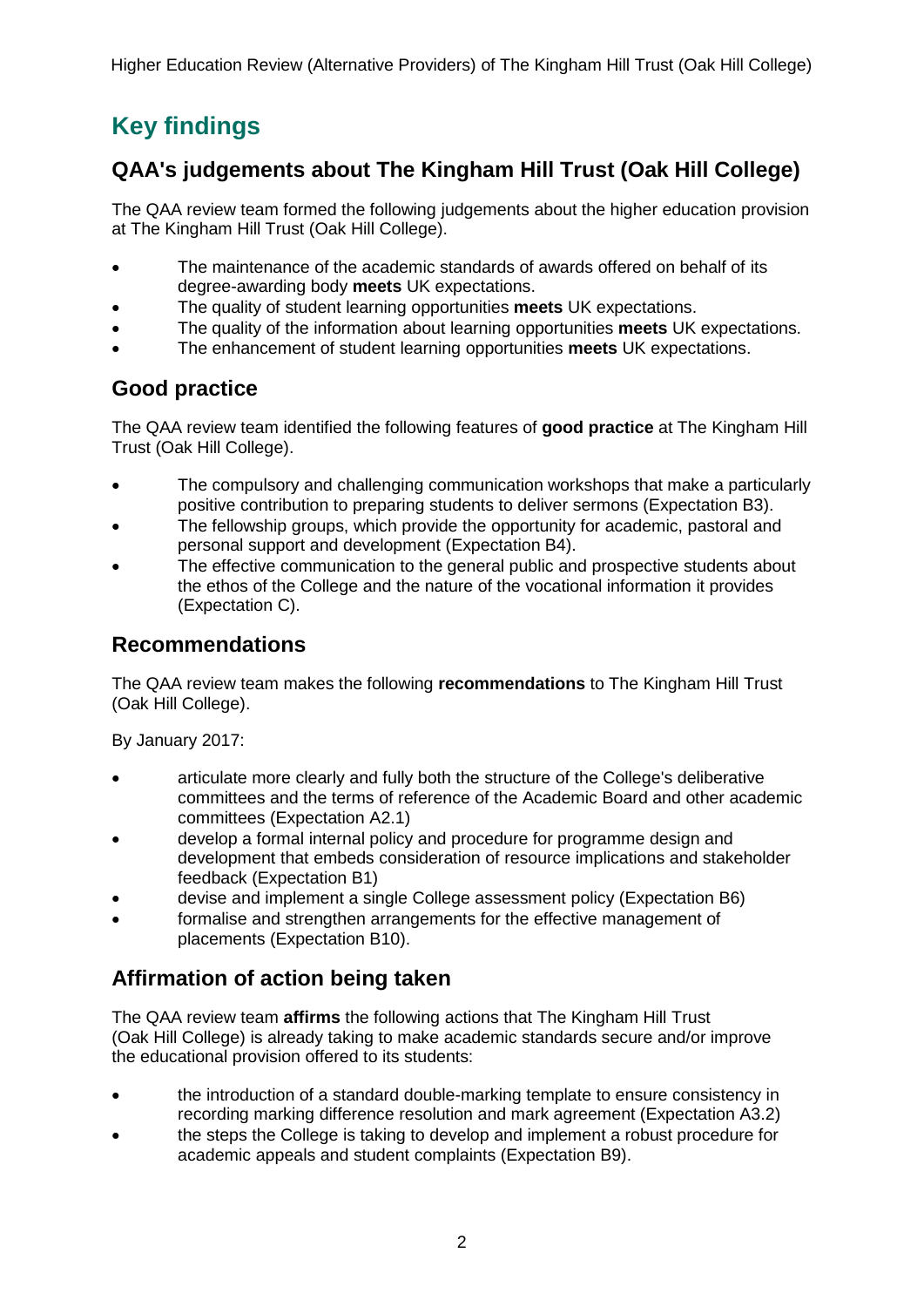## <span id="page-3-0"></span>**Theme: Student Employability**

Student employability is central to the purpose of The Kingham Hill Trust (Oak Hill College) since its core mission is to provide a vocational formation for students who wish to enter into various forms of Christian ministry. This purpose is embedded in the learning and teaching approaches within programmes and fostered through work-based learning experiences of direct relevance to the student's calling.

Further explanation of the key findings can be found in the handbook available on the QAA webpage explaining Higher Education Review [\(Alternative](http://www.qaa.ac.uk/en/ReviewsAndReports/Pages/Educational-Oversight-.aspx) Providers).

## <span id="page-3-1"></span>**About The Kingham Hill Trust (Oak Hill College)**

The Kingham Hill Trust (Oak Hill College) (referred to in this report as the College) is part of The Kingham Hill Trust, which also runs the Kingham Hill School in Oxfordshire. The Trust delegates responsibility for the governance of the College to the College Council, the Finance and General Purposes (F&GP) Committee and the College Leadership Team. The College was founded in by the trustees of the estate of Charles Baring Young, who established the Kingham Hill School in 1886 and The Kingham Hill Trust in 1912 to provide education for disadvantaged young boys. Following Baring Young's death in 1928, his estate in Southgate was donated to found a college for young men who wished to train for Anglican ordination but could not afford a residential university course. In May 1977 the Trust deed was amended to allow the College to admit both men and women to train for ministries in the Anglican Church or any other Protestant denomination. In September 1975 the College secured validation of its programmes with the Council for National Academic Awards (CNAA). When CNAA closed in 1992, the College approached Middlesex University (the University), with whom it already enjoyed cordial relations, and formed a collaborative partnership that endures to the present.

The College's mission is summed up in the following statement, taken from its Strategic Plan: 'Oak Hill College exists to serve churches worldwide as they carry out the Great Commission of the Lord Jesus Christ, by equipping their people to serve faithfully and graciously with a grasp of God's revealed truth that is adaptable, deep, broad and integrated'. This principle acts as the main driver for all of the College's educational and formational activity.

The College has various different types of student: ordinands, who are training for ordained ministry in the Church of England; independent students, who may be Anglicans training for lay ministry or members of other denominations, most notably the Fellowship of Independent Evangelical Churches; and students who are training for youth work or cross-cultural/mission work. Student numbers currently stand at 212. Of these, 120 are full-time students, 37 are part-time students (including five at distance), four are creditors, and 51 are auditors.

The College's present complement of teaching staff comprises 13 permanent faculty (10 full-time and three part-time) and five regular visiting lecturers. Since the last QAA review in 2012, an extensive work review has been initiated by the newly appointed Operations Vice-Principal, which has resulted in the creation of several new posts.

The precise nature of the College's relationship with the University has changed since the College's QAA Review for Educational Oversight in June 2012. When the partnership was formed in 1992, the College was granted accredited institution status, which authorised the College to validate its own taught undergraduate and subsequently taught postgraduate programmes. Following the publication of the Quality Code, *Chapter B10: Managing Higher Education Provision with Others*, the University decided to withdraw accredited institution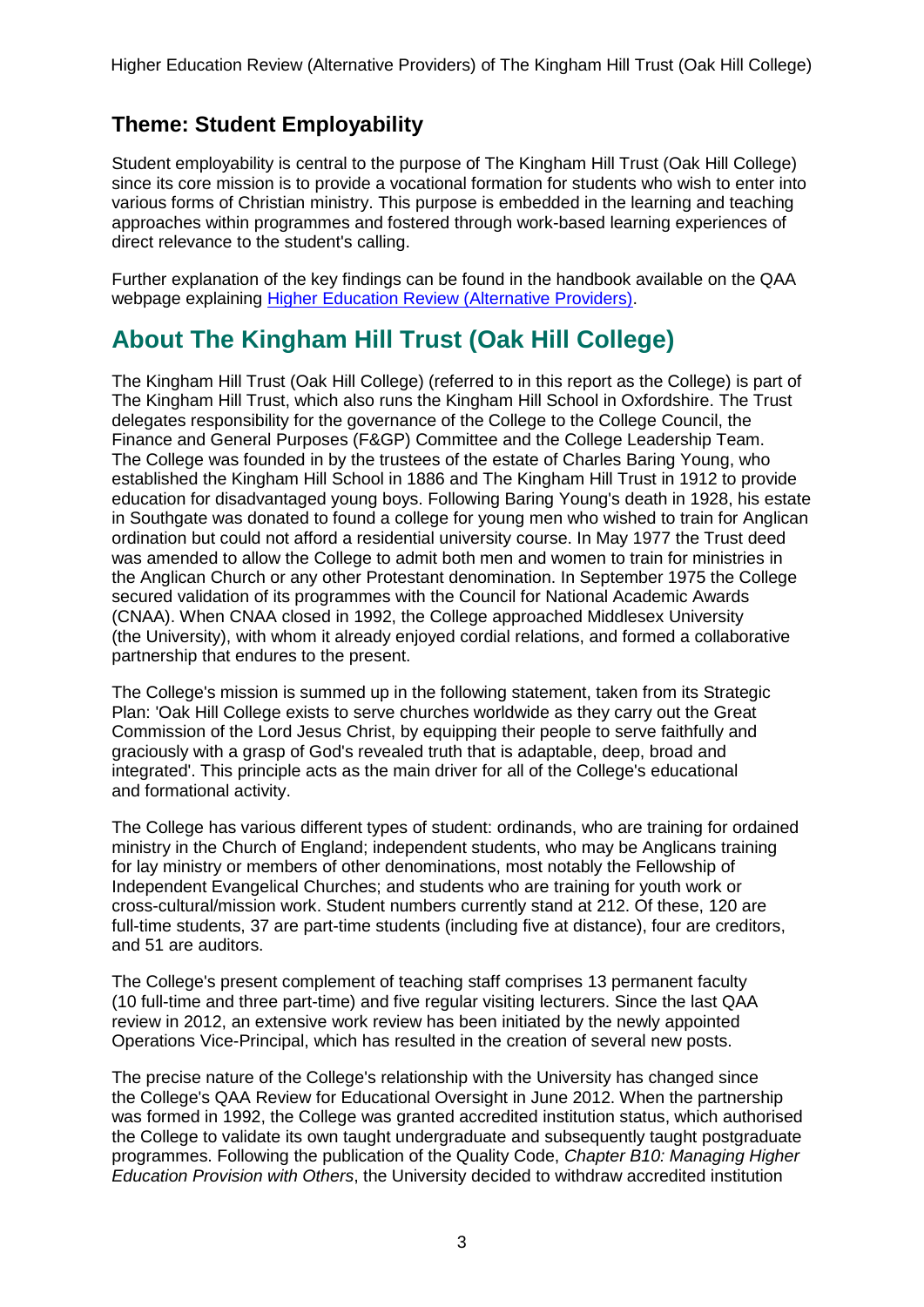status and to replace it with enhanced validated partner status; the College accordingly became an enhanced validated partner in September 2014. The change of status has resulted in a number of adjustments to academic and quality procedures; however, given the long-standing and positive nature of the relationship, the transition on both sides has been a smooth one.

At the time of the last QAA review, the College was in the early stages of a far-reaching review of its programmes. Since then, the College has undertaken two major exercises to streamline its provision. In December 2013 the validation of a new BA (Hons) in Theology with specialisms in Theological and Pastoral Studies (TPS), Theology for Crossing Cultures (TCC) and Theology and Praxis for Children's and Youth Ministry (TCY) - replaced the separate, discipline-specific awards in Theological and Pastoral Studies (TPS), Theology and World Mission (TWM) and Youth and Children's Mission (YCM). At the same event, the College undertook an early review of its CertHE and foundation degree in Theology (both of which also have specialisms in TPS, TCC and TCY). The College also decided to teach out its small distance education programmes. In November 2015 the validation of a new MTheol in Theology with specialisms in TPS and TCC replaced the separate, discipline-specific awards in TPS and TWM; an MA and PGDip in Theology replaced the awards in TPS; and a new award of PGCert in Theology was introduced. These programmes will be offered for the first time in September 2016.

The College identifies two major challenges that it is currently facing: changes within the sector and changes in regulation and compliance requirements. Over the last few years, a number of the College's fellow providers of theological education have moved away from full-time training to focus on part-time, mixed mode or distance provision. While the College recognises that, for some students, a part time or distance course will, of necessity, be the most practical and workable option, the College remains committed to offering full-time residential training - not least because of its belief that both information and formation are required for ministry, and that formation is best provided face to face and, if possible, in community. This general shift in the sector poses a challenge for the College in that the College thereby finds itself moving against the general trend in theological education.

In common with other alternative providers of higher education, the College has seen the amount of regulatory and compliance work in which it is engaged increase since 2012. While the College acknowledges that regulation does drive up standards and results in a high-quality product for students, the degree of change and the frequency with which new requirements emerge represent a significant challenge for the College as a small provider that must quickly become expert in many different regulatory processes.

The 2012 QAA Review for Educational Oversight resulted in nine recommendations, two of which were considered advisable and seven of which were considered desirable. At the first annual monitoring visit, the College's progress on implementing the action plan was judged acceptable, while on the second and third annual monitoring visits commendable progress was noted. The current review team formed the view that the College has responded systematically and efficiently to the recommendations and effectively built upon the features of good practice identified in 2012. Comments upon specific issues are incorporated within the main body of this report.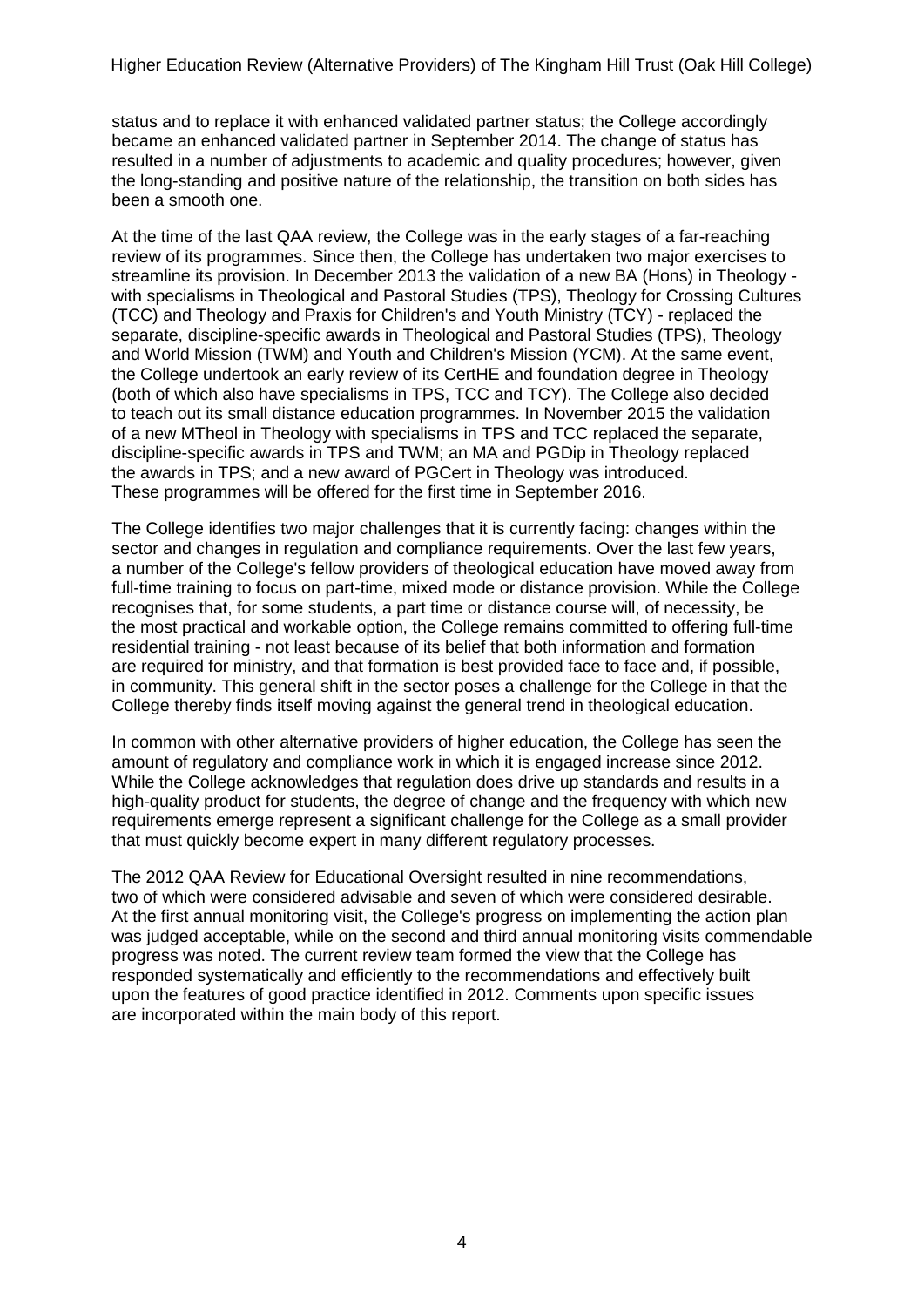## <span id="page-5-0"></span>**Explanation of the findings about The Kingham Hill Trust (Oak Hill College)**

This section explains the review findings in more detail.

Terms that may be unfamiliar to some readers have been included in a brief [glossary](#page-46-1) at the end of this report. A fuller [glossary](http://www.qaa.ac.uk/Pages/GlossaryEN.aspx) of terms is available on the QAA website, and formal definitions of certain terms may be found in the operational description and handbook for the review [method,](http://www.qaa.ac.uk/en/ReviewsAndReports/Pages/Educational-Oversight-.aspx) also on the QAA website.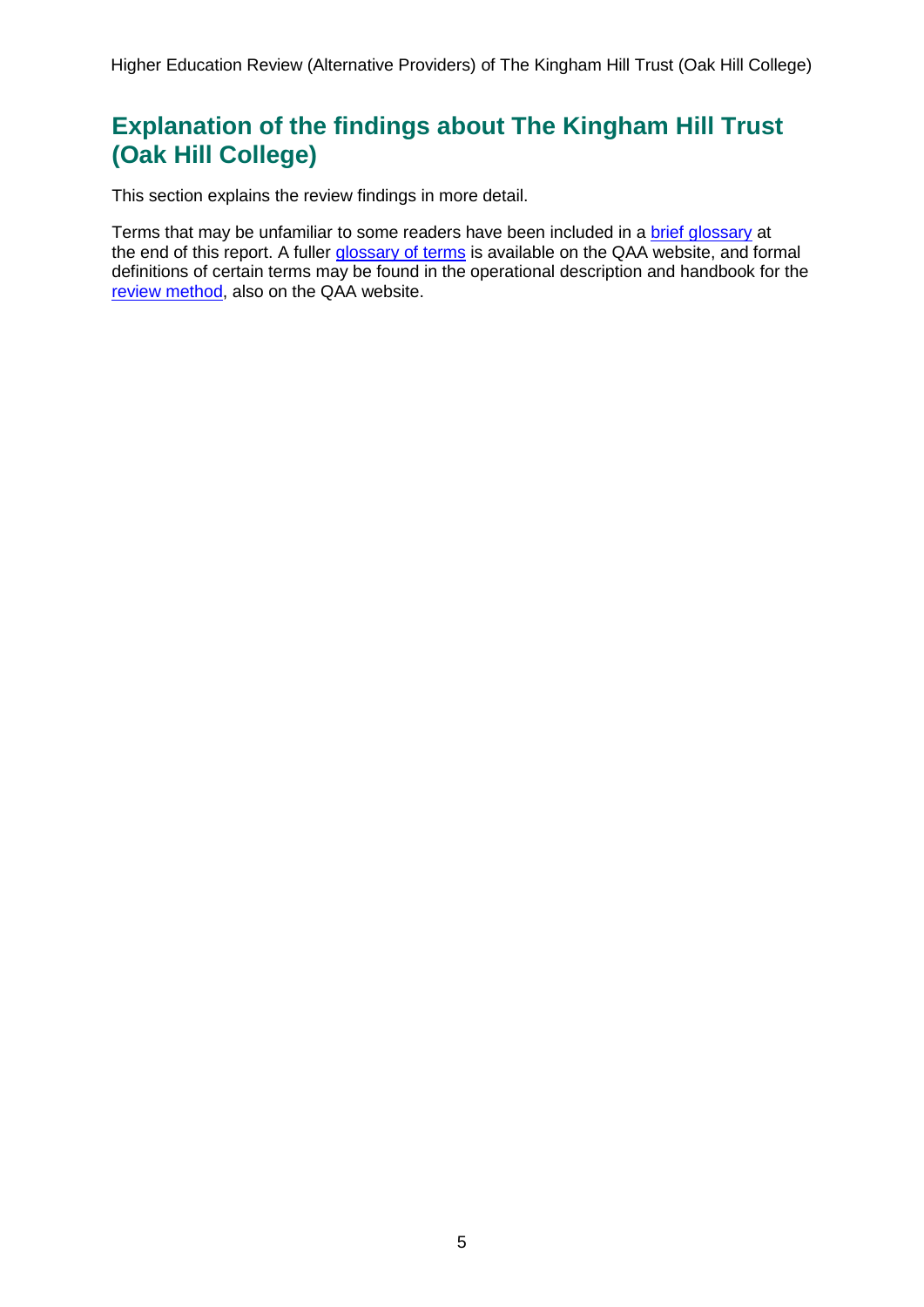## <span id="page-6-0"></span>**1 Judgement: The maintenance of the academic standards of awards offered on behalf of degree-awarding bodies and/or other awarding organisations**

**Expectation (A1): In order to secure threshold academic standards, degree-awarding bodies:**

### **a) ensure that the requirements of** *The Framework for Higher Education Qualifications in England, Wales and Northern Ireland* **(FHEQ) are met by:**

- **positioning their qualifications at the appropriate level of the relevant framework for higher education qualifications**
- **ensuring that programme learning outcomes align with the relevant qualification descriptor in the relevant framework for higher education qualifications**
- **naming qualifications in accordance with the titling conventions specified in the frameworks for higher education qualifications**
- **awarding qualifications to mark the achievement of positively defined programme learning outcomes**

**b) consider and take account of QAA's guidance on qualification characteristics**

**c) where they award UK credit, assign credit values and design programmes that align with the specifications of the relevant national credit framework**

### **d) consider and take account of relevant Subject Benchmark Statements.**

### **Quality Code,** *Chapter A1: UK and European Reference Points for Academic Stand*

### **Findings**

1.1 The College works solely with Middlesex University (the University) as its degree-awarding body. Although the ultimate responsibility for securing the threshold academic standards of qualifications rests with the University, the College is required to comply with its partnership agreements and discharge its duties in the maintenance of academic standards. The Partnership Agreement and memoranda of cooperation (MoC) clearly set out the parameters of responsibility for running agreed programmes. All programmes are required to go through a University validation or revalidation process, which assesses content and resourcing to ensure academic standards are set appropriately. The College also has in place an internal system for the approval of new programmes. Module changes within existing programmes have to go through the University's approval process.

1.2 The arrangements, processes and procedures in place would allow the Expectation to be met.

1.3 In order to test the Expectation, the review team discussed the relationship between the College and the University with a range of people, including the Principal, the Academic Vice-Principal (AVP) the Operations Vice-Principal (OVP) and the University link tutor.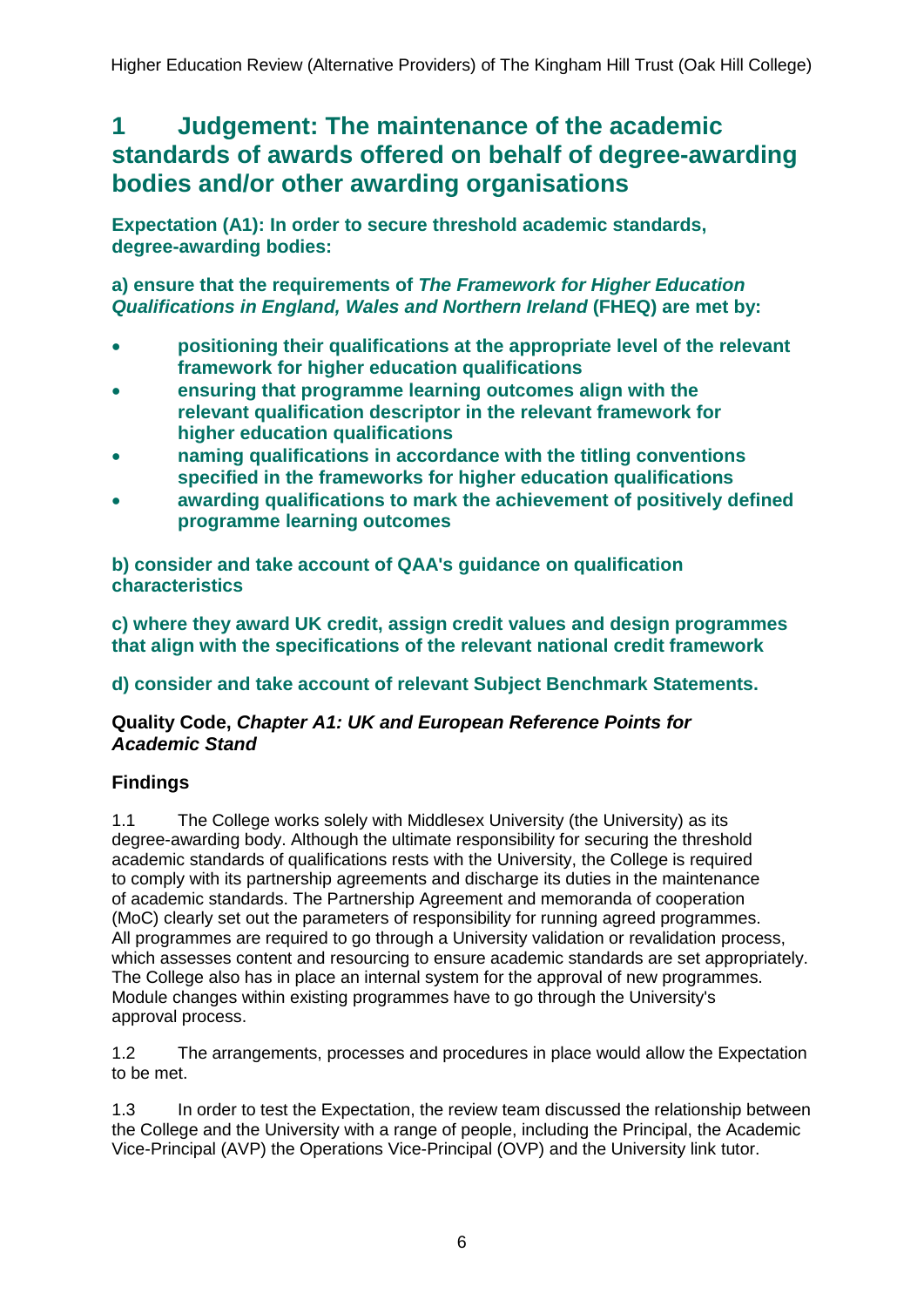In addition, the team considered partnership agreements, MoC, validation documents, student handbooks and programme specifications.

1.4 All of the College's programmes have been through both an internal process and a University validation procedure to assess both content and resourcing. Four validation events have taken place in recent years, resulting in a Certificate of Higher Education, a foundation degree, a BA (Hons) degree, an MTheol in Theology and a suite of postgraduate programmes. The review team found evidence that there are effective processes in place for designing, developing and approving new programmes. The College keeps up to date with information about relevant reference points, as evidenced in the minutes of faculty meetings. College programme planning teams take national benchmarks into consideration when a programme is validated or reviewed to ensure that academic standards are appropriate. The College also works closely with its degree-awarding body to ensure that the University's reference points are included when revalidating a programme. All changes within existing programmes follow University validation procedures.

1.5 Programme handbooks, which are issued to all students, make reference to *The Framework for Higher Education Qualifications in England, Wales and Norther Ireland* (FHEQ), specify the number of credits needed for qualifications, and explain learning outcomes. Programme specifications are aligned to FHEQ levels and clearly stipulate the number of credits that make up the qualification.

1.6 College staff met by the review team articulated understanding of their responsibilities for the maintenance of academic standards. Students confirmed that they can access programme specifications, which are referenced to the FHEQ and the Quality Code, on the College intranet and website.

1.7 The College fulfils its responsibilities to work within the guidelines of its degree-awarding body in relation to the securing of threshold academic standards of awards. The review team concludes that the Expectation is met and the associated level of risk is low.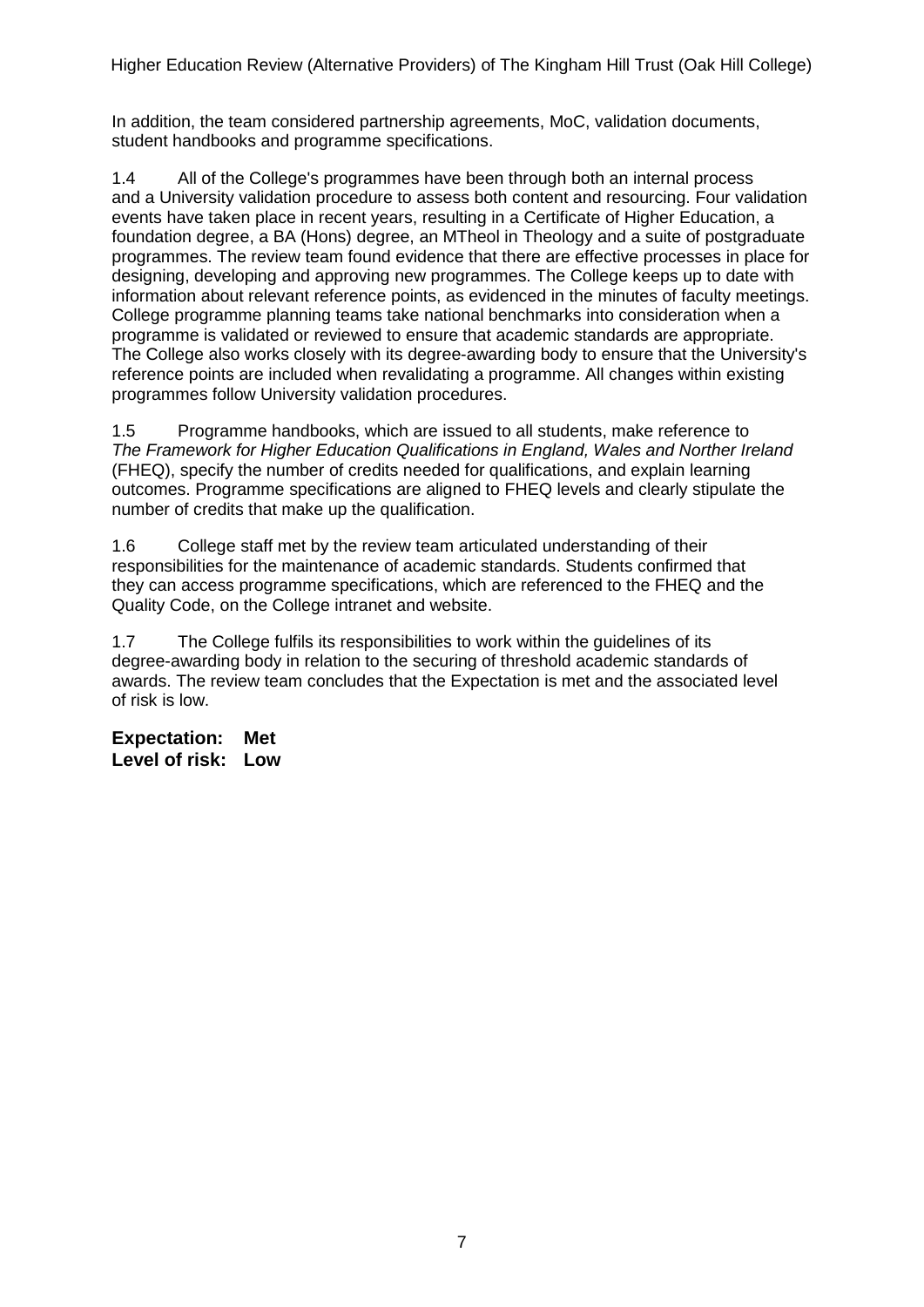**Expectation (A2.1): In order to secure their academic standards, degree-awarding bodies establish transparent and comprehensive academic frameworks and regulations to govern how they award academic credit and qualifications.**

### **Quality Code,** *Chapter A2: Degree-Awarding Bodies' Reference Points for Academic Standards*

## **Findings**

1.8 The Kingham Hill Trust delegates responsibility for the governance of the College to the College Council and F&GP committee. Operational matters are overseen by the College Leadership Team. The structure of the College management system is illustrated in organograms showing committee reporting lines and procedures. College documentation also specifies the constitutions and functions of several other groups that form part of the College's management. The Faculty Handbook for staff includes information about staff responsibilities and the format of faculty meetings.

1.9 The College does not itself award qualifications but works with the University to deliver a range of certificate, degree and postgraduate level programmes. The Partnership Agreement and MoC clearly define the College's duty to comply with the University's regulations and set out the responsibilities of the College in this context. The Partnership Agreement states that ultimate responsibility for academic standards remains with the University.

1.10 The academic governance arrangements that are in place would allow the Expectation to be met.

1.11 The review team tested the Expectation by exploring the College's arrangements for academic governance with the Principal, senior staff and key members of professional support staff. The team also looked at partnership agreements, council policy documents, MoC, organisation charts and the terms of reference of various academic committees.

1.12 The University's academic framework and regulations are clearly outlined in the MoC. College staff whom the review team met demonstrated that they understand the arrangements well, are able to articulate the relationship with the University, and are clear about their responsibilities within the parameters of the framework. The College has forged close links with the University over the years and the maturity of the relationship is reflected in its enhanced partnership status. The University's link tutor attends the Academic Board, Course Evaluation Committee and Assessment Boards.

1.13 Within the College, the Principal takes ultimate strategic responsibility for academic standards, which he delegates to the AVP and OVP, who provide him with weekly updates. The senior team meets monthly to ensure the Principal is kept fully up to date with operational matters. The review team noted that there are no formal terms of reference for the College Leadership Team, which is chaired by the Principal, but that the College Council policy document sets parameters within which the team operates.

1.14 The College's governance, executive and deliberative structures are presented in various organograms, which illustrate reporting lines within the College, and between the College and the University, for student information. The Faculty Handbook provides an outline of the functions of the College's deliberative committees. Responsibility for the oversight of academic policy rests with the Academic Board, which is chaired by the AVP, who provides summary reports to the College Council. The terms of reference that govern the operation of Academic Board comprise just two terms. The review team established that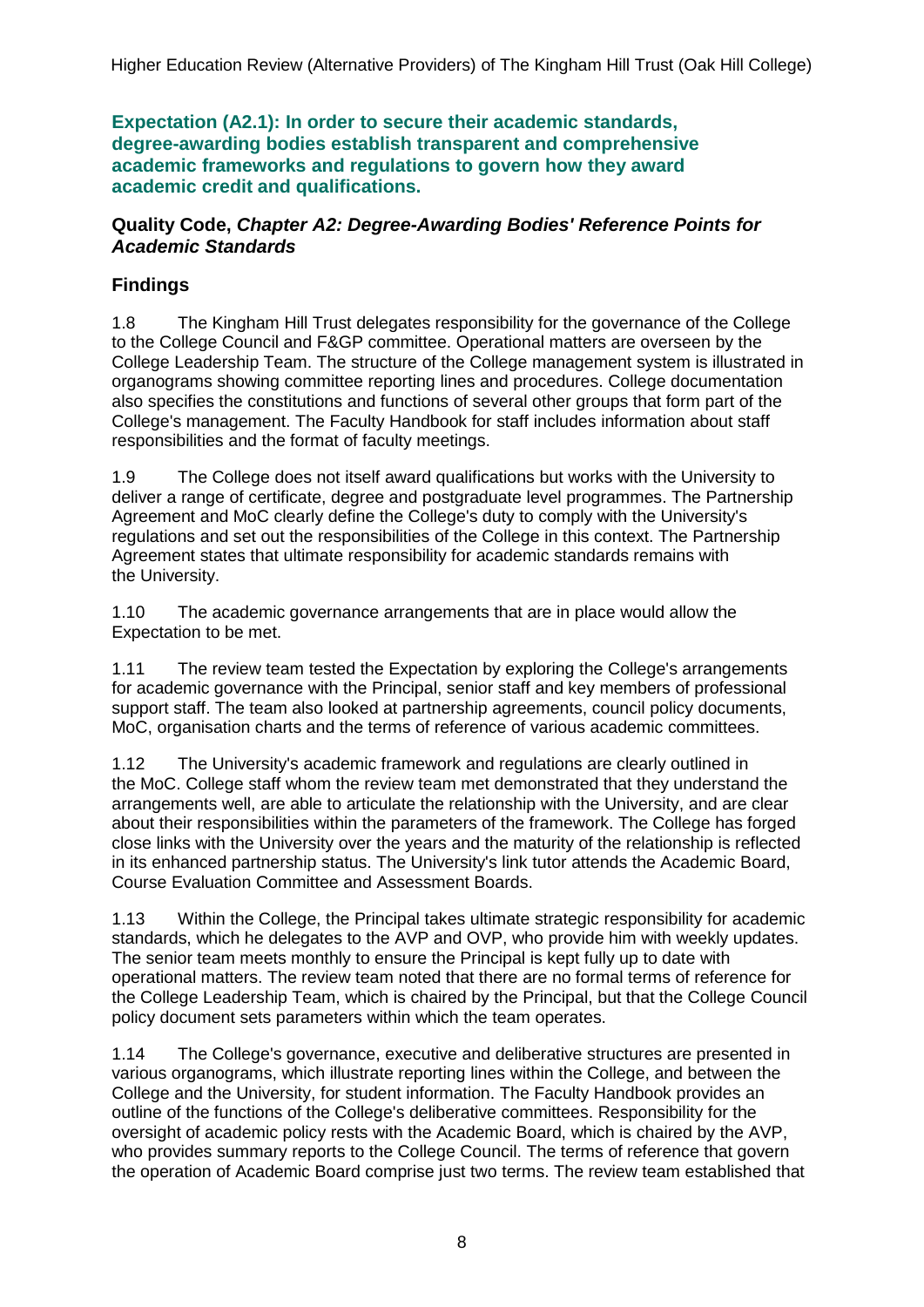some functions of the Board of Study, as required by the University, are carried out not by the Academic Board, as some staff believe, but by a separate subcommittee, the Course Evaluation Committee. The newly formed Quality Enhancement Committee, which meets four times a year, is chaired by the AVP and reports to the College Leadership Team. Its agendas are informed by all aspects of quality assurance and it draws on these to produce the Institutional Action Plan, which identifies and coordinates areas for improvement.

1.15 College management and staff clearly understand their roles and responsibilities, and there are frameworks and regulations in place that ensure effective oversight of academic standards appropriate to higher education. There is evidence that the operation of governance, executive and deliberative committee structures and coherent quality procedures at the College have been effective in ensuring that the College adheres to all relevant regulatory frameworks and fulfils its responsibilities concerning the award of academic credit and qualifications. The review team formed the view, however, that the College risks being over-reliant on custom and practice and would benefit from clarifying and formalising its arrangements for academic governance. The review team **recommends** that the College articulate more clearly and fully both the structure of the College's deliberative committees and the terms of reference of the Academic Board and other academic committees.

1.16 The review team concludes that the Expectation is met, but the lack of clarity and/or specificity in relation to terms of reference and lines of delegation and accountability present a moderate level of associated risk.

**Expectation: Met Level of risk: Moderate**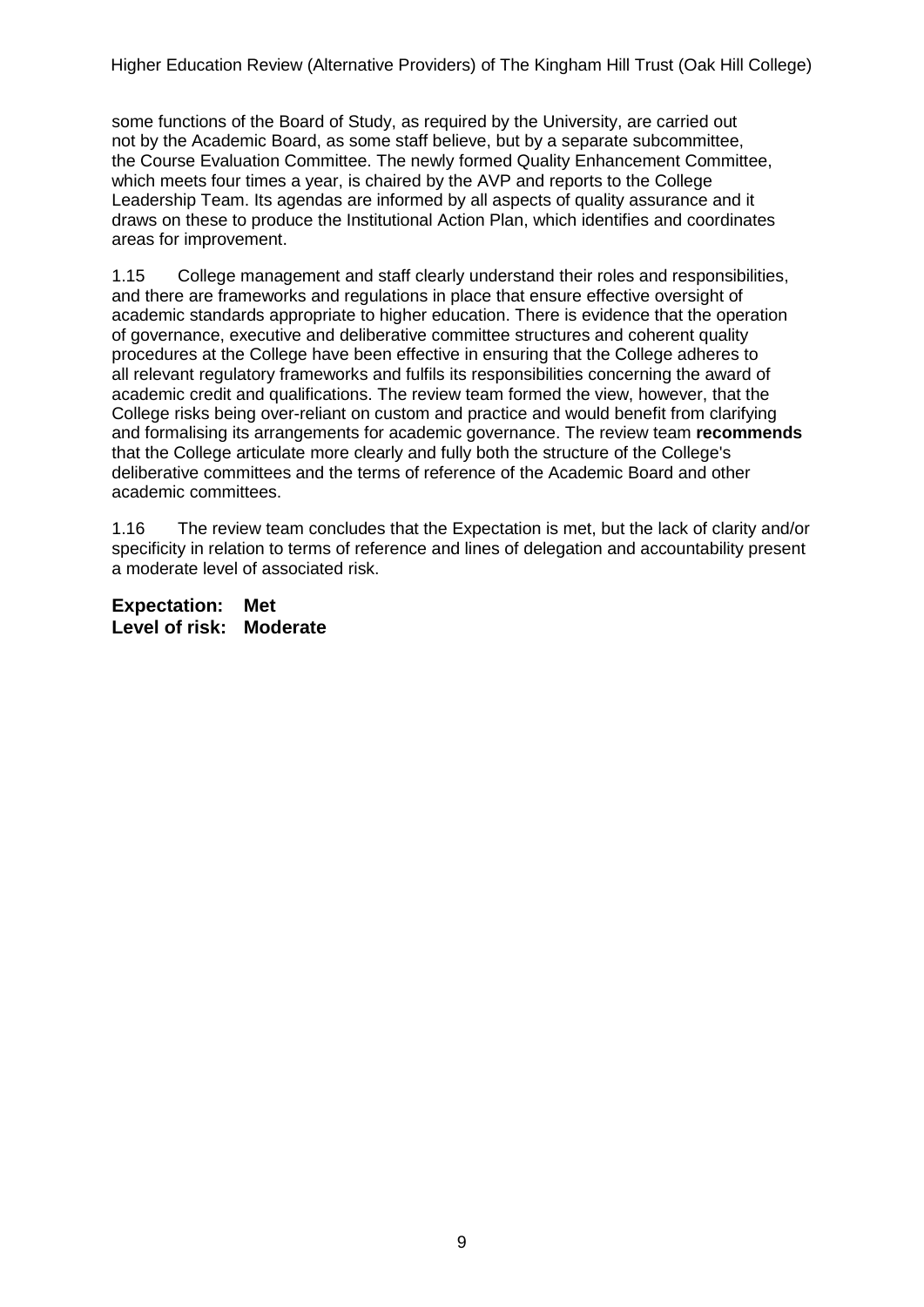**Expectation (A2.2): Degree-awarding bodies maintain a definitive record of each programme and qualification that they approve (and of subsequent changes to it) which constitutes the reference point for delivery and assessment of the programme, its monitoring and review, and for the provision of records of study to students and alumni.**

#### **Quality Code,** *Chapter A2: Degree-Awarding Bodies' Reference Points for Academic Standards*

### **Findings**

1.17 The College produces programme specifications and curriculum maps that follow the University template and include reference to FHEQ levels and relevant Subject Benchmark Statements, other external standards, programme aims and learning outcomes, as well as learning, teaching and assessment methods.

1.18 The College and the University take joint responsibility for producing these documents, which are reviewed annually. Responsibility for distributing them to students lies solely with the College. Programme specifications and curriculum maps are published in the academic life section of the virtual learning environment (VLE) and also on the College website. The College produces individual module descriptions for each unit of study, and work is currently underway to bring these in line with the University template for module descriptions. Module descriptions are published on the VLE only, for reasons concerning intellectual property rights.

1.19 Changes to programme specifications, curriculum maps and module descriptions are approved by the College Academic Board and then referred to the University Law School's Quality and Curriculum Committee for confirmation. When approved, the College publishes the changes immediately on the VLE, but changes to the website are made at the end of the academic year, when new versions are uploaded alongside a document detailing any changes made over the lifetime of each award. A list of all changes made at each meeting of the Academic Board is circulated to all students by email, along with a summary of where to find the most up-to-date information. This information is also uploaded to the quality assurance page of the VLE.

1.20 The College's approach to maintaining definitive records of programmes would allow the Expectation to be met.

1.21 To test this Expectation, the review team looked closely at the College's VLE and its documentation, together with the supporting evidence provided in the form of curriculum maps, programme specifications and module descriptions. To confirm that the College's approach was working in practice, the team discussed the topic with senior staff, teaching staff, professional support staff and a range of students.

1.22 The College operates effective processes for maintaining definitive records of all programmes (and subsequent changes to them). Changes to documentation must be approved by the University and the review team found evidence that the College complies with this stipulation. The new template for module descriptions, currently being introduced, provides a more comprehensive description of each module by showing more clearly the relationship between threshold and programme learning outcomes. The template also gives a clear indication of which elements of the assessment package address each learning outcome. Students whom the review team met confirmed that they have access to programmes specifications, curriculum maps and module descriptions through the VLE, and that they find these useful for their studies.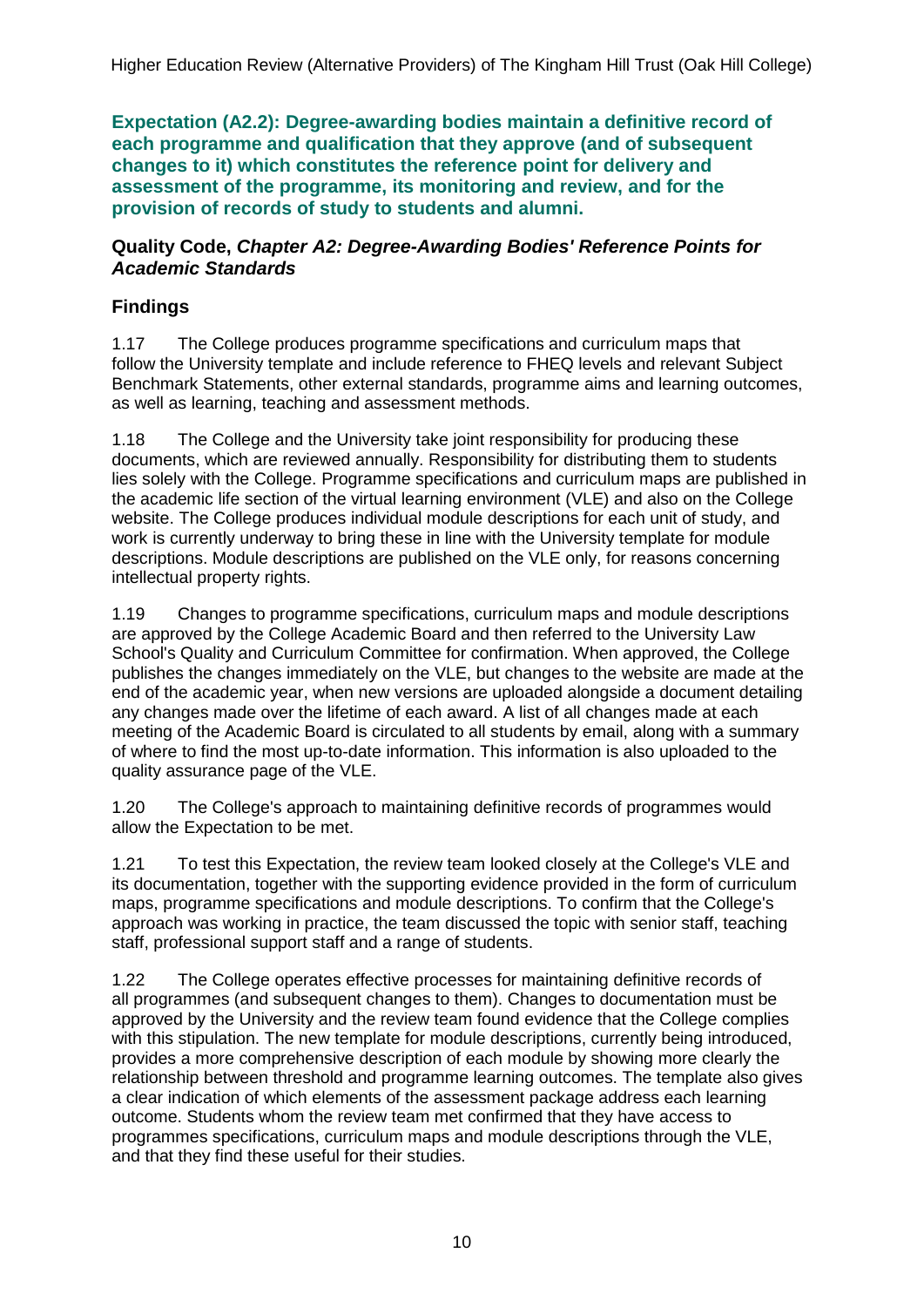1.23 The review team concludes that this Expectation is met and the associated level of risk is low, as the College maintains thorough definitive records of all of its programmes (and subsequent changes to them) through the use of curriculum maps, programme specifications and module descriptions.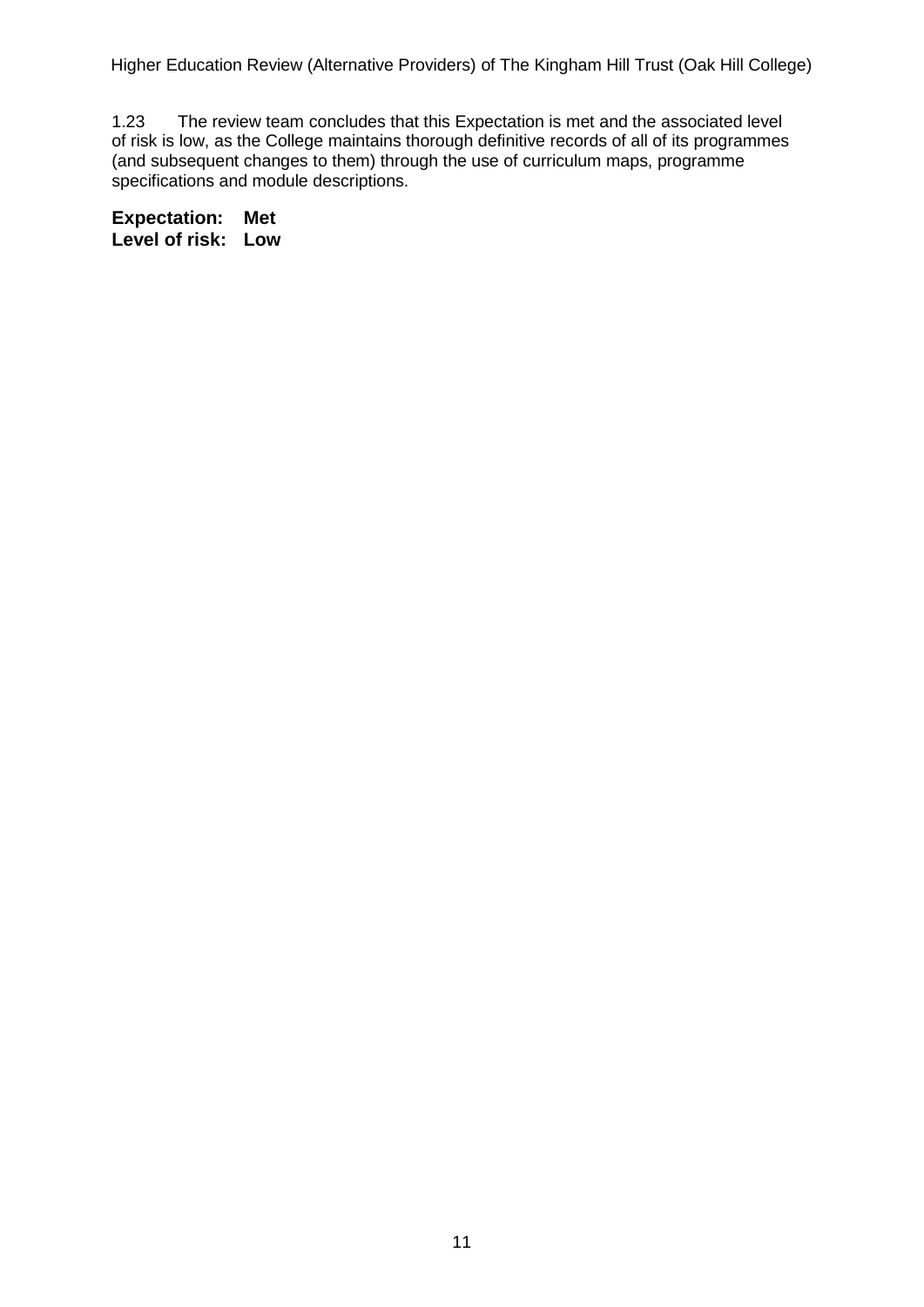**Expectation (A3.1): Degree-awarding bodies establish and consistently implement processes for the approval of taught programmes and research degrees that ensure that academic standards are set at a level which meets the UK threshold standard for the qualification and are in accordance with their own academic frameworks and regulations.**

#### **Quality Code,** *Chapter A3: Securing Academic Standards and an Outcomes-Based Approach to Academic Awards*

## **Findings**

1.24 The College is approved by the Church of England for the education of ordinands, and its programmes are subject to the validation and review procedures of the University as its sole awarding body. These procedures are set out in the University's Learning Quality Enhancement Handbook and are summarised in the College's Student Programme Handbook. Development and validation of a new programme starts with an initial application to the University for consideration and approval by its Academic Provision and Approvals Committee. Programme development work, including consultation with external examiners and other stakeholders, is then undertaken by a College programme development team in preparation for consideration of a detailed proposal by a University scrutiny panel. Where validation is agreed, a memorandum of cooperation is signed.

1.25 These processes for programme approval would allow the Expectation to be met.

1.26 In order to test the effectiveness of these processes in practice, the review team discussed programme development and approval with the AVP, OVP and University link tutor. The team also examined the Learning Quality Enhancement Handbook and recent validation reports.

1.27 Robust processes exist for the approval and validation of taught programmes with which the College fully complies. College staff involved in programme development, including the Quality Assurance and Enhancement (QAE) Manager, have knowledge of key external reference points, including Subject Benchmark Statements and the FHEQ, which are discussed at the regular faculty meeting. College staff understand their responsibilities in respect of approval and are supported through liaison with the University's link tutor.

1.28 A formal policy governing the College's internal process for programme design and development does not currently exist but this has not presented problems in the context of setting academic standards, as these are confirmed by the University scrutiny panel, membership of which includes external subject specialist expertise.

1.29 The review team found that sound processes exist for the approval of programmes, which ensure that academic standards are set at an appropriate level in accordance with the academic regulations of the University. The review team concludes that the Expectation is met and the associated level of risk is low.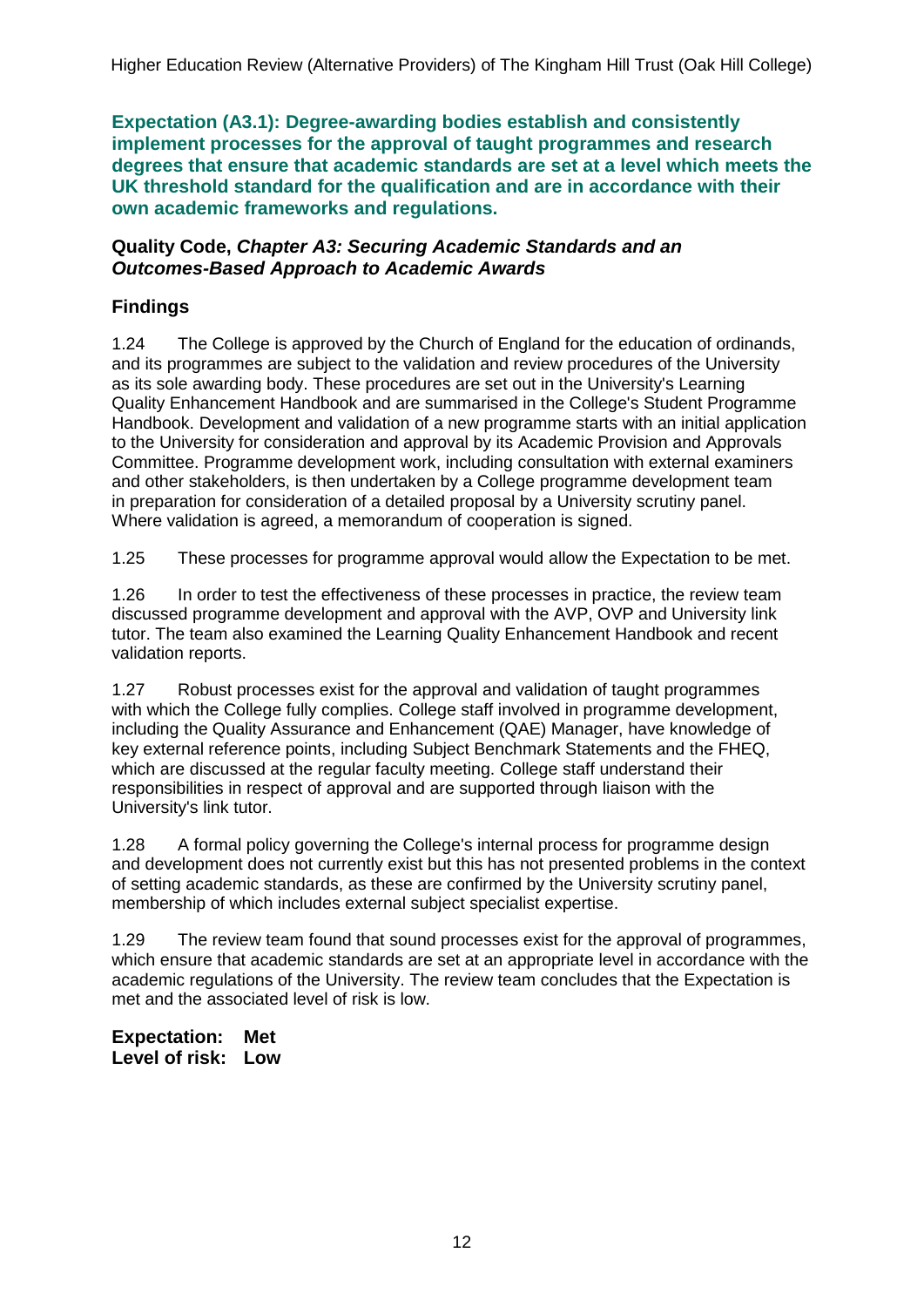**Expectation (A3.2): Degree-awarding bodies ensure that credit and qualifications are awarded only where:**

- **the achievement of relevant learning outcomes (module learning outcomes in the case of credit and programme outcomes in the case of qualifications) has been demonstrated through assessment**
- **both UK threshold standards and their own academic standards have been satisfied.**

### **Quality Code,** *Chapter A3: Securing Academic Standards and an Outcomes-Based Approach to Academic Awards*

## **Findings**

1.30 The College operates its own regulations, policies and practices for assessment that are agreed with the University at validation. Overall responsibility for the assessment of students rests with the College's Assessment Board. Assessment of achievement of threshold module and programme learning outcomes forms the basis for the award of credit in line with the University's regulations. Assessment packages detail the assessment requirements of each module. Criteria for award and classification of each award are set out in the programme specification and Student Programme Handbook. External examiners appointed by the University moderate assessed work, attend the College Assessment Board and submit annual reports.

1.31 The arrangements in place governing the award of credit and qualifications would allow the Expectation to be met.

1.32 The review team explored how effectively these arrangements are operating by holding discussions with a range of staff involved in the delivery and administration of assessment. The team also scrutinised external examiner reports and programme documentation, including assessment packs and sample module descriptions.

1.33 Programme specifications follow a standard template and clearly list the learning outcomes and the associated teaching and learning methods and assessment strategies. As indicated in paragraph 1.22, the new module template shows more fully and clearly the direct relationship between achievement of specific threshold and programme learning outcomes and the individual components of the assessment package. Detailed curriculum maps provide the learner with information on which module combinations enable completion of all the requirements of an award.

1.34 External examiner reports confirm that the academic standards set for the awards are appropriate for the qualification and comparable to similar programmes in other providers. A process exists for supporting students with additional learning needs, and staff confirmed that any reasonable adjustments recommended for assignments must still enable learning outcomes to be tested appropriately. Assessment Boards operate according to the requirements of the University, and external examiners report that they are well-prepared and properly conducted.

1.35 The review team noted an issue raised by an external examiner relating to the practice of using sticky notes to record discussions and decisions relating to resolution of mark differences arising during double-marking of assignments. The unstructured and vulnerable format of these records could compromise consistency and transparency in the award of credit and qualifications. The review team **affirms** the introduction of a standard double-marking template to ensure consistency in recording marking difference resolution and mark agreement.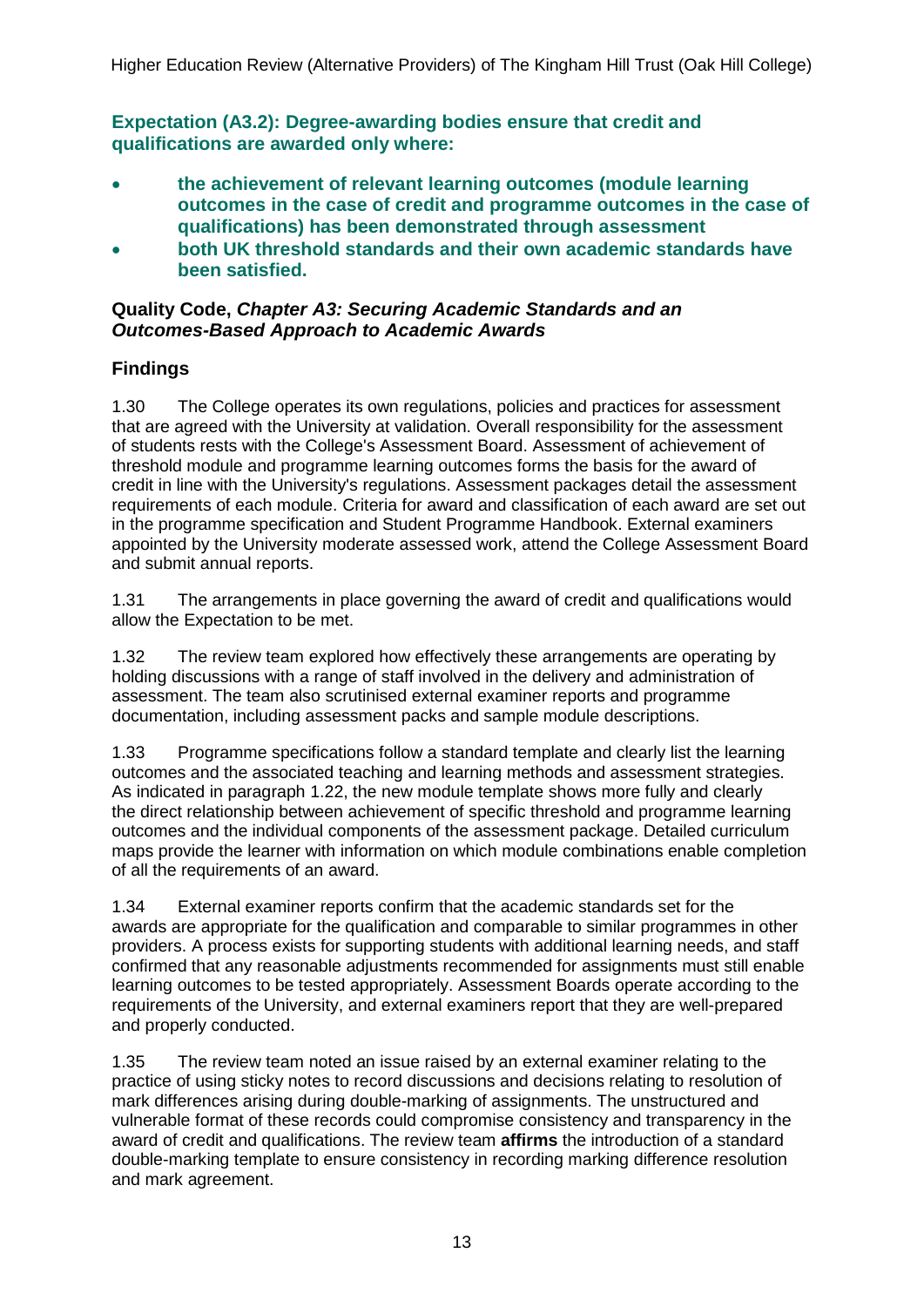1.36 In respect of the award of credit and qualifications and the maintenance of academic standards, appropriate regulations and procedures exist at the College and are implemented effectively. The review team concludes that the Expectation is met and the associated level of risk is low.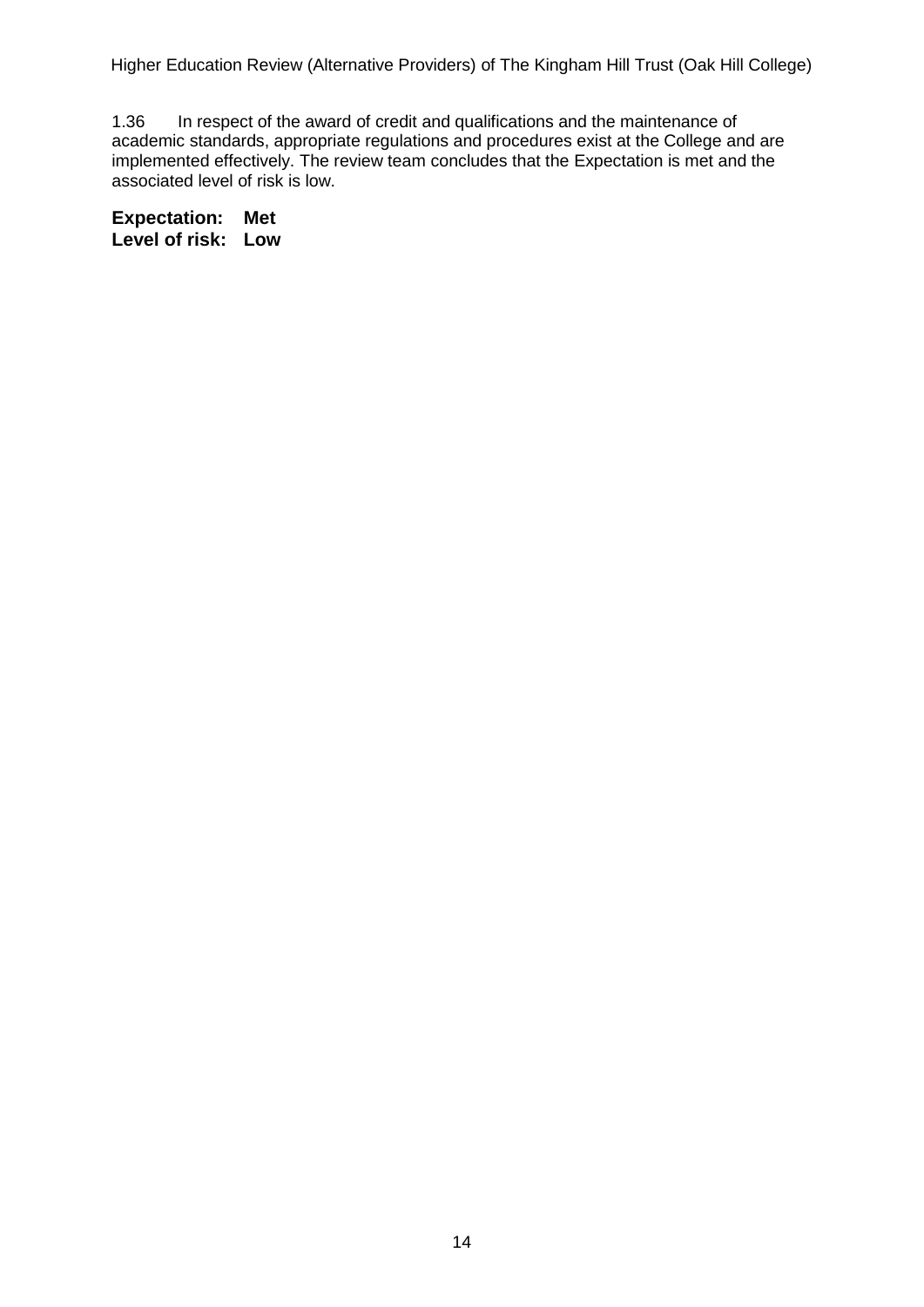**Expectation (A3.3): Degree-awarding bodies ensure that processes for the monitoring and review of programmes are implemented which explicitly address whether the UK threshold academic standards are achieved and whether the academic standards required by the individual degree-awarding body are being maintained.**

### **Quality Code,** *Chapter A3: Securing Academic Standards and an Outcomes-Based Approach to Academic Awards*

## **Findings**

1.37 In line with its Partnership Agreement, programmes delivered by the College are subject to the validation and review procedures of the University. These procedures are set out in the University's Learning Quality Enhancement Handbook and are summarised in the College's Student Programme Handbook. Programmes are subject to formal review and revalidation every six years and consideration is given to how the programme has changed since the last review or validation, performance in the intervening years, alignment with current external benchmarks, the continuing business case, and any planned changes or enhancements. Between reviews, programmes are subject to ongoing monitoring by the College's academic committees and through the production of an annual report for the University. External examiners are asked to report whether standards set for the award(s) are appropriate for the qualification(s) and whether the standards of student performance are equivalent to other UK institutions.

1.38 The College's approach to maintaining academic standards through programme review and monitoring would allow the Expectation to be met.

1.39 To evaluate its effectiveness in relation to the maintenance of academic standards, the review team discussed the programme review process with the AVP and OVP. The team also explored the topic by studying a range of documentation, including programme review and annual monitoring reports (AMRs), external examiner reports and minutes of relevant meetings.

1.40 The review team found evidence that the College fully engages with the agreed requirements for review and monitoring, including production for the University of a detailed AMR and associated action plan, which is also considered internally by the Academic Board and discussed at faculty meetings. External examiner reports referenced by the AMR confirm that UK threshold academic standards are achieved on all programmes delivered by the College. College committees, including the Academic Board, the Quality Enhancement Committee and faculty meetings, fulfil their role in monitoring academic standards and routinely consider external examiner reports, student feedback and other intelligence. This deliberation informs development of a College-wide action plan.

1.41 Programme reviews are organised by the University and are similar in practice to the validation process undertaken when a new programme is proposed. As with validation, consideration of academic standards is integral and the review process involves external assessors and interviews with current students. The College's most recent review event in 2015, for postgraduate programmes in Theology, encompassed review of existing provision and validation of a proposed new programme. Review documentation confirms full engagement with the process by the College.

1.42 The College is fulfilling the requirements for monitoring and review agreed with the University, and these processes explicitly address whether UK threshold academic standards are being achieved and maintained. The review team concludes that the Expectation is met and the associated level of risk is low.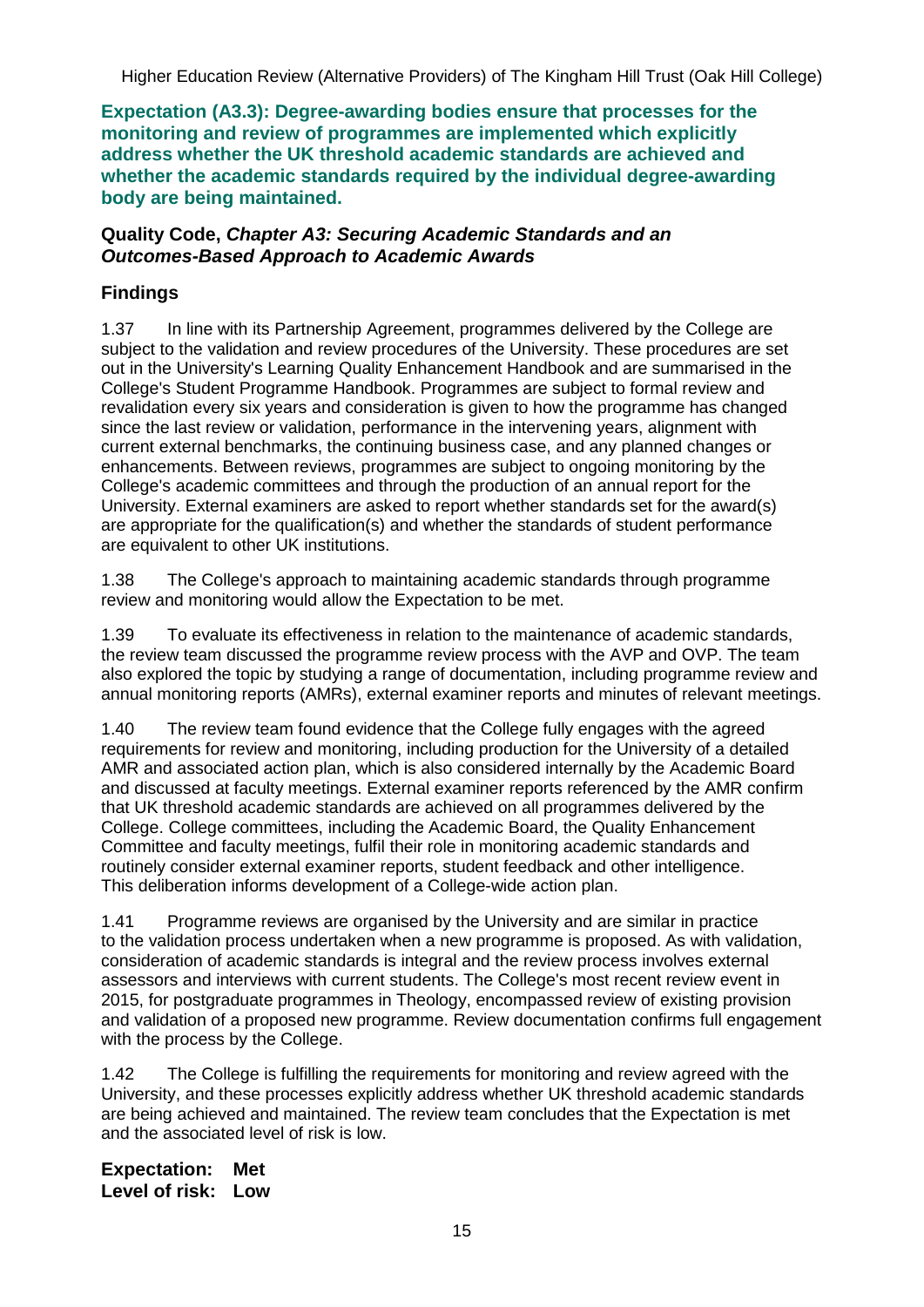**Expectation (A3.4): In order to be transparent and publicly accountable, degree-awarding bodies use external and independent expertise at key stages of setting and maintaining academic standards to advise on whether:**

- **UK threshold academic standards are set, delivered and achieved**
- **the academic standards of the degree-awarding body are appropriately set and maintained.**

#### **Quality Code,** *Chapter A3: Securing Academic Standards and an Outcomes-Based Approach to Academic Awards*

### **Findings**

1.43 The College makes provision for the use of external and independent expertise in a variety of ways to set and maintain academic standards. Validation events are required to include externals, to contribute towards the setting of academic standards. External and independent expertise may be provided by external examiners, subject specialists from other higher education providers, or serving church ministers or church leaders.

1.44 External examiners are appointed by the University on recommendation from the College - a nomination form is submitted for approval. External examiners may contribute towards setting and maintaining academic standards from the validation of programmes through to the assessment of student achievement in assessment.

1.45 All coursework assignments and examination papers must be sent to the relevant external examiner prior to distribution to students. Staff are advised of their responsibility to prepare work for the scrutiny of external examiners in the College's marking guide. External examiners are assigned a key role in assuring student achievement of academic standards by reviewing grades at the conclusion of the assessment process. They provide annual oral and written reports, which include comments on whether assessment processes and procedures have been conducted appropriately. The University's link tutor attends Assessment Boards at which such oral reports are received from external examiners.

1.46 The College is reviewed by the Church of England's own quality systems; the most recent review was conducted in 2016 and will confirm that the College's provision continues to meet the Church's vocational formation criteria. The University also reviews the College's programmes every six years, incorporating external expertise and charting any changes to units. In addition, the College produces an annual self-assessment report for the Church of England.

1.47 The opportunities for externals to provide independent expertise to assist in setting and maintaining academic standards would allow the Expectation to be met.

1.48 To evaluate how effectively the College makes use of external expertise, the review team discussed the College's practice with the Principal; teaching staff who deal with external examiners; and with alumni, employers and placement providers. The team also examined external examiner reports, responses to those reports and programme development documentation.

1.49 The review team found evidence that good use is made of independent and external expertise throughout the programme cycle. The College considers external views within its internal programme design and development process to ensure that academic and professional standards are appropriate and that the proposed programme fits with strategic objectives. Market research is undertaken and employers have some input into the process.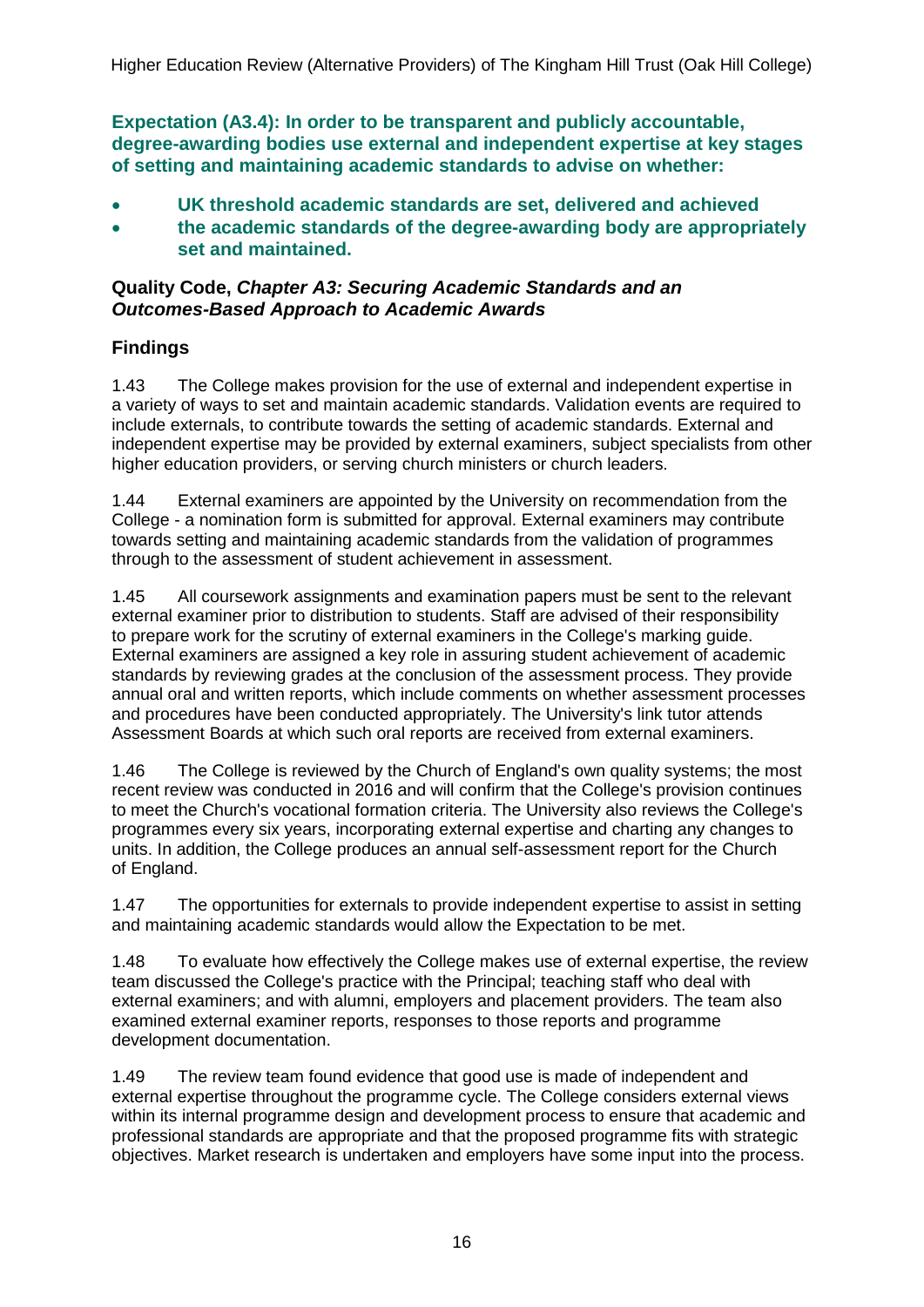Subsequent validation events, which follow the University's procedures, also involve external expertise, including employers and external assessors.

1.50 Each College programme has an external examiner in line with the MoC. External examiners provide advice when a new programme is being reviewed, as evidenced by the foundation degree in Theology. They examine particular disciplines such as Biblical Studies, Theology, Church History, Practical Theology and Ministry, rather than whole programmes, to provide assurance that academic standards are broadly comparable with similar provision offered elsewhere. They also scrutinise learning outcomes and levels of student achievement to provide assurance that academic standards are being maintained through teaching, learning and assessment. The review team saw external examiner reports that confirm that academic standards are secure and assessment decisions sound.

1.51 The Church of England scrutinises the College against its criteria; a recent periodic review will confirm that the College meets the church's vocational formation criteria. Many teaching staff are also active practitioners, which enhances lectures by incorporating current external expertise, which students find valuable.

1.52 The review team found that evidence from meetings and documentation, including scrutiny of external examiner reports, shows that the College is effectively using external expertise at key stages of the quality cycle to ensure that academic standards are appropriately set and maintained. The review team concludes that the Expectation is met and the associated level of risk is low.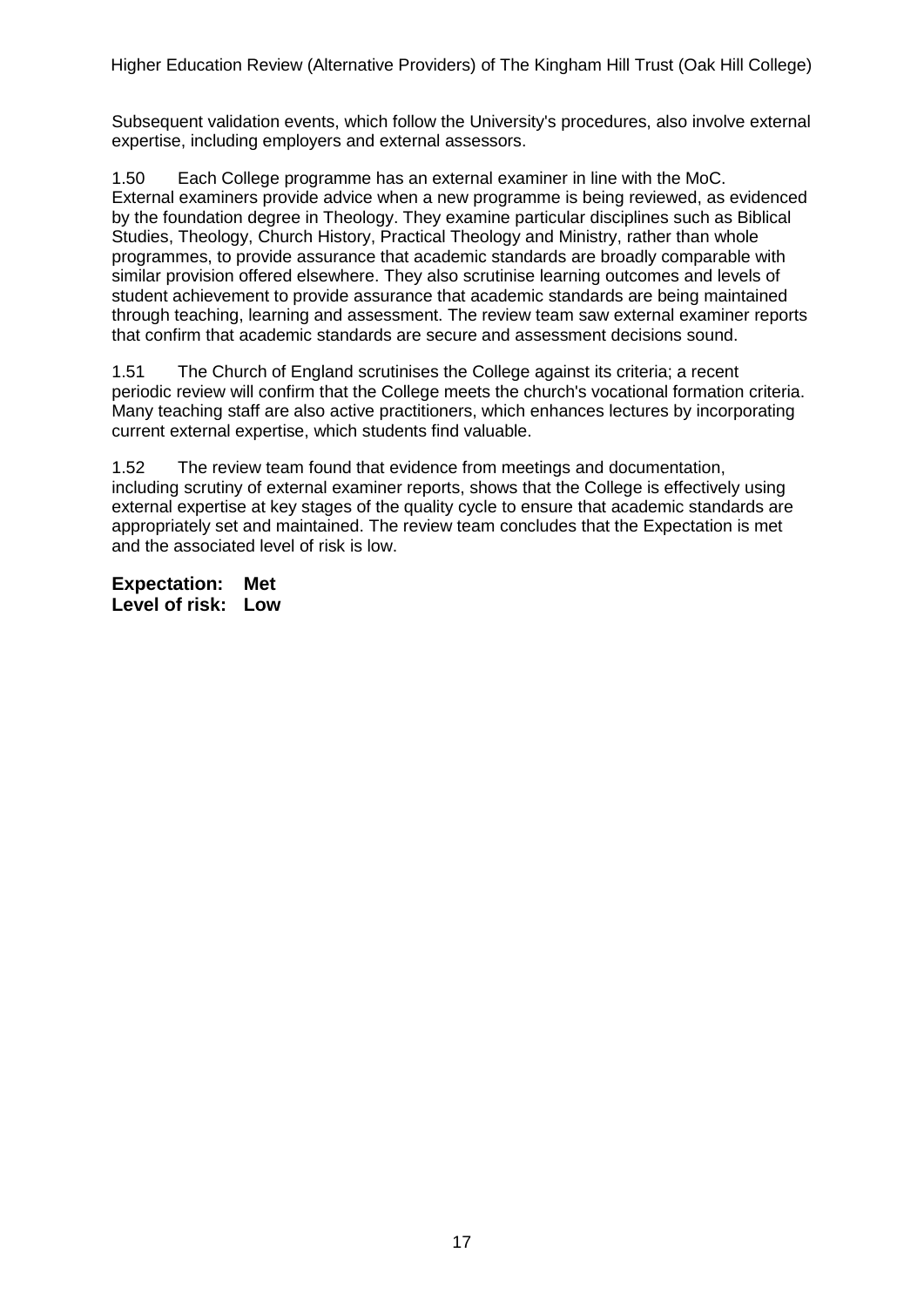## **The maintenance of the academic standards of awards offered on behalf of degree-awarding bodies and/or other awarding organisations: Summary of findings**

1.53 In reaching its judgement about maintaining academic standards, the review team matched its findings against the criteria specified in Annex 2 of the published handbook.

1.54 All seven of the applicable Expectations in this area have been met; the associated level of risk is judged low in six of them and moderate in one, with one recommendation and one affirmation arising.

1.55 While there is a moderate level of risk associated with Expectation A2.1 on the grounds that, without action, serious problems could arise over time, the recommendation can be met swiftly by the College, by clarifying, articulating fully and formalising current academic governance structures. This will not require or result in major structural, operational or procedural change.

1.56 The review team concludes that the maintenance of the academic standards of awards offered on behalf of the degree-awarding body at the College **meets** UK expectations.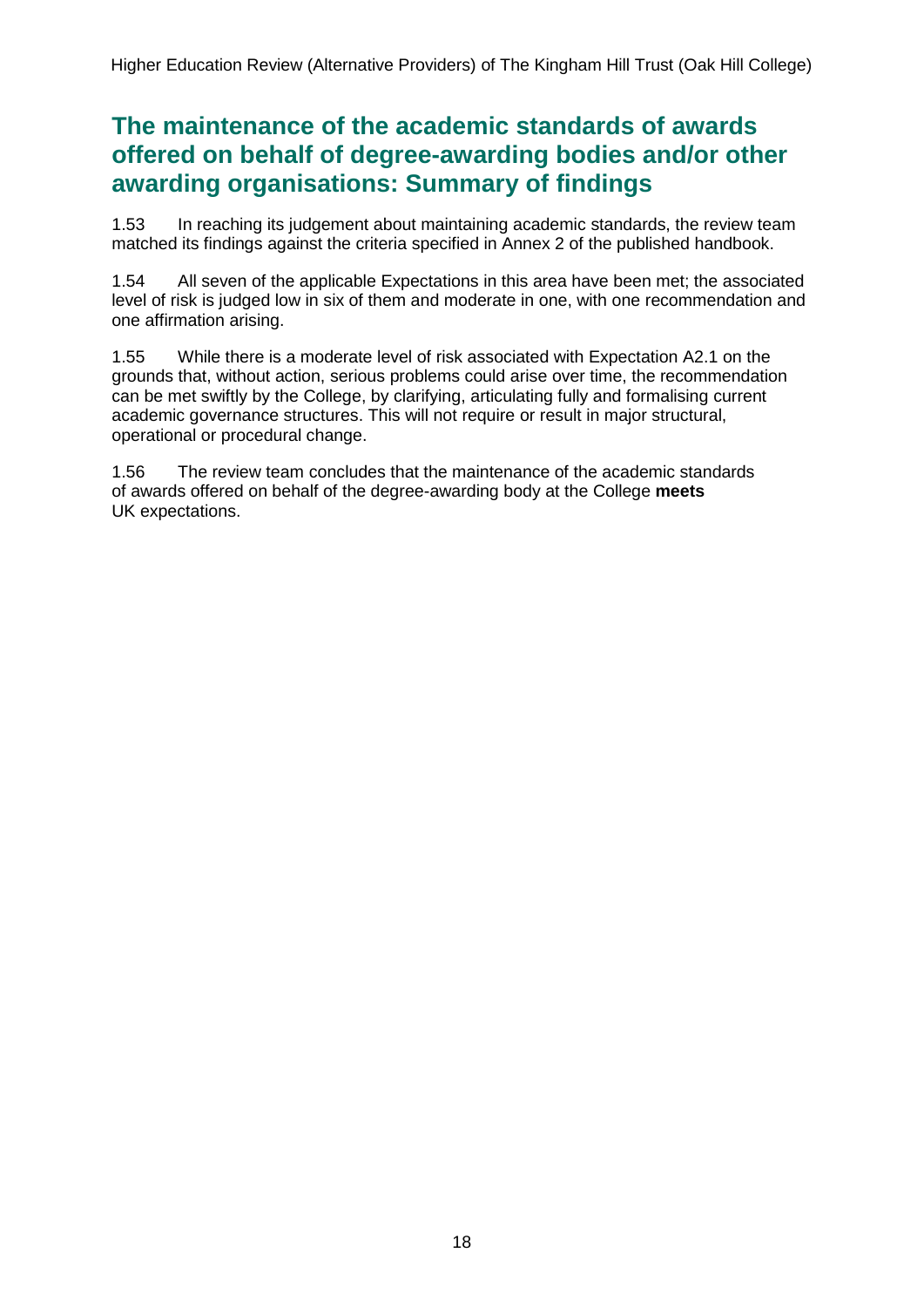## <span id="page-19-0"></span>**2 Judgement: The quality of student learning opportunities**

**Expectation (B1): Higher education providers, in discharging their responsibilities for setting and maintaining academic standards and assuring and enhancing the quality of learning opportunities, operate effective processes for the design, development and approval of programmes**

## **Quality Code,** *Chapter B1: Programme Design, Development and Approval*

## **Findings**

2.1 When a new programme is proposed, a College programme planning team is appointed, normally comprising the AVP; relevant faculty and academic administrative staff; and the QAE Manager. Initial internal consideration of the business and academic case is followed by a request to the University's Academic Provision and Approvals Committee for approval to develop the programme for validation. Documentation including programme specifications, curriculum maps and module descriptions is produced by the Planning Team, taking into account Subject Benchmark Statements and feedback from students and other stakeholders. The final proposal is considered by a University validation panel, which attends the College to meet staff, students and the programme planning team. The validation panel includes external assessors as well as University staff. Where validation is agreed, a final MoC is signed and the outcome is communicated to College staff and students.

2.2 The approach to programme design and development, and the processes and procedures for programme approval, would allow the Expectation to be met.

2.3 In order to test the Expectation, the review team discussed programme design, development and approval with students; relevant College staff including the AVP, OVP and professional support staff; and the University link tutor. The team also read documentation relating to recent validation events.

2.4 The College has engaged in four validation events since 2010. Validation reports confirm full compliance by the College with the University's approval processes. College staff understand their responsibilities in respect of approval and are supported through liaison with the University's link tutor.

2.5 Engagement with external stakeholders, including employers, makes a positive contribution to programme development. For example, when recently revising its postgraduate Theology programmes, The College undertook analysis of provision at other theological colleges and surveyed church ministers and alumni. This engagement was commended in the subsequent validation report and in future the College intends to be proactive in consulting external stakeholders at the initial design stage and to solicit ideas for development. Programme proposals are also discussed at away days with faculty; student involvement is evident in a number of contexts, including input from focus groups and student representatives. The College is cognisant of the desirability of involving staff responsible for the provision of learning support materials, such as the library, to ensure resource implications of programme development are considered and planned. While it is evident that the College takes its responsibilities for programme design and development seriously, the review team noted that internal processes and procedures are not fully documented in policy. In order to assure consistency and robustness of internal processes, the review team **recommends** that the College develop a formal internal policy and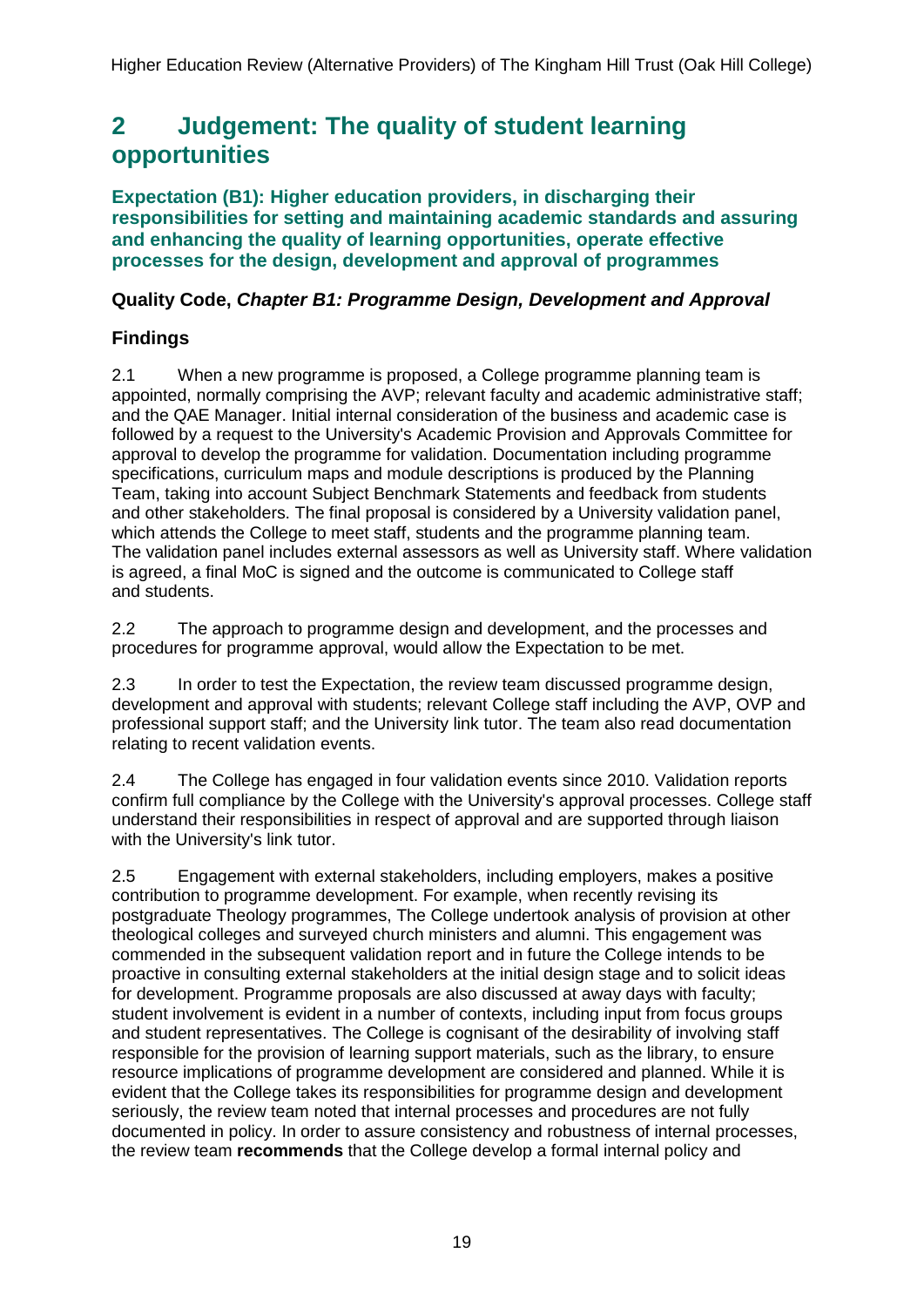procedure for programme design and development that embeds consideration of resource implications and stakeholder feedback.

2.6 The review team found that processes for the design and development of programmes, and sound procedures for their approval, have operated satisfactorily in recent validation events. Although the College's internal procedures are not formally documented, this is a matter that the College can swiftly remedy. The review team concludes that the Expectation is met and the associated level of risk is low.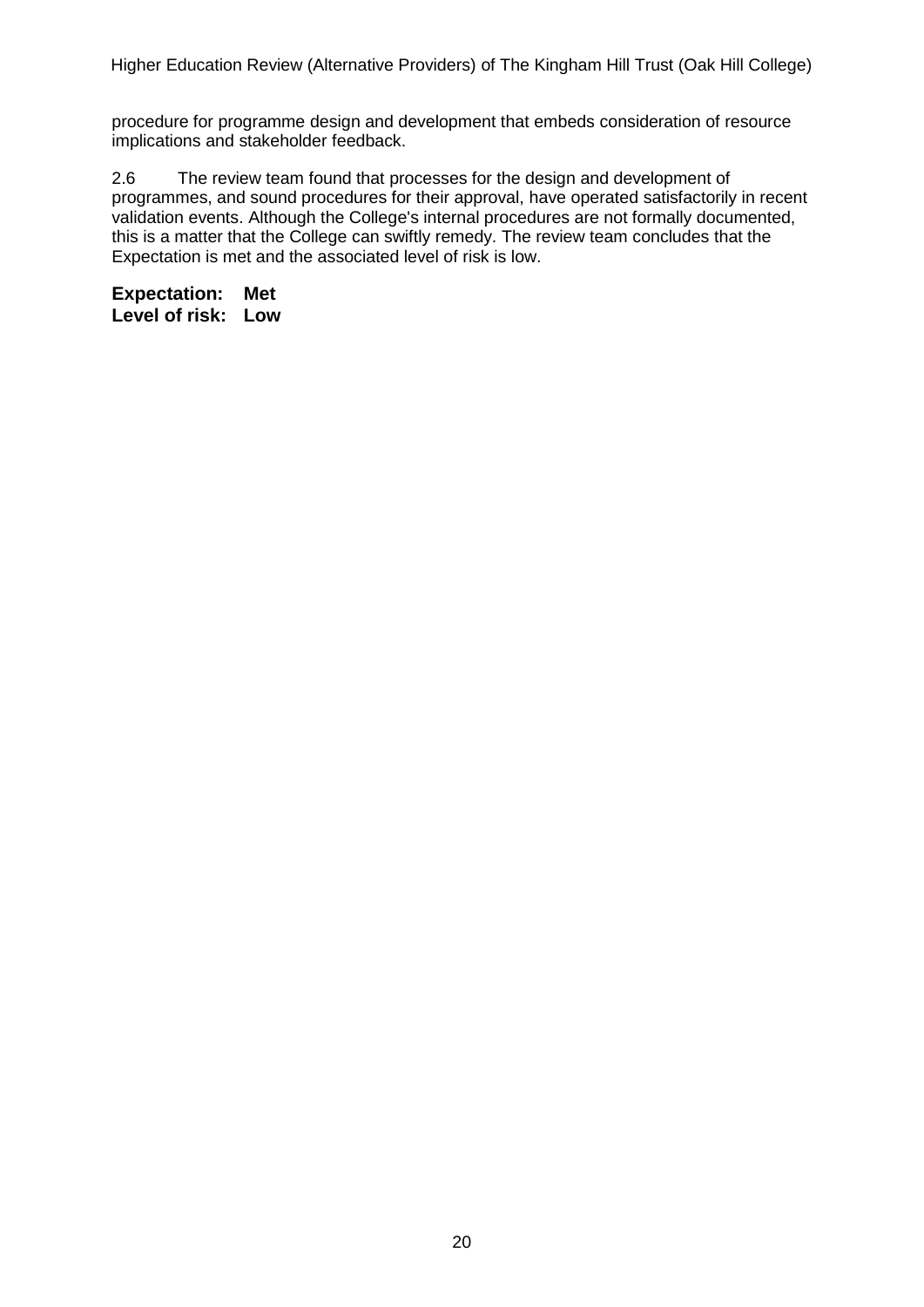**Expectation (B2): Recruitment, selection and admission policies and procedures adhere to the principles of fair admission. They are transparent, reliable, valid, inclusive and underpinned by appropriate organisational structures and processes. They support higher education providers in the selection of students who are able to complete their programme.**

#### **Quality Code,** *Chapter B2: Recruitment, Selection and Admission to Higher Education*

## **Findings**

2.7 As stipulated in the MoC, the College operates and administers its own recruitment and admissions processes based on criteria agreed at validation and approved by the University. The admissions process is underpinned by entry requirements set out in programme specifications and programme booklets. Applications are made directly to the College using an application form. The University maintains oversight of the processes by gathering data on applications, offers and acceptances, and on student completion and retention for all modules and programmes.

2.8 The College's approach to recruitment, selection and admission ensures that its policies and processes adhere to the principles of fair admission. This would allow the Expectation to be met.

2.9 To test how effectively the College's approach works in practice, the review team discussed policies and procedures with senior staff and professional support staff with responsibility for recruitment, selection and admission, and talked to a range of students about their experiences. The team also considered relevant documentation, including MoC, programme specifications and programme booklets.

2.10 Recruitment and admissions are overseen by the Admissions and Marketing Events (AME) Manager, who reports to the OVP and has regular meetings with members of the College Leadership Team. An Admissions Officer was appointed in February 2015 and supports the work of the AME Manager; together they form the admissions team. The team works with a set of clear, precise steps for every aspect of the admission process, along with a timescale for each activity. The progress of every application is tracked and recorded appropriately through each stage of the process. A detailed overview of the applications process is available on the College website and includes key deadlines and closing dates. Routine monitoring and review of the admissions process is carried out to ensure the process is working well. Feedback is gathered from attendees at open mornings, and prospective students who decline offers. Statistics on applications, offers and acceptances are compiled and reflected upon within AMRs for the University. The annual student survey includes questions about publicity, expectations prior to arrival and whether those expectations have been met.

2.11 The admissions process is well-structured and designed to remove potential barriers to entry. Care is taken to ensure that all applicants are treated fairly and equally, for example in relation to information about health, finance and accommodation needs. Permission is sought from applicants to share sensitive information with relevant members of staff, for example with the Academic Registrar, who helps with applications for Disabled Students' Allowance support.

2.12 Students confirmed that the recruitment and admission process is effective and easy to understand, with clear deadlines. Open mornings and interview days help prospective students decide if the College is the right place for them. Open mornings comprise a presentation about the College, the programmes available, a sample lecture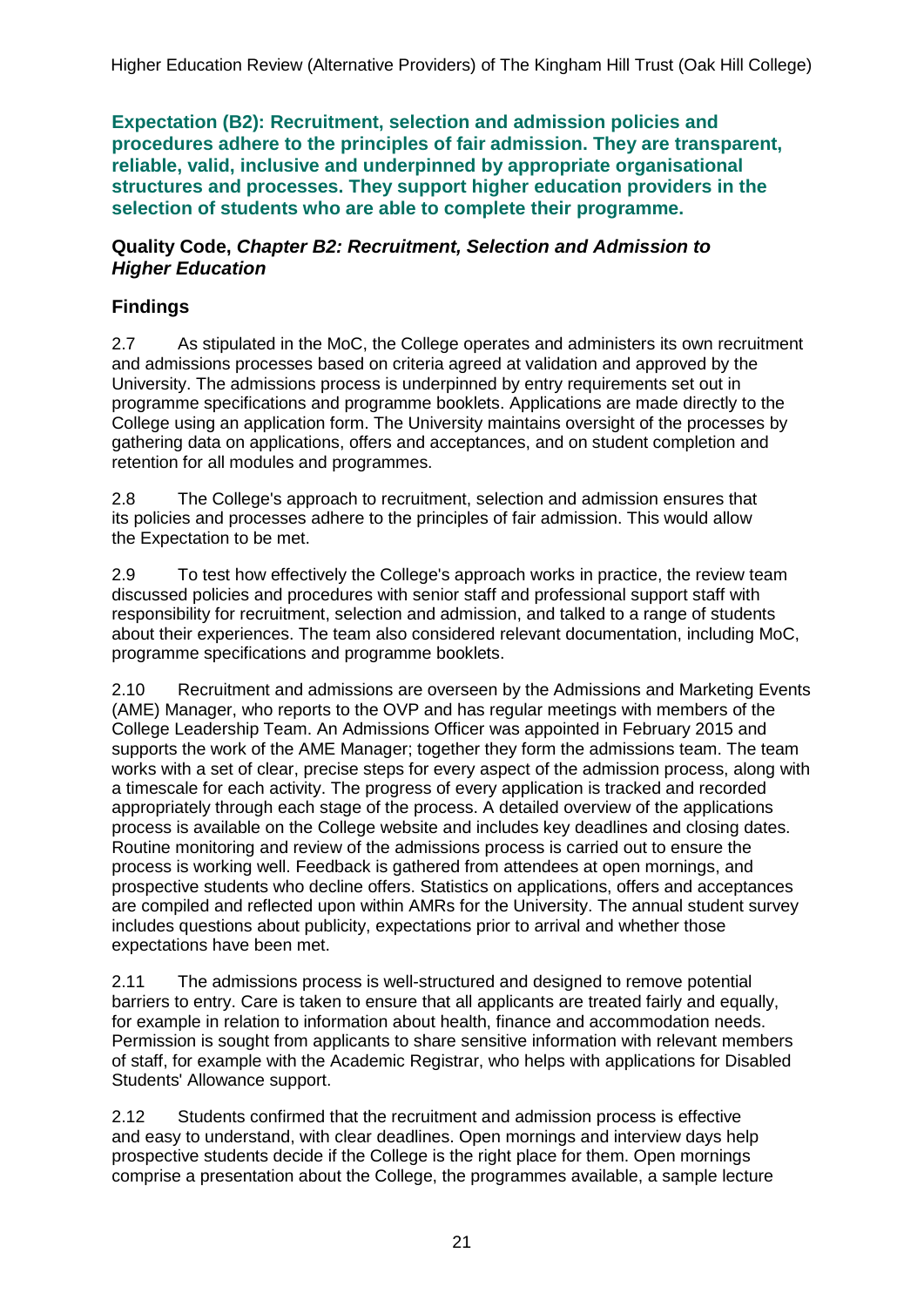and a tour, as well as an opportunity to meet current students and staff. Those who subsequently apply and who meet the basic admissions criteria are invited to an interview day, which includes a further presentation from the Principal, a personal interview with a member of faculty, an individual discussion with a member of the admissions team, an opportunity to sit in on a live lecture, and another opportunity to meet current students, all of which are highly valued by students.

2.13 Both the AVP and the Principal may be consulted, as appropriate, about borderline decisions. Some applicants are asked to submit an additional piece of work in order to assess academic ability or theological understanding. Final decisions are communicated in writing by the admissions team. The AME Manager prepares a letter for unsuccessful applicants, in consultation with the AVP. This letter includes a general indication of why the application was not successful; extensive details are not provided unless requested directly.

2.14 Where changes to programmes are made during an admissions cycle, prospective students are kept informed and applications are not processed until the outcome of the validation/review event is known. Internally, information regarding such changes is posted on the VLE and a general letter is sent out to the College community. Current students who are affected by the change are sent a letter and are asked to confirm that they are happy to transfer across to the new award.

2.15 Guidance and training are provided for staff and current students involved in the admissions process: this includes conduct of interviews; briefings for students giving tours and welcoming applicants; and aide memoires and general training for the admissions team. The AME Manager provides occasional briefings at faculty meetings to ensure all staff are kept up to date with the detail of the admissions process.

2.16 The College's arrangements for recruitment, selection and admission currently meet the Schwartz Principles for fair admission. The College is, nevertheless, currently engaging external consultants in a wide-ranging review of its admissions policy, which is intended to strengthen alignment with the Quality Code, *Chapter B2* and address the Church of England's prompts concerning the provision of equality and diversity training. Senior staff are considering recommendations and expect to complete the review in time for changes to be implemented ahead of the 2016-17 admissions cycle.

2.17 The College's recruitment, selection and admission policies and procedures currently adhere to the principles of fair admission, are underpinned by appropriate organisational structures and processes, and stand to be strengthened by enhanced monitoring and review policies. The review team concludes that the Expectation is met and the associated level of risk is low.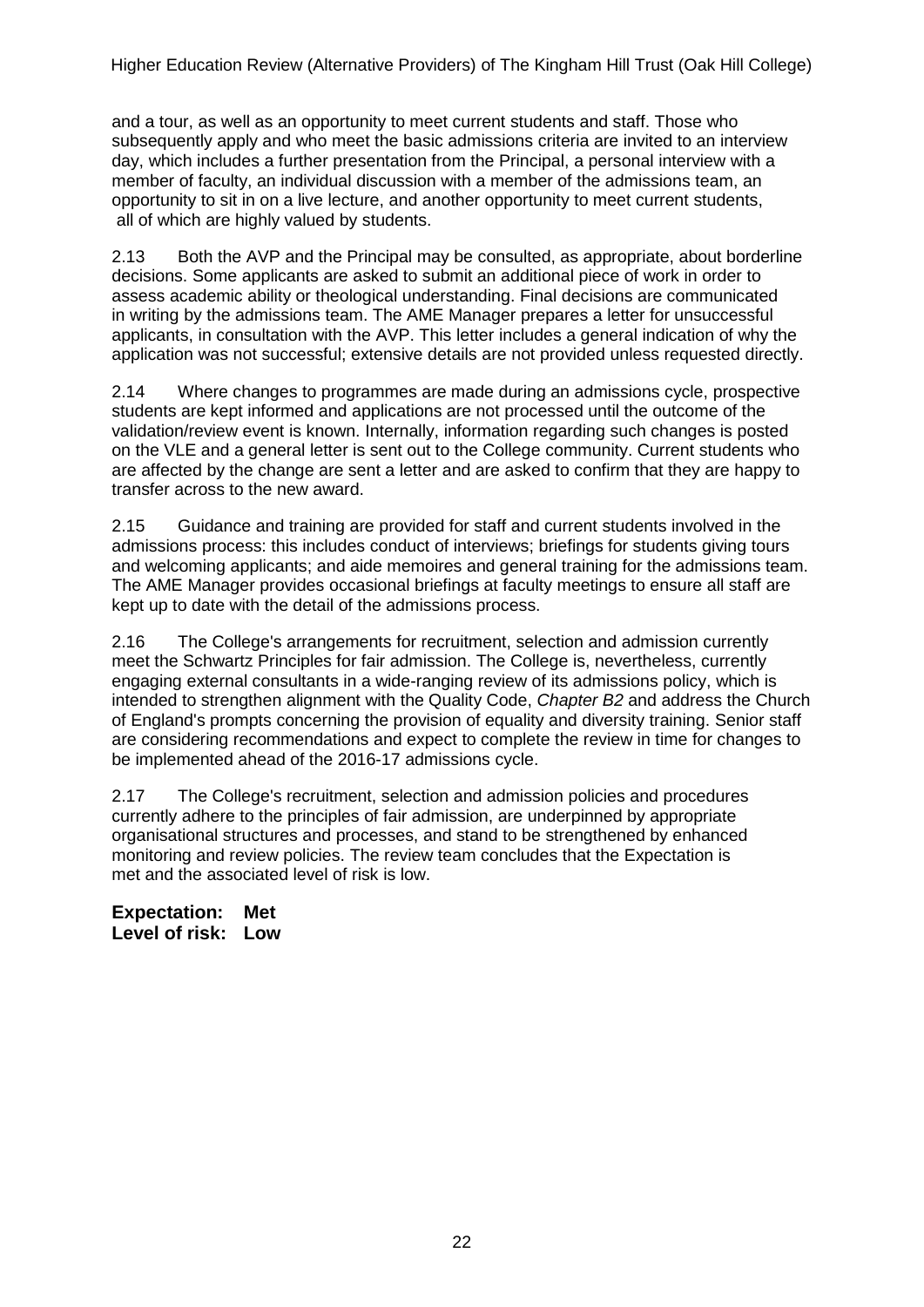**Expectation (B3): Higher education providers, working with their staff, students and other stakeholders, articulate and systematically review and enhance the provision of learning opportunities and teaching practices, so that every student is enabled to develop as an independent learner, study their chosen subject(s) in depth and enhance their capacity for analytical, critical and creative thinking.**

### **Quality Code,** *Chapter B3: Learning and Teaching*

## **Findings**

2.18 The College's approach to learning and teaching is defined in its Learning, Teaching and Assessment Strategy, which outlines the College's commitment to enhancing teaching. The University requires the College to comment on teaching and learning within the College's AMR. The Faculty Handbook provides guidelines for what is expected of teaching staff, including a section on appraisal, review and personal development. The College does not require staff to have a teaching qualification, although it supports staff who wish to pursue further training. Almost all of the College's intake are mature students, who arrive at the College with varying levels of academic ability. The College is aware of the challenges this poses and the importance of addressing them.

2.19 The approach to learning and teaching and the associated processes described in the documentation provided by the College would allow the Expectation to be met.

2.20 The review team tested the Expectation by discussing induction, staff development and support with the AVP and a range of teaching staff, and by talking to students and alumni about their experiences of teaching and learning at the College. The team also examined staff curricula vitae, external examiner reports and anonymised documentation relating to teaching observation and appraisal.

2.21 The College's Learning, Teaching and Assessment Strategy contains clear aims and provides a framework designed to support the work of teaching staff, outlining the methods by which the College monitors the quality of teaching. The Institutional Action Plan and AMR draw together plans for enhancing teaching and learning and provide an effective basis for measuring progress. The College has become a member of the Higher Education Academy and disseminates information to staff by email.

2.22 Teaching staff are well-qualified academically and/or bring with them a wealth of relevant theological experiences. Students confirm that teaching at the College is good and are positive about the contribution made by lecturers' personal research, which enriches their lectures. External examiner reports comment positively on the unique combination of academic and pastoral skills provided by teaching staff and the standard of learning opportunities. The compulsory and challenging communications workshops that make a particularly positive contribution to preparing students for delivering sermons is **good practice**. Students particularly value the 'uncomfortable but helpful' experience of working with external communications consultants, with their emphasis on personal presentation skills rather than content. The College further enables students to develop as independent learners by recording lectures, which are made available within a few days of the lecture and are used for back-up and revision purposes. Students welcome the improved use of the VLE while stating there is still room for improvement overall.

2.23 Applicants for teaching posts undergo an interview process that involves giving a presentation and answering questions about their pedagogic experience. New staff are allocated a mentor and undergo an induction. Although the College has no formal policy on the observation of teaching, the College does, in practice, have an effective system of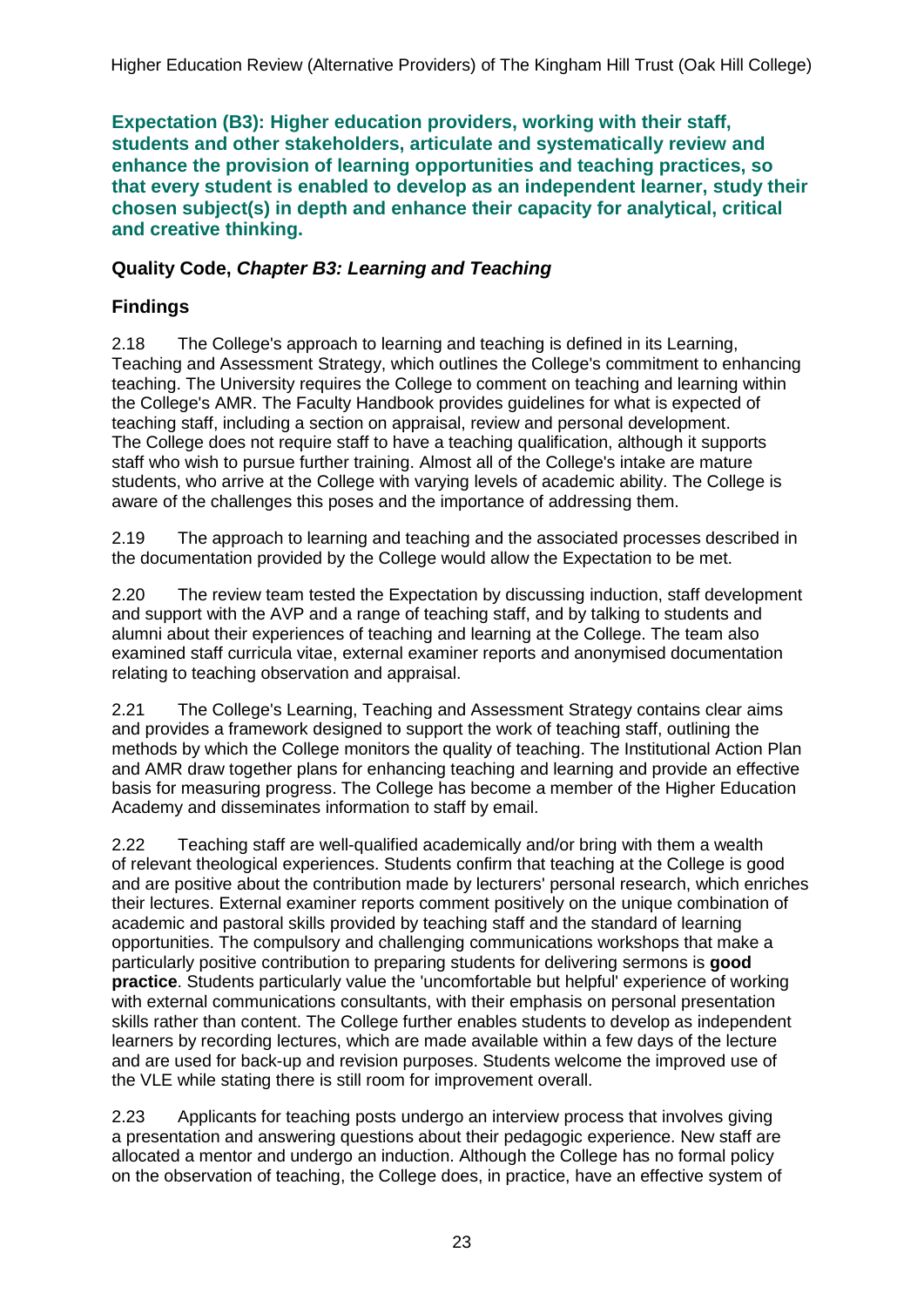teaching observations conducted by peer review and more formally by the AVP, who observes at least one class per member of faculty every year. Observations are recorded on a pro forma and discussed between the observer and observed, with a paper copy being sent to the QAE Manager. Examples of good practice from the observations are collated and shared at faculty meetings. Teaching staff whom the review team met demonstrated a thorough understanding of the review process, which is clearly described in the Faculty Handbook. They confirmed that teaching is discussed at faculty meetings and at the Course Evaluation Committee and this has included consideration of how best to address the issue of the variable levels of academic ability represented by the College's intake.

2.24 Findings from peer and AVP observation feed into staff development and annual appraisal conducted by the AVP. The appraisal system has recently been restructured and draws on the observation peer and AVP observation, together with self-reflection, to identify development needs and set goals. Pre and post-appraisal forms show evidence of reflection and identify aims for improvement for the forthcoming year. The process effectively identifies training needs, which are addressed on an individual need basis. Any issues arising with under-performing staff are dealt with by the AVP. Some whole-College training takes place to meet specific training needs, such as safeguarding. The College has a budget to support conference attendance and training; staff are encouraged to attend conferences and become members of professional bodies. A two-term period of study leave has recently been reintroduced. A staff development log is maintained.

2.25 The College has an effective approach to learning and teaching based on continuous improvement and an emphasis on readiness for employment. The review team concludes that the Expectation is met and the associated level of risk is low.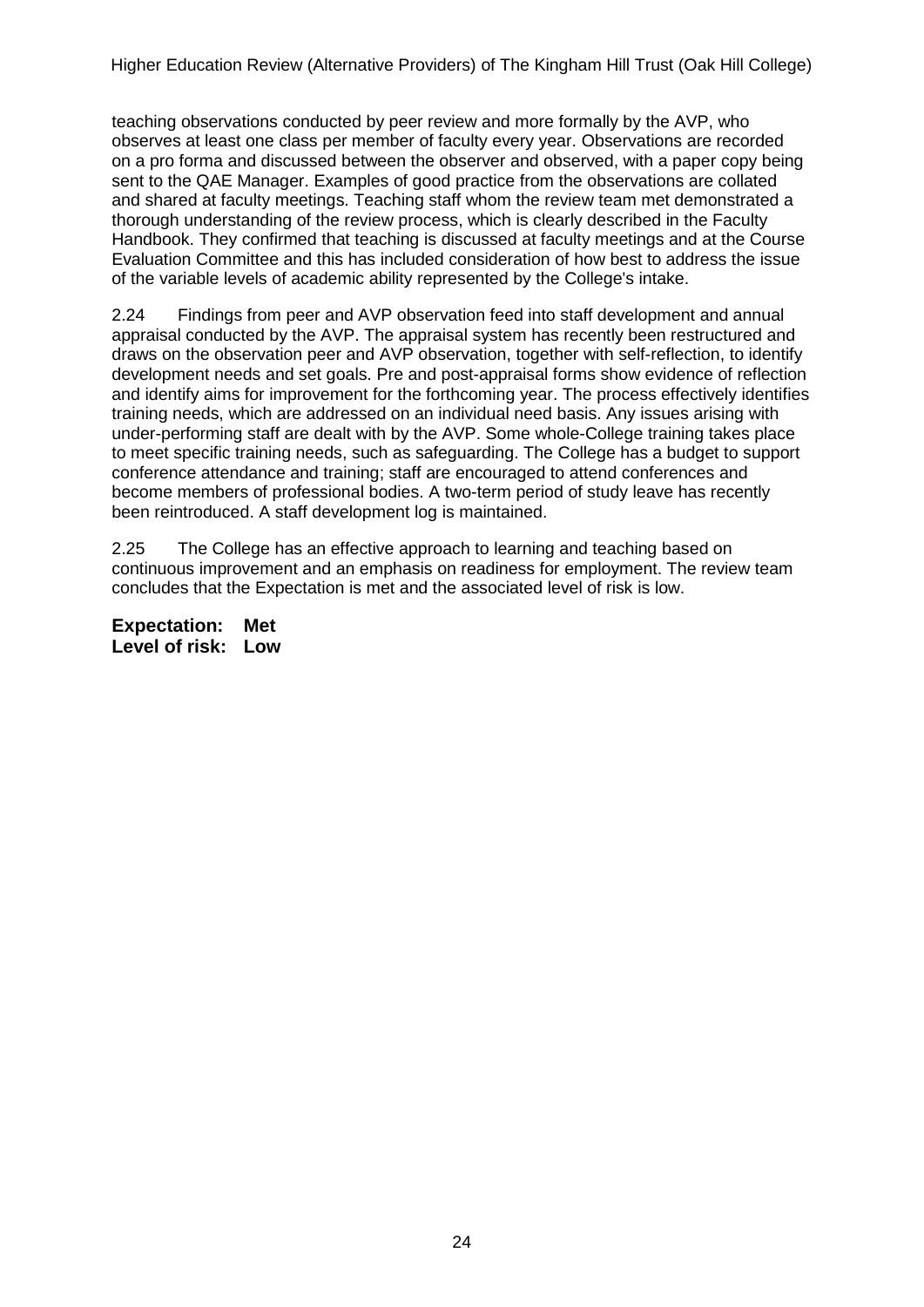**Expectation (B4): Higher education providers have in place, monitor and evaluate arrangements and resources which enable students to develop their academic, personal and professional potential.**

### **Quality Code,** *Chapter B4: Enabling Student Development and Achievement*

### **Findings**

2.26 The College is responsible for providing support to students and for the provision of resources as outlined in its MoC with the University. Provision includes induction, study skills, formative feedback, disability support, library and learning resources including the VLE, personal development and pastoral support, careers advice, financial advice and assistance with accommodation.

2.27 The range of services and resources provided to students would allow the Expectation to be met.

2.28 The review team tested the Expectation by meeting teaching staff who act as fellowship group leaders, and professional support staff, including the librarian. The team also discussed the College's student services and learning resources with current students and alumni. The team examined student handbooks and programme specifications and received a demonstration of the VLE.

2.29 The review team found evidence of a range of effective services and resources offered to students at each stage of their College experience. For example, on arrival students benefit from an induction that helps them make the transition to higher level academic programmes. Students whom the review team met reported that they found the initial induction assignment 'Word of God' particularly valuable in assisting them with academic writing. They are provided with the Student Handbook and other information, which they report as helpful. A valuable and structured College opening week programme, which students find useful, provides them with information about their programme and academic life, and includes an introduction to the library and to fellowship groups. Student focus groups have commended the usefulness of the library induction in particular, and library resources were singled out for praise in the postgraduate Theology programme review.

2.30 Services and support mechanisms are outlined in student and staff handbooks and in programme specifications. Study skills sessions covering note-taking and essay-writing are available three times a year to students who think they would benefit from additional support. Tutors offer face-to-face feedback on drafts of dissertations/projects and comprehensive and developmental feedback is given on assignments, which enables students to reach their potential. Students confirm that both the quality and timeliness of feedback has improved recently. External examiner reports commend the standard of feedback at the College.

2.31 The review team found evidence that programmes are adequately resourced and that resourcing issues are scrutinised during validation. In practice, emphasis tends to be placed on library stock and publications; senior staff confirm there is a generous library budget and teaching staff report that good working relationships with library staff ensure that reading lists are resourced. The College library is open 24 hours; students are satisfied with the level of service offered and comment favourably on the helpfulness of library staff. The VLE has recently been upgraded and a support officer has been appointed to assist staff. Student satisfaction with the VLE and academic support has increased.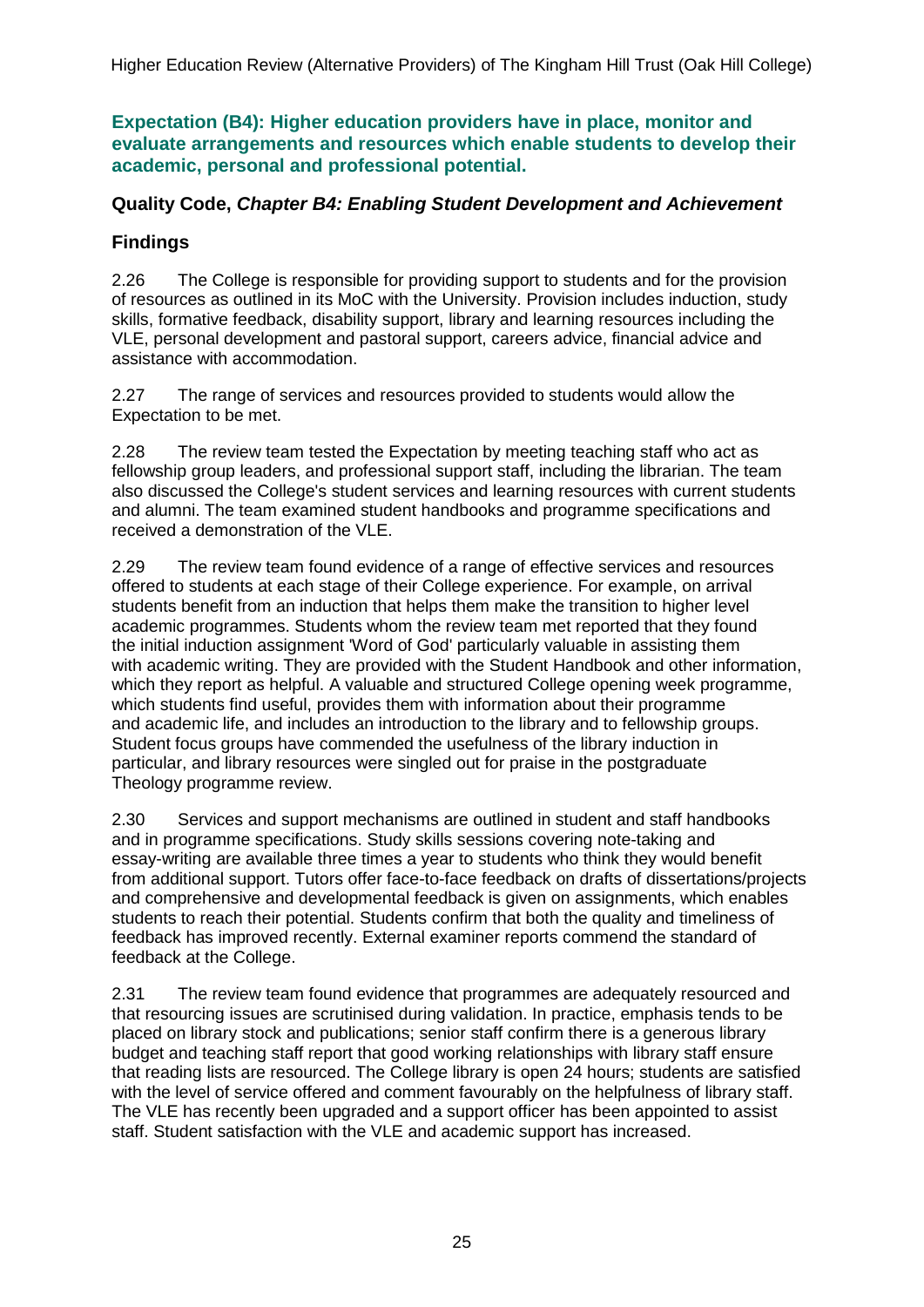2.32 Personal development for full-time students is facilitated through the fellowship groups, which comprise a mix of students from a variety of programmes. Groups meet weekly to provide support and friendship to their members. They are led by a faculty member who meets with individual members of the group each term, is likely to be the first point of contact for advice and personal issues, and is able to provide tutorial advice. Students reported that fellowship groups constitute an integral part of College life and were enthusiastic about the role the groups play in providing pastoral care and academic support, as well as the opportunity they provide for students to develop their interpersonal skills. The fellowship groups, which provide the opportunity for academic, pastoral and personal support and development, are **good practice**.

2.33 Additional support is available as required, for example for reasonable adjustments to examinations and assignments. Students are encouraged to make known any specific support requirements they may have when they apply, and disability data is included in the AMR. A vocational formation is integral to academic programmes and supplemented by the distribution to students of information about relevant job opportunities. Students whom the review team met know how to access support, including financial advice and help with accommodation, and confirmed that College staff are very approachable and operate an open-door policy.

2.34 The College has appropriate resources and services in place to enable student development and achievement. These include supportive staff, easily accessible support mechanisms, and good liaison between teaching and library staff. The review team concludes that the Expectation is met and the associated level of risk is low.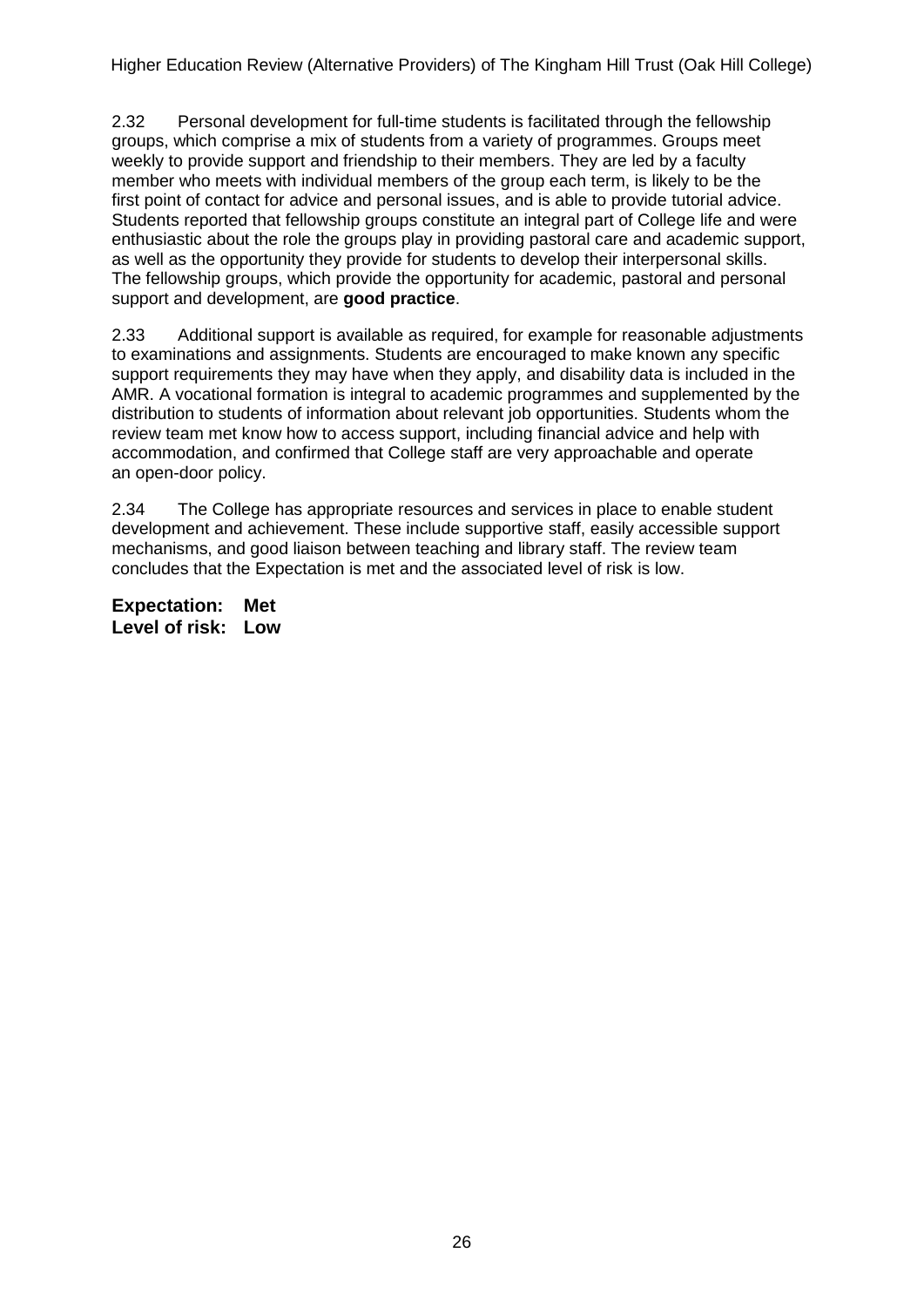**Expectation (B5): Higher education providers take deliberate steps to engage all students, individually and collectively, as partners in the assurance and enhancement of their educational experience.**

### **Quality Code,** *Chapter B5: Student Engagement*

### **Findings**

2.35 The College's commitment to engage students as partners in the quality assurance and enhancement of their educational experience is formalised in the Partnership Agreement with the University, which states that 'the partner institution shall provide a range of opportunities to provide feedback' and in particular 'boards of study for the programmes shall be established by the partner institution to provide a forum for staff and students to discuss delivery, development and enhancement'.

2.36 The College offers a range of formal and informal opportunities for student engagement, which is set out in the Student Handbook. Formal provision is made for student representation on key College committees, including the Academic Board, Course Evaluation Committee and College Council, where 'student matters' is a standard agenda item. Students are also represented on the Student Common Room Committee, which comprises six student representatives who cover all years of study and programme specialisms. The Senior Student and the Student Common Room Secretary meet weekly during term time with the AVP and OVP. Through these committees and meetings, students have the opportunity to offer feedback on various aspects of their educational experience, as well as contribute to matters such as programme design and development. Student engagement is also facilitated via student-evaluation forms (SEFs) at the end of each module and the Annual Student Survey at the end of the academic year. The residential College community is intended to provide further opportunities for informal student engagement.

2.37 The deliberate steps taken by the College to engage all students as partners in the assurance and enhancement of their educational experience would allow the Expectation to be met in.

2.38 The review team evaluated the effectiveness of the College's approach to student engagement by discussing the matter with the Principal, senior staff and a range of students and alumni, including past and present student representatives. The team also looked at a range of documents, including minutes of committee meetings.

2.39 The review team found evidence that the College effectively employs three main methods of student engagement: surveys at the end of modules and programmes; the use of student representatives; and informal discussions. Emails are sent out at appropriate times to encourage students to stand for election as a student representative or to encourage students to complete SEFs. Students reported that these methods are positively engaging the majority of students in the quality assurance and enhancement of their educational opportunities. The review team noted, however, and the College acknowledges, that the current response rate of 50 per cent to surveys and the recent reduction in the proportion of students who say they feel involved in quality assurance activity might indicate otherwise. Senior staff suggest that the uncharacteristically low response rate may be due to a variety of factors: survey fatigue, the demands of coursework and family life, and/or the perception that the College could have responded more swiftly to the feedback it gathered about student workload. As a result of these reflections, the College has formulated plans to extend its repertoire of methods of engaging students to include, for example, drop-in lunch sessions to give all students the opportunity to chat with a member of the College Leadership Team.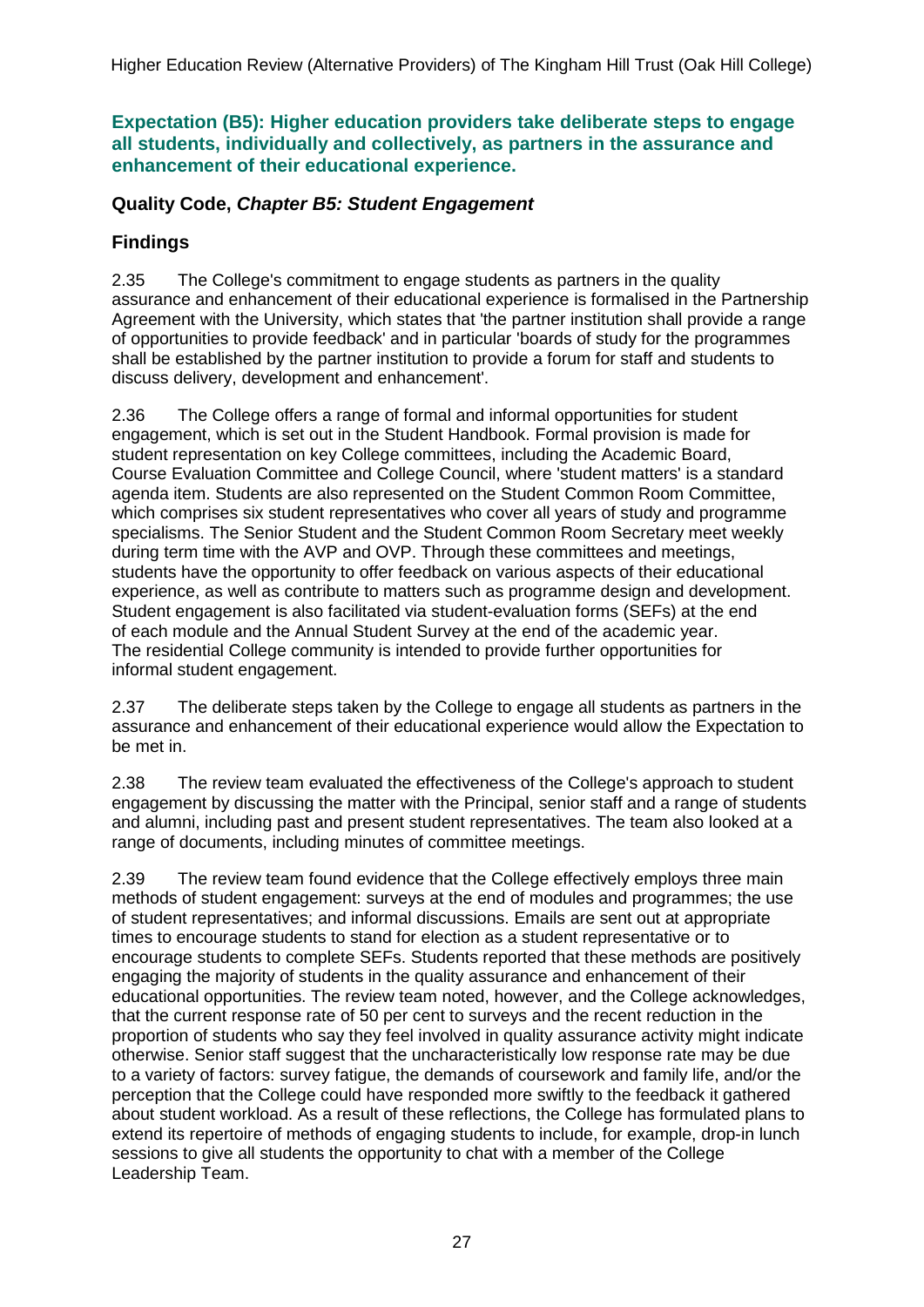2.40 The College has recently formalised the training the QAE Manager provides for student representatives, which includes an overview of the role, an introduction to the Quality Code, and an explanation of how Academic Board and Course Evaluation Committee meetings work. Student representatives confirmed that the training they received helped them understand their role.

2.41 Students are involved in design and development of programmes and modules in various ways, including: review of recent student feedback; focus groups during the design process; meetings with validation panels; and serving on the panel itself. Students also reported that they are aware of external examiner reports and know where to find them.

2.42 It was clear to the review team that students appreciate the informal opportunities they have to discuss their educational experiences with staff. Students are able to talk with staff at lunch and dinner, as well as before and after times of worship, which further facilitates student engagement. The student submission to this report states that the relationship between faculty and the student body is excellent and this contributes to the very close working relationship between staff and students. Students consider that the quality of this relationship makes staff open to receiving feedback from students.

2.43 The College currently surveys graduates in connection with programme reviews, but is considering doing this more regularly, perhaps at three, five and seven years after graduation, to assess the extent to which their studies at the College are benefiting them as they develop in their ministry.

2.44 The College reviews the student feedback cycle and other forms of engagement regularly to ensure they remain fit for purpose. The key performance indicator used is the proportion of students who submit SEFs term by term, normally approximately 50 per cent. This is monitored by the QAE Manager and efforts are made to encourage greater engagement from targeted student groups. The College continually improves its methods of student engagement by adjusting SEFs, usually to focus on a particular area such as student workload in October 2015.

2.45 Students at the College feel fully engaged in their educational experience and have sufficient opportunity to provide feedback on all aspects of their learning opportunities. The systems in place to engage students as partners in their educational experience are effective, as are plans for ongoing improvement of student engagement. The review team concludes that the Expectation is met and the associated level of risk is low.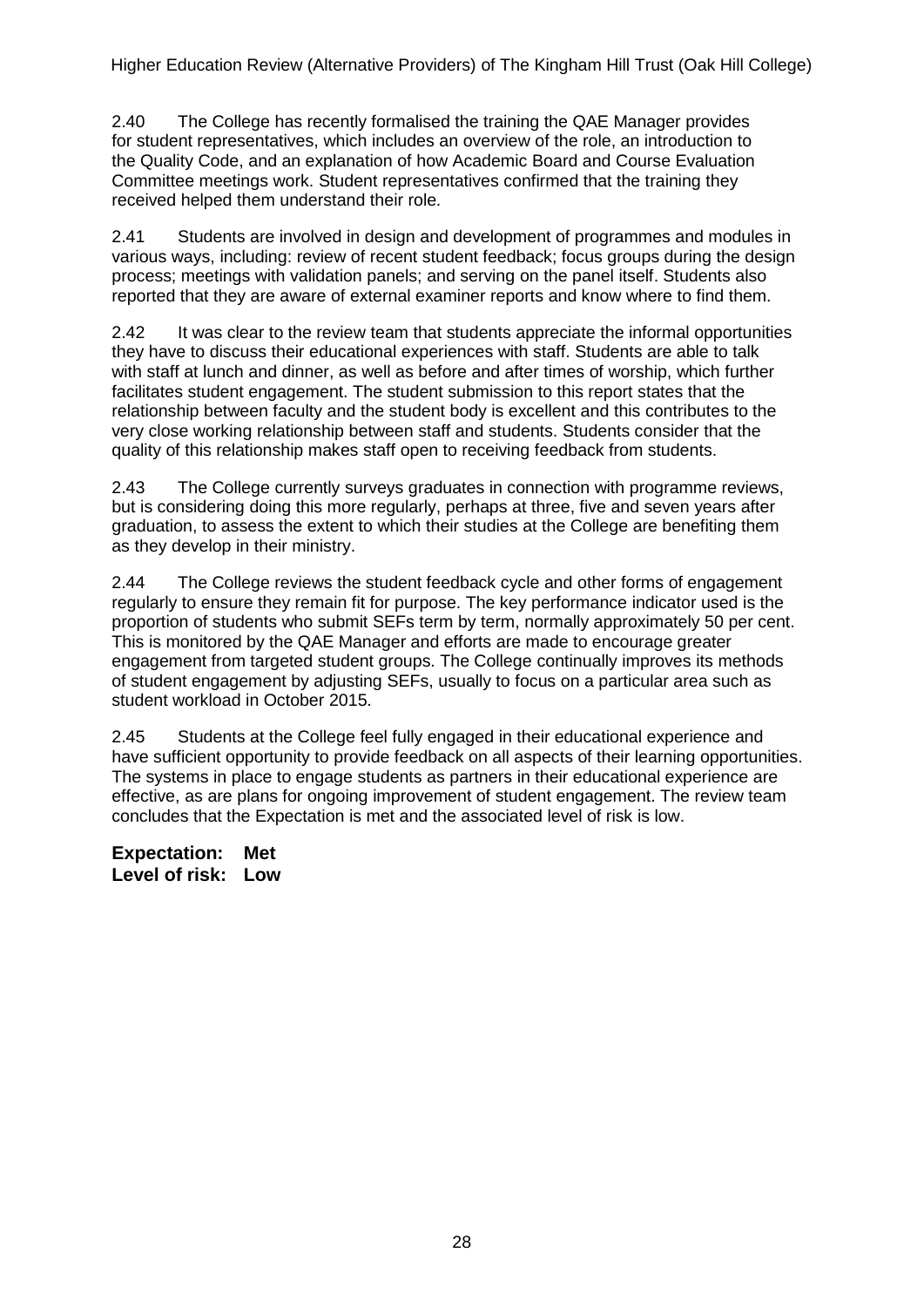**Expectation (B6): Higher education providers operate equitable, valid and reliable processes of assessment, including for the recognition of prior learning, which enable every student to demonstrate the extent to which they have achieved the intended learning outcomes for the credit or qualification being sought.**

#### **Quality Code,** *Chapter B6: Assessment of Students and the Recognition of Prior Learning*

### **Findings**

2.46 The College operates its own regulations, policies and practices for assessment that are agreed with the University at validation. Overall responsibility for the assessment of students rests with the College's Assessment Board. The Student Programme Handbook, Faculty Handbook and termly marking instructions provide guidance to students and staff about the operation of assessment. A presentation entitled 'Tackling Assignments', provided by the AVP during opening week, also explains the College's regulations and procedures relating to assessment, and where further information on these can be found. An assessment pack is produced for each module, detailing assignments and other modes of assessment. All assignments are either double or sample-marked internally and subject to moderation by the external examiner. An Assessment Board operates for all programmes and is attended by external examiners, who provide oral feedback to the College at the Assessment Board meeting and in a formal report submitted thereafter.

2.47 The processes and procedures adopted in respect of assessment would allow the Expectation to be met.

2.48 The review team held discussions with a range of staff involved in the delivery and administration of teaching, learning and assessment and talked to a representative group of current students about their experiences of assessment. The team also explored the effectiveness of assessment processes by scrutinising external examiner reports and programme documentation, including assessment packs and guidance on assessment produced for staff and students.

2.49 The Student Programme Handbook is well-structured and provides detail on all aspects of assessment. Similar information is provided for staff in the Faculty Handbook. However, a single College policy on assessment regulations does not currently exist, even though the College is able to operate its own regulations for assessment in agreement with the University. To help ensure that assessment procedures are robust and implemented consistently, the review team **recommends** that the College devise and implement a single College assessment policy.

2.50 External examiners confirm that assessment processes at the College work effectively. Assessment methods are appropriately varied, with some modules, for example, combining presentations, essay writing and exams. In general, external examiners praise the quality of feedback provided to students, although some inconsistency in the format of feedback, even within the same assignment on larger modules, has been noted. A new standardised feedback form and predetermined feedback return dates have been introduced to improve consistency in the quality and timeliness of feedback. Students welcome these steps and provide mainly positive feedback about assessment and feedback at the College, although some concerns about volume of work, particularly in term 3, remain.

2.51 External examiner reports also confirm that the general standard of writing and presentation in assessments is high and students express appreciation for the support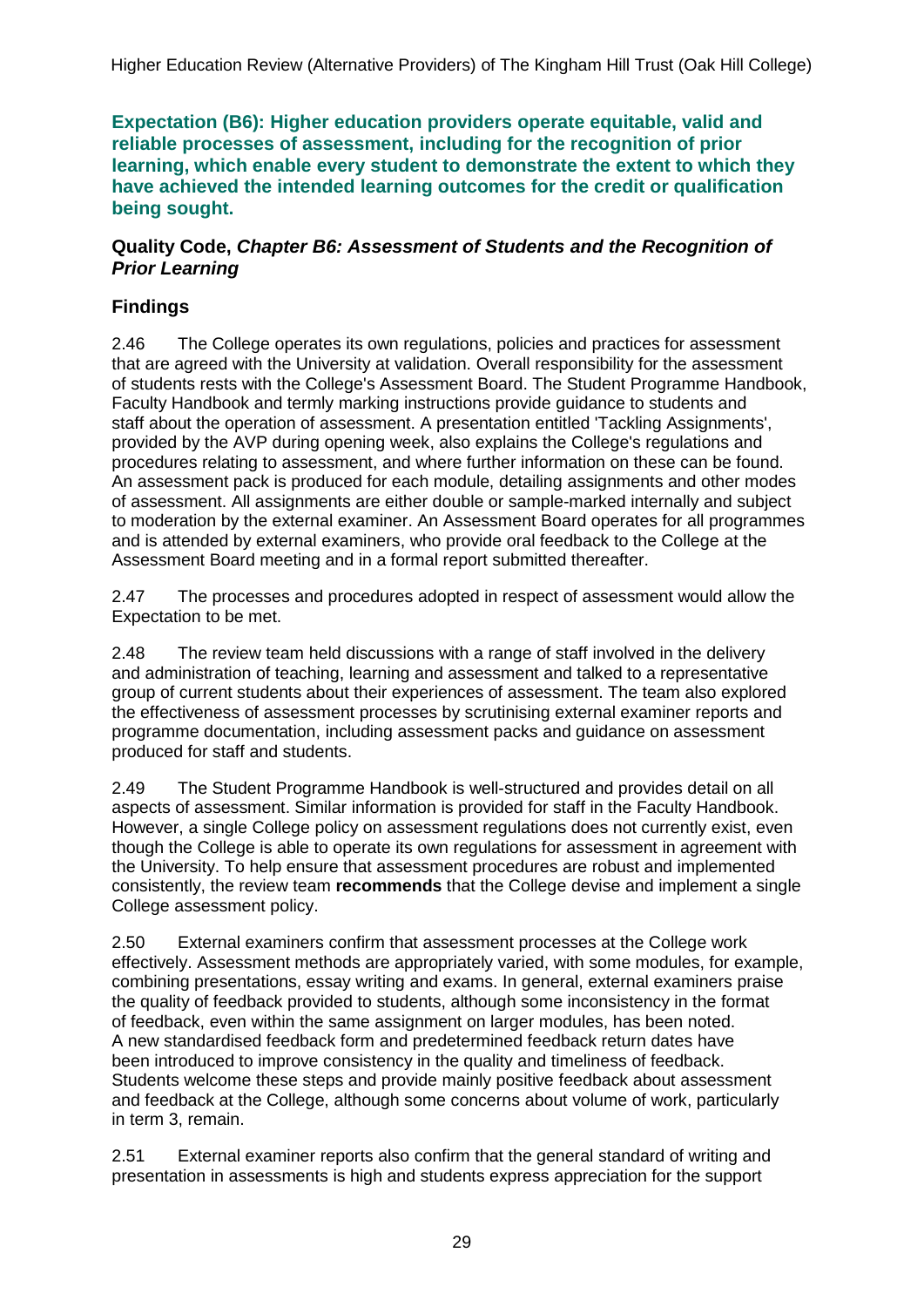available from tutors on matters of assessment and feedback. Study skills training is accompanied by study skills videos on the VLE, and information in the student handbooks and the library. Support and advice is provided to enable students to understand and avoid plagiarism, although plagiarism-detection software is not available for use within the College by students or staff. Penalties are applied to work submitted after the deadline or work that exceeds mandatory word limits. While no problems are evident, implementation of penalties for over-length work is largely reliant on accurate self-declaration of word counts by students.

2.52 Internal processes for considering extenuating circumstances and supporting students with additional needs are agreed with the University at validation. Students indicate some confusion over recently revised responsibilities for granting adjustments to assignment deadlines, but staff confirm that such cases are now dealt with by the Senior Registrar and communicated to markers via a shared information drive. More serious extenuating circumstances are given consideration at the Assessment Board, where reasonable adjustments can be made in agreeing a student's final results with the external examiner.

2.53 The College operates sufficiently robust processes of assessment to enable students to demonstrate the extent to which they have achieved the intended learning outcomes for the credit or qualification being sought. The review team concludes that the Expectation is met and the associated level of risk is low.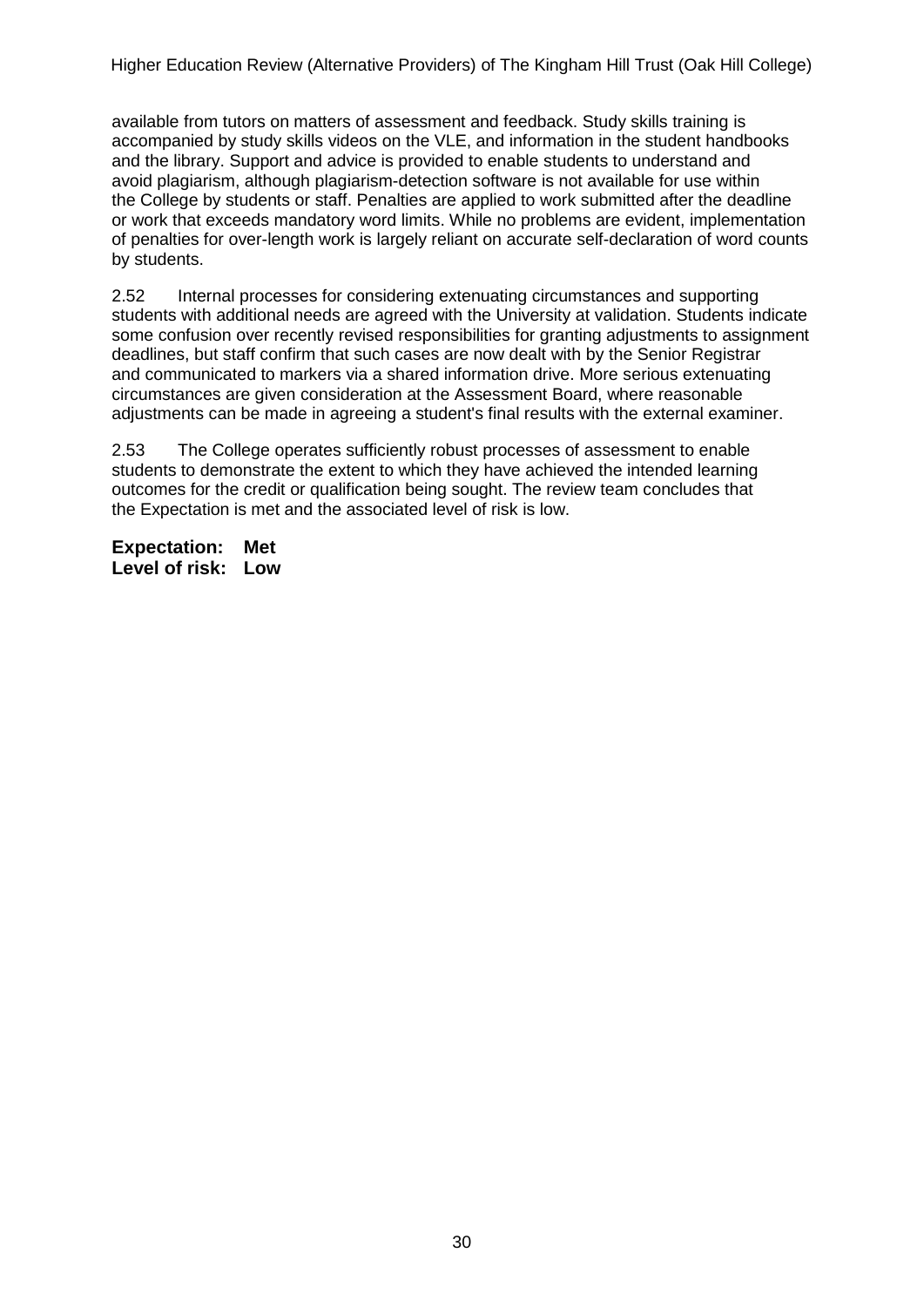### **Expectation (B7): Higher education providers make scrupulous use of external examiners.**

### **Quality Code,** *Chapter B7: External Examining*

## **Findings**

2.54 The University's policies, which govern the use of external examiners, permit the College to make recommendations to the University about the appointment of external examiners. Once approved and appointed, external examiners receive an induction from both the University and the College.

2.55 External examiners approve changes to modules to ensure the currency and consistency of programmes. Coursework assignments and examination papers are sent to external examiners for approval, prior to their distribution to students to ensure that academic standards and learning outcomes are appropriate. External examiners are appointed to play a vital part in Assessment Boards prior to the awarding of credit or qualifications, in a process governed by agreements with the University. Assessment Boards follow a set agenda and are minuted. Exceptions, including extenuating circumstances, are discussed and noted for the record. Final grades are agreed, having been ratified by external examiners and the University link tutor. The University provides a template for external examiner reports in which they are required to comment on the level of the programme, the assignments and student achievement, and on the standard of marking and feedback, with suggestions for improvement where appropriate. Their comments are taken into consideration when producing the AMR. External examiner reports are sent to both the University and to the College, where they are discussed. The AVP sends the College's responses direct to the external examiners, copying in the University.

2.56 The arrangements in place for external examiners would allow the Expectation to be met.

2.57 The review team tested the Expectation by discussing the way the College makes use of external examiners with teaching staff, the University's link tutor and students, including student representatives. The team also scrutinised external examiner reports, responses to the reports, minutes of Assessment Boards, and AMRs. A demonstration of the VLE provided the review team with additional information about the availability of external examiner reports.

2.58 The review team found ample evidence that external examiners are used effectively by the College; for example, they contribute to initial discussions about new programmes. Guidance on marking procedures clearly sets out the role of the external examiner from the College's point of view and explains unambiguously the timescale to which tutors must adhere. Staff understand well the role of the external examiner, which is described in their Faculty Handbook.

2.59 External examiner reports examined by the review team confirm that academic standards are broadly comparable with similar programmes offered elsewhere and that the College fulfils all its responsibilities in relation to external examiners. Reports confirm that assessment is fair and accurate and that the standard of feedback is good. Minutes of Assessment Board meetings show that opportunities for external examiners to provide oral feedback are provided as an integral part of a set of clear and robust procedures.

2.60 The review team noted details of the process by which external examiner reports are received and acted upon. The AVP receives a copy of each report and makes a formal response, copied to the University. The reports are discussed at faculty meetings and at the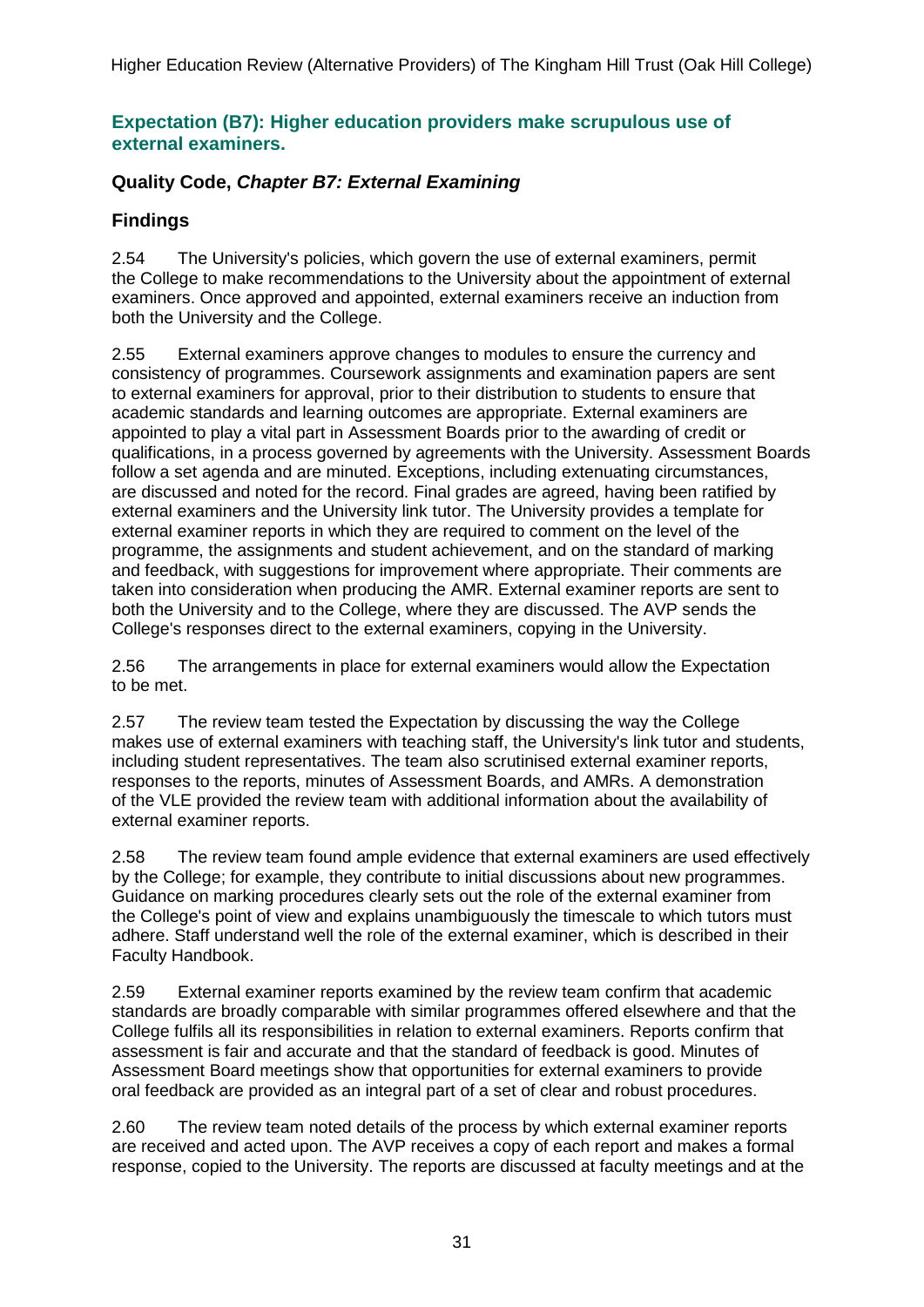meeting of Academic Board in term 1, after which they are uploaded to the VLE. The AMR comments upon points made in external examiner reports, while outcomes are incorporated within the Institutional Action Plan, which is monitored and reviewed by the Quality Enhancement Committee. Students whom the review team met confirmed that they are aware that reports are available on the VLE, although none present had met an external examiner. External examiner reports are discussed at Course Evaluation Committee meetings, where there is student representation.

2.61 The College makes scrupulous use of external examiners in line with its agreement with the University. The review team concludes that the Expectation is met and the associated level of risk is low.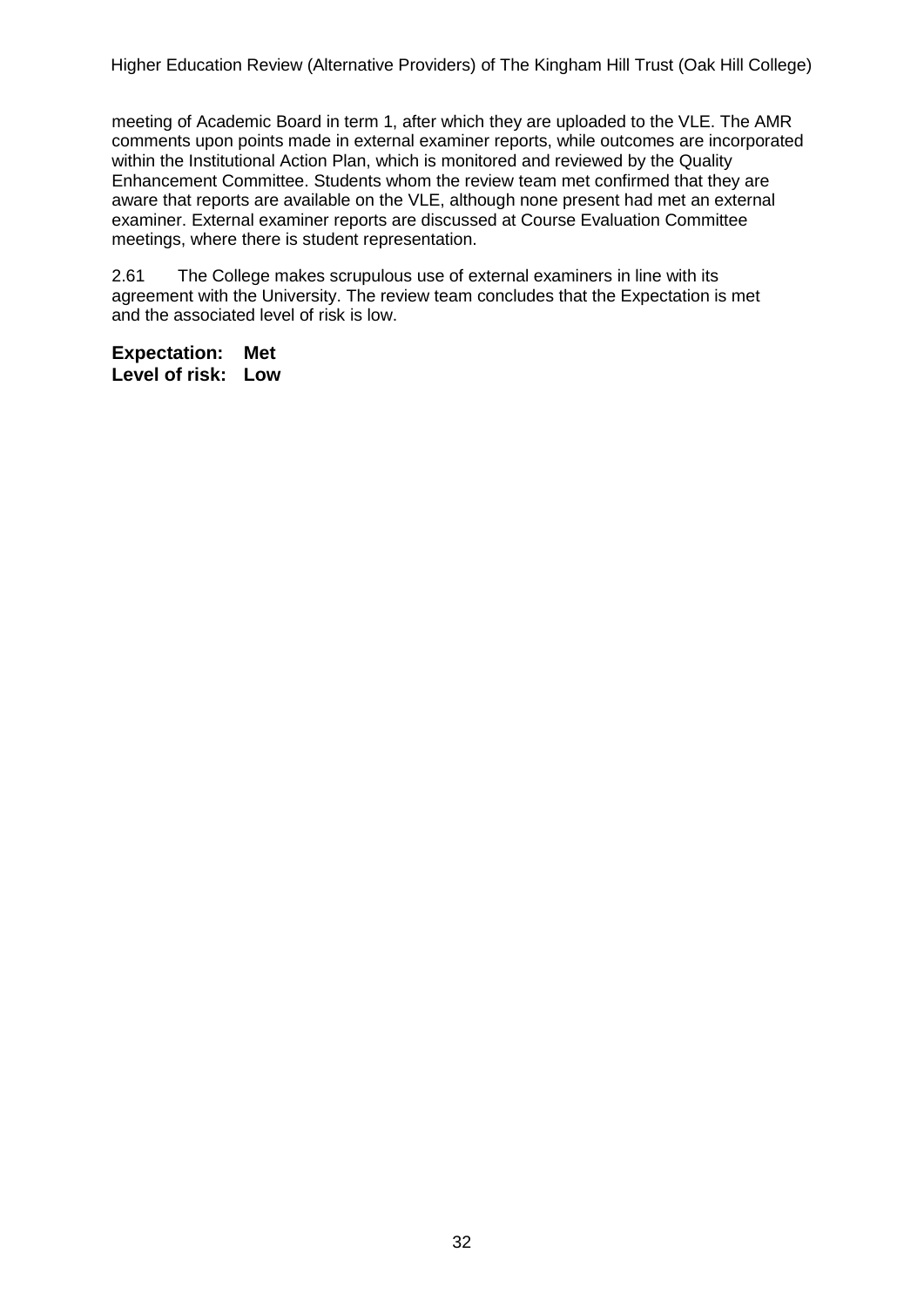**Expectation (B8): Higher education providers, in discharging their responsibilities for setting and maintaining academic standards and assuring and enhancing the quality of learning opportunities, operate effective, regular and systematic processes for monitoring and for review of programmes.**

### **Quality Code,** *Chapter B8: Programme Monitoring and Review*

## **Findings**

2.62 Steps are taken both by the College and the University to ensure that monitoring and review are undertaken systematically and consistently and achieve an appropriate balance between enhancement and the maintenance of academic standards. Programmes are subject to formal review and revalidation every six years in accordance with the University's procedures outlined in its Learning Quality Enhancement Handbook. In addition, the College produces an AMR and associated action plan for the University. Programmes are subject to ongoing monitoring by the College's deliberative academic committees and regular faculty meeting. Intelligence, including external examiner reports, student feedback, retention, progression and employment data is used in monitoring and review. Changes to modules or programmes arising from these processes must be approved by the University. Students are represented in monitoring and review in different ways, including through the student feedback cycle and membership of committees.

2.63 The procedures for monitoring and review would allow the Expectation to be met.

2.64 The review team discussed monitoring and review processes with the AVP and OVP, faculty and the University link tutor. The team also explored the effectiveness of the College's approach by analysing recent AMRs and checking the Learning Quality Enhancement Handbook and minutes of College committees.

2.65 Procedures for programme review and production of AMRs operate in accordance with the University's Learning Quality Enhancement Handbook and are well-understood by College staff. AMRs are suitably detailed and draw on a range of evidence in reflecting on the operation of programmes, maintenance of academic standards and the quality of student learning opportunities. Six-yearly programme reviews leading to revalidation include detailed consideration of the quality of learning opportunities and the learning environment, and a meeting with current students is included in the review team's visit to the College. Review reports and other documentation confirm full engagement by the College in the process.

2.66 Internal College processes and procedures for monitoring and review are not formally written in College policy and some committees do not have formal or full terms of reference (see Expectation A2.2). However, the review team found that the Academic Board and Course Evaluation Committee do fulfil a monitoring role and routinely consider evidence, including SEFs, external examiner reports and other sources of feedback. Oversight is maintained by the Principal and College Leadership Team. In addition, the relatively recently established Quality Enhancement Committee seeks to identify areas for improvement in provision and to inform College-wide enhancement priorities.

2.67 Recent changes to module delivery provide evidence of responsiveness to feedback through the monitoring process. For example, the Academic Board internally approved a change arising from student feedback to increase contact time for Biblical Theology to enable material to be covered in greater depth. This and all such changes are formally approved by the University's Law School Quality Committee, a process that is well-understood by staff responsible for module delivery and which benefits from effective arrangements for liaison through the University link tutor.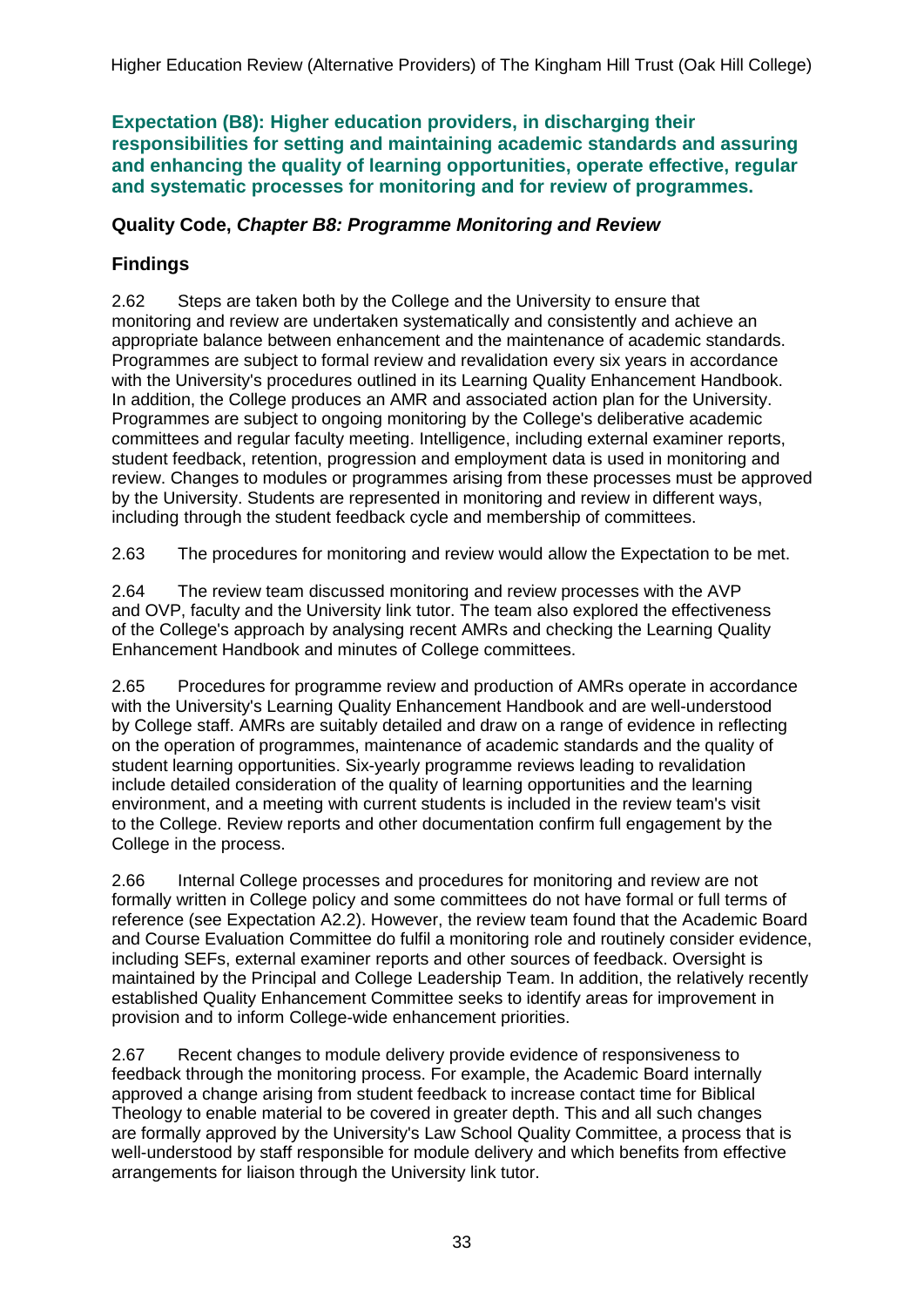2.68 The College adheres to University requirements for programme review and operates regular and systematic processes for programme monitoring. The review team concludes that the Expectation is met and the associated level of risk is low.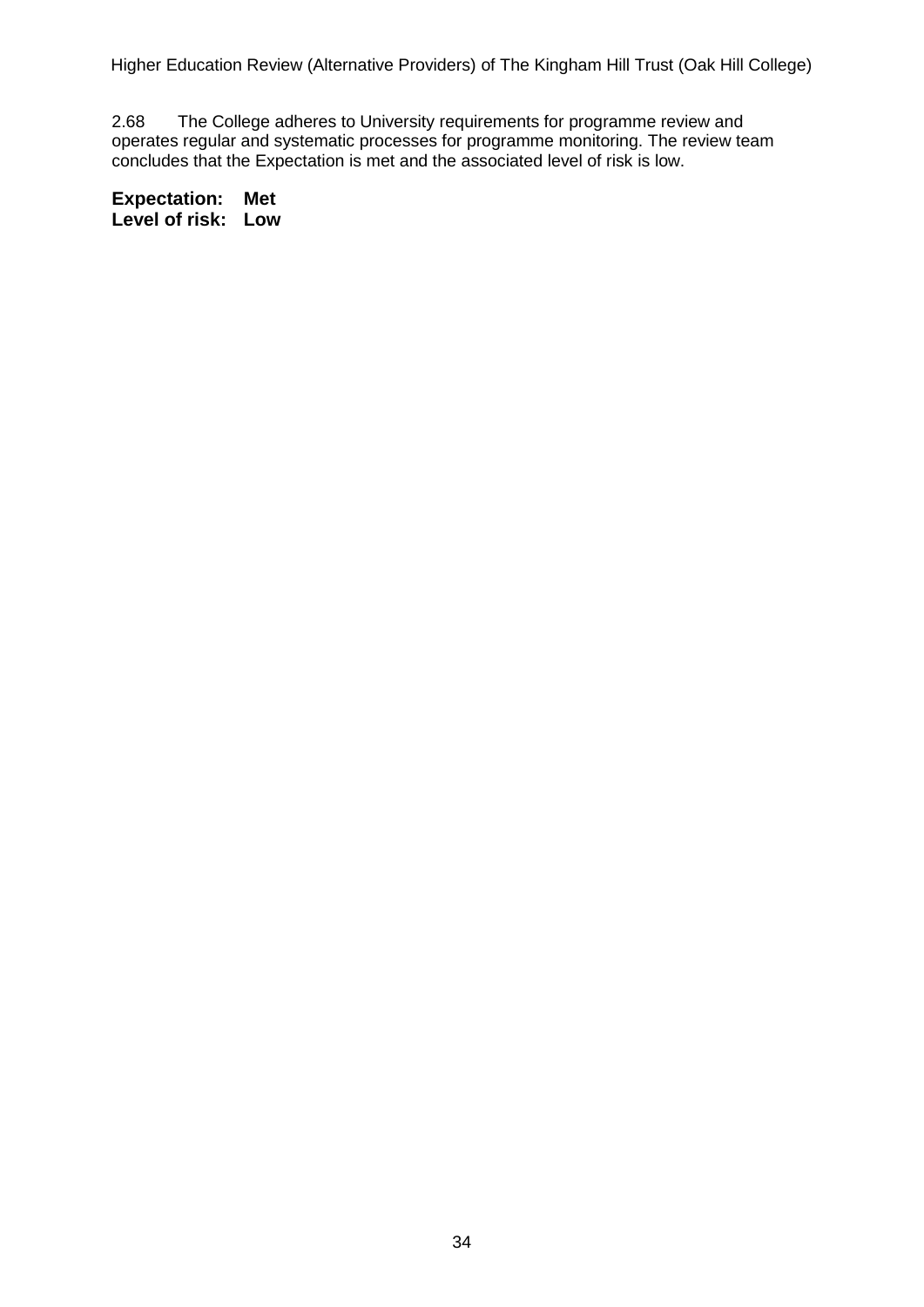**Expectation (B9): Higher education providers have procedures for handling academic appeals and student complaints about the quality of learning opportunities; these procedures are fair, accessible and timely, and enable enhancement.**

### **Quality Code,** *Chapter B9: Academic Appeals and Student Complaints*

### **Findings**

2.69 The College, in framing its procedures for academic appeals and student complaints, is ultimately governed by its Partnership Agreement with the University. Current procedures are detailed in the Student Programme Handbook and on the VLE. However, the College is in the process of reviewing its appeals and complaints procedures, drawing on University policies and on the Office of the Independent Adjudicator (OIA) Good Practice Framework.

2.70 Academic appeals and student complaints are handled, in the first instance, under College regulations. The College's current appeals and complaints procedures prioritise constructive engagement by encouraging informal resolution, primarily through discussion by the parties concerned. This aligns with the College's emphasis on partnership and its Christian ethos.

2.71 In line with the MoC, the existing concerns, complaints and grievance procedures make it clear that students may have recourse to the University or to the OIA but that 'procedures of the College and, where relevant, the University must have been exhausted before referral to the OIA may take place'.

2.72 Appeals and complaints procedures are accessible to students. Both sets of current procedures can be found in the Student Programme Handbook and set out clearly the circumstances in which they may be used and where students should go for advice and guidance. Both sets also include a statement to the effect that both appeals and complaints will be handled with appropriate confidentiality, while the new set makes it clear that 'the College expects that students and staff will treat both the complaints and appeals processes and each other with respect'.

2.73 Key staff have already attended training on handling appeals and complaints and are able to give advice and support. Training for faculty will be provided when the new procedures have been introduced, followed by annual updates. One area to be clarified in the revised appeals and complaints procedure is what additional support will be provided for students with specific learning requirements. This will be considered as the revised policies are introduced and embedded.

2.74 Current developments designed to improve the academic appeals and student complaints procedures, which include strengthened monitoring and review processes, would allow the Expectation to be met.

2.75 The review team tested the College's approach to academic appeals and student complaints by discussing the rationale for the review with both students and professional support staff with responsibility for managing the review. The team also scrutinised a number of documents, including the MoC, current procedures and improvements proposed as a result of the review.

2.76 The review team found that the current academic appeals and student complaints procedures do not contain information for students regarding referral of their complaints to the University or the OIA. Furthermore, monitoring and review of the appeals and complaints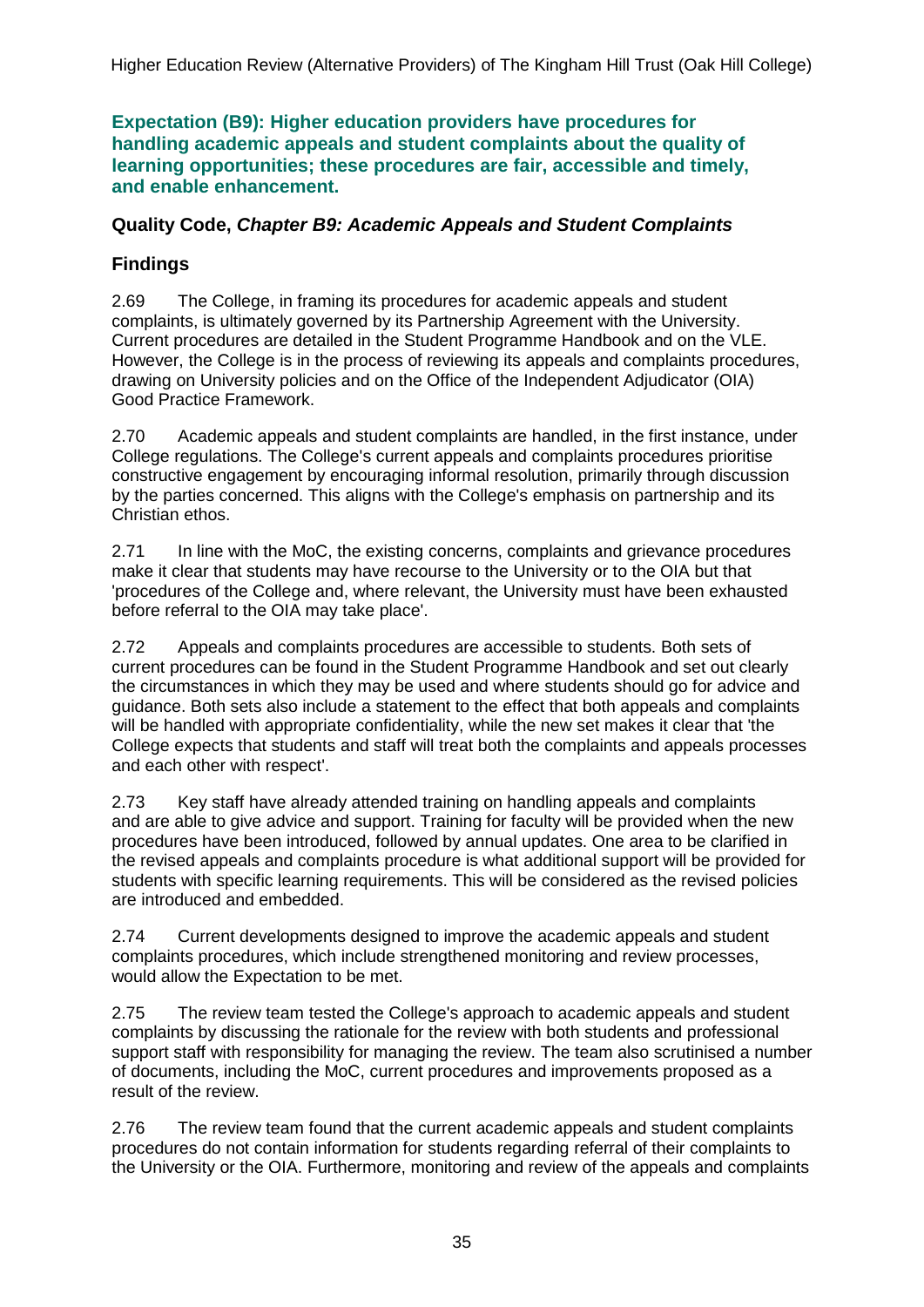procedures are currently ineffective, since all cases are being resolved through informal means and these means are not subject to monitoring and review at all. The College has, however, already recognised that both areas need attention and has taken steps to remedy the shortcomings as part of the current review activity. The review team **affirms** the steps the College is taking to develop and implement a robust procedure for academic appeals and student complaints.

2.77 The proposed new procedures are clearer in terms of setting out who may use them and in assuring students that they may raise matters of concern without risk of disadvantage. In addition, the new procedures stipulate that cases may only be referred after the issuance of a completion of procedures letter by the College. The new procedures articulate those matters about which students may submit grievances to the University and those for which the College retains ultimate responsibility but which may be referred externally to the OIA.

2.78 The College acknowledges that more work remains to be done to establish procedures for monitoring and review in relation to academic appeals and student complaints procedures. For example, the academic administration team is considering establishing a central record of all complaints and appeals along with their outcomes, which will be monitored to identify trends and/or areas for improvement that can then be brought to the attention of the Academic Board or the College Leadership Team.

2.79 In considering the steps the College has taken, and is taking, to develop and implement a robust procedure for academic appeals and student complaints, the review team concludes that the Expectation is met and the associated level of risk is low.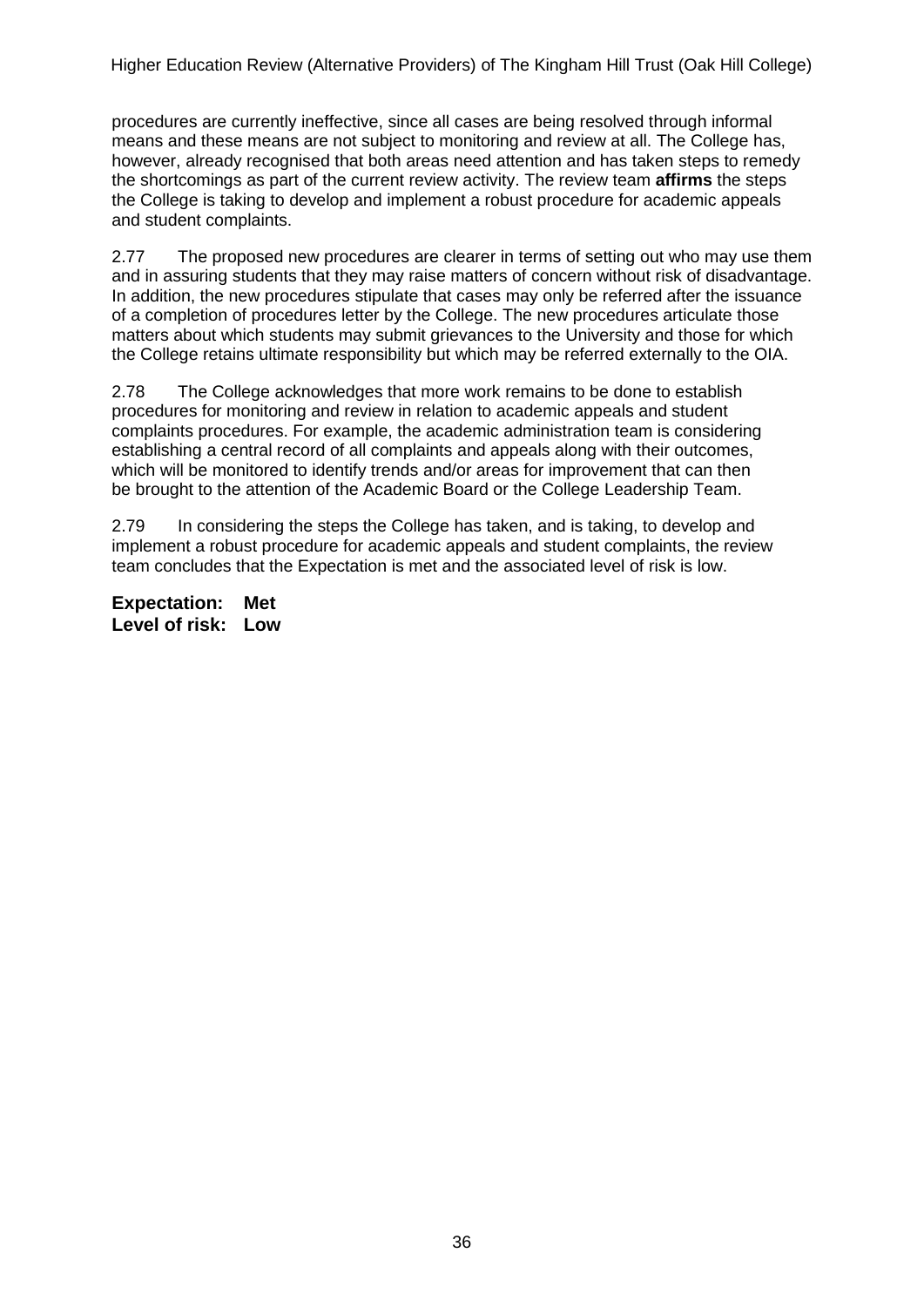**Expectation (B10): Degree-awarding bodies take ultimate responsibility for academic standards and the quality of learning opportunities, irrespective of where these are delivered or who provides them. Arrangements for delivering learning opportunities with organisations other than the degree-awarding body are implemented securely and managed effectively.**

### **Quality Code,** *Chapter B10: Managing Higher Education Provision with Others*

## **Findings**

2.80 The College places great importance on work placements for its students. Programmes are vocational and practical experience is integral to achievement of qualifications; students undertake compulsory placements in line with their specialisms. Programme handbooks contain comprehensive placement descriptors that outline what is expected of students.

2.81 Oversight of placements is undertaken by the Director of Placements in conjunction with specialist teaching staff at the College; external church staff who are providing placement opportunities; and professional support staff, who manage administrative processes, such as safeguarding checks. The Safeguarding Policy provides a clear outline of the safeguarding the College is obliged to undertake. Students are given information about placements before they arrive at the College and prior to the start of their studies. Separate booklets are provided for ordinands and independent students; students are invited to meet the Director of Placements, who puts them in settings that are relevant to their intended sphere of ministry. Information is sent to the intended placement supervisors, who are also invited to the College for a general briefing day.

2.82 The arrangements the College has in place would allow the Expectation to be met.

2.83 In test how well the College's approach is working in practice, the review team met students who had been or were currently on placement, as well as the Director of Placements and a number of placement providers. The team also looked at documentation provided to placement providers, student placement reports and the College's own record systems for managing placements. Although a placement booklet is distributed to supervisors, the College acknowledges that it would be helpful to provide placement supervisors with a dedicated separate supervisor training tool.

2.84 It was clear that students appreciate and understand the information they are given about placements in the Student Handbook, the placement handbook and booklets, as well as on the VLE. They articulated clearly to the review team what is expected of them during placements, understand that placements are graded pass/fail, and are positive about the benefits of putting theory into practice in the work environment.

2.85 The College has recently appointed a new safeguarding officer, who is based within the human resources department and is a member of the College Ethics Committee. The review team saw evidence that safeguarding checks are conducted on every student on arrival at the College and are recorded on a database. The College gathers and maintains a log of the safeguarding policies of all organisations providing placement opportunities, although it was not clear to the review team how often this is monitored.

2.86 The review team saw evidence that placements are confirmed to providers by email, giving details of the student together with some personal information. Placement providers whom the team met demonstrated a good understanding of what was expected of them during the student's placement. Placement supervisors are required to complete a report on students to confirm attendance and appropriate engagement with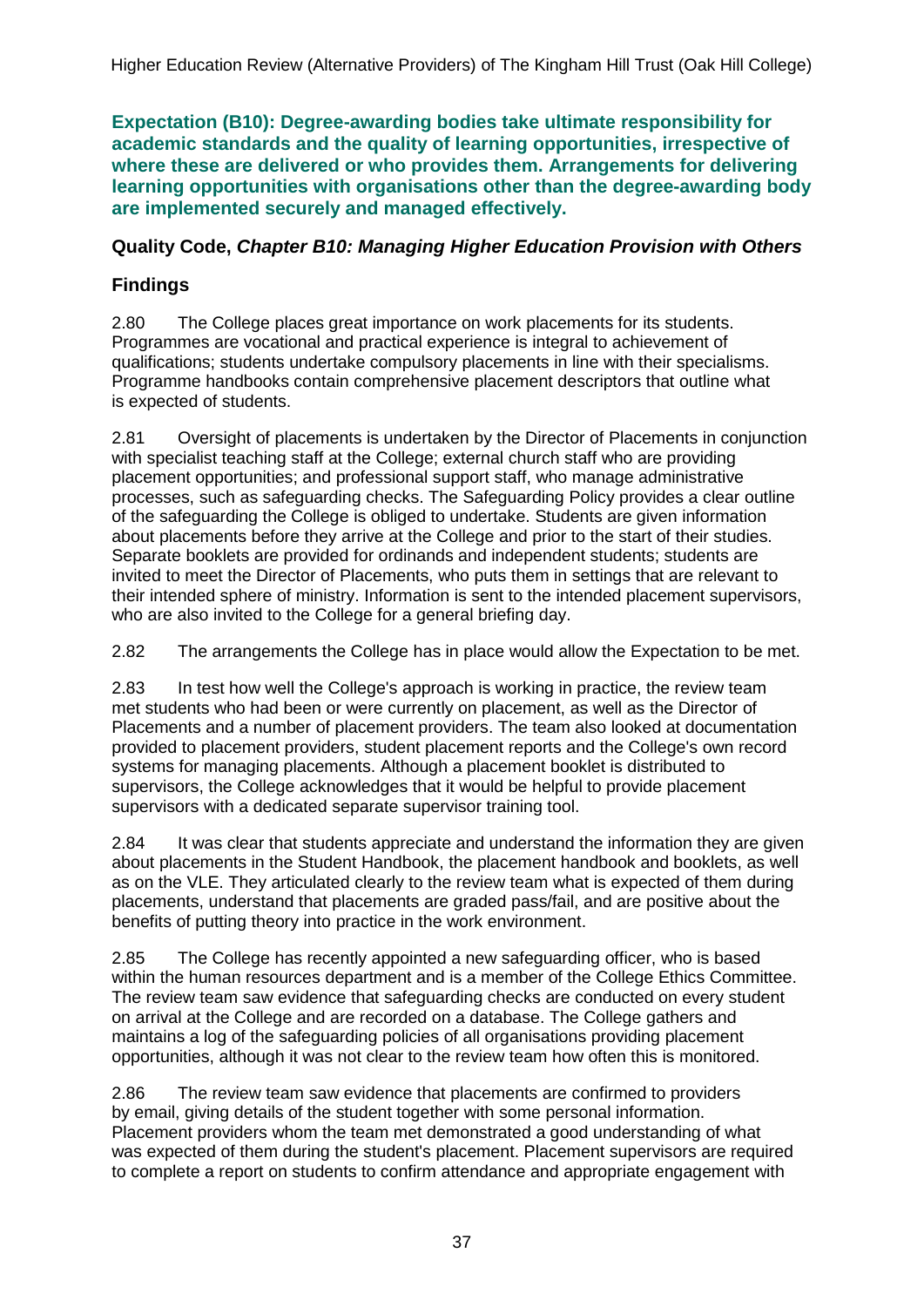the placement. The report is discussed by the supervisor and student and subsequently reviewed by the Director of Placements, who assesses whether the student has successfully completed the work placement.

2.87 Although placements provide relevant settings for certain assignments and the opportunity for students to produce evidence for assessment, placement supervisors are not directly involved in assessing students. As a result, there is no risk to the security of the award of credit and qualifications. Students are asked to comment on the suitability of placements at their conclusion.

2.88 The review team formed the view that students find their placements very helpful in bringing together theory and practice and preparing them for subsequent employment. There are many long-established partnerships with local churches and organisations, which have generally operated successfully. The team was concerned, however, that arrangements may be over-reliant on informal relationships and goodwill at the expense of systematic processes for oversight of work placements. The review team **recommends** that the College formalise and strengthen arrangements for the effective management of placements.

2.89 Arrangements are in place at the College for delivering learning opportunities with others in the context of placements. The review team concludes that the Expectation is met but the associated risk is moderate because there is a lack of formality and rigour in ensuring that placements are managed effectively, consistently and systematically.

**Expectation: Met Level of risk: Moderate**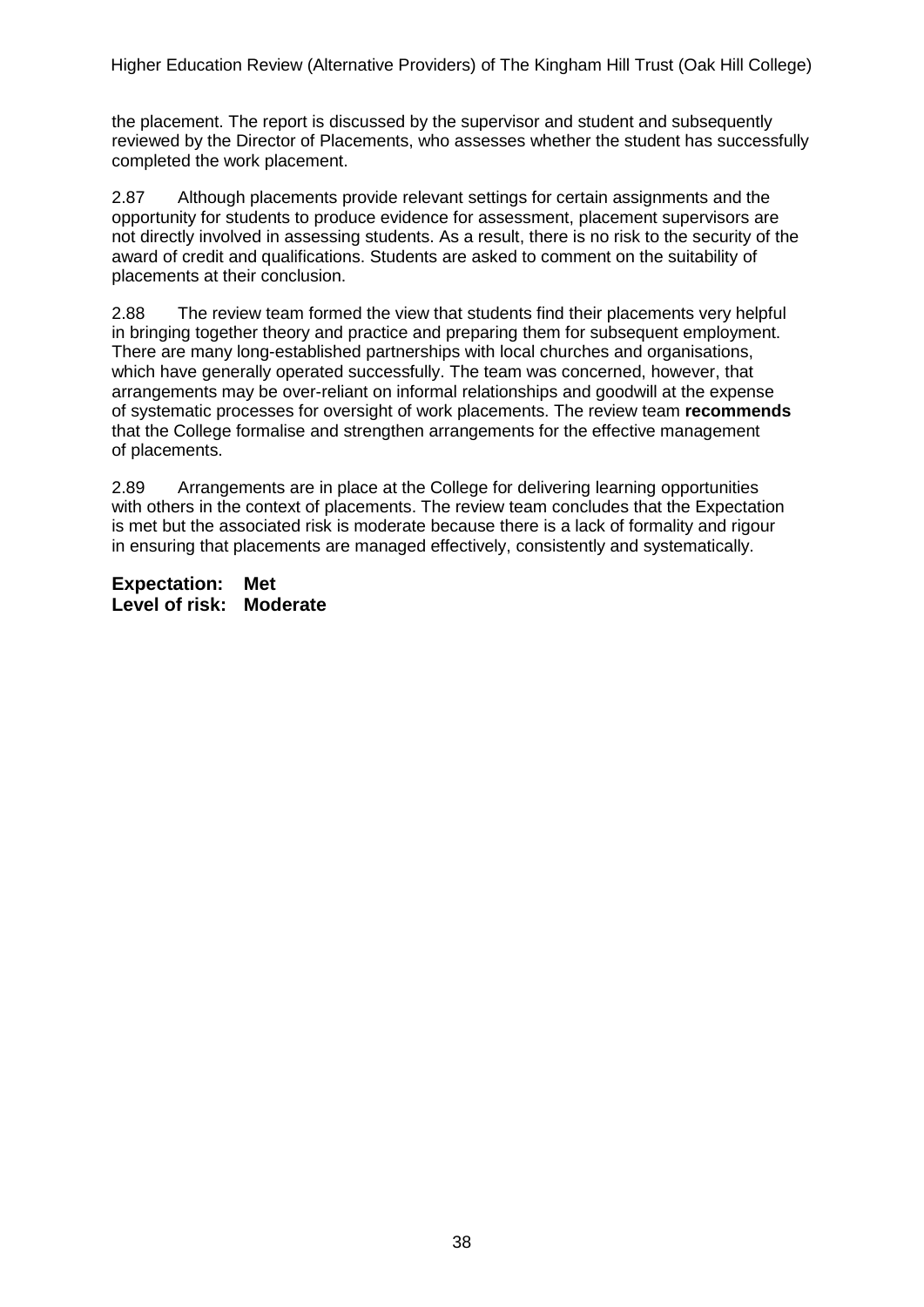## **The quality of student learning opportunities: Summary of findings**

2.90 In reaching its judgement about the quality of learning opportunities, the review team matched its findings against the criteria specified in Annex 2 of the published handbook.

2.91 All 10 of the applicable Expectations in this area have been met; the associated level of risk is judged low in nine of them and moderate in one, with two features of good practice, three recommendations and one affirmation arising.

2.92 While there is a moderate level of risk associated with Expectation B10 on the grounds that, without action, serious problems could arise over time, the recommendation can be met swiftly by the College, by formalising and codifying arrangements for the effective management of placements. This will not require or result in major structural, operational or procedural change.

2.93 The review team concludes that the quality of student learning opportunities at the College **meets** UK expectations.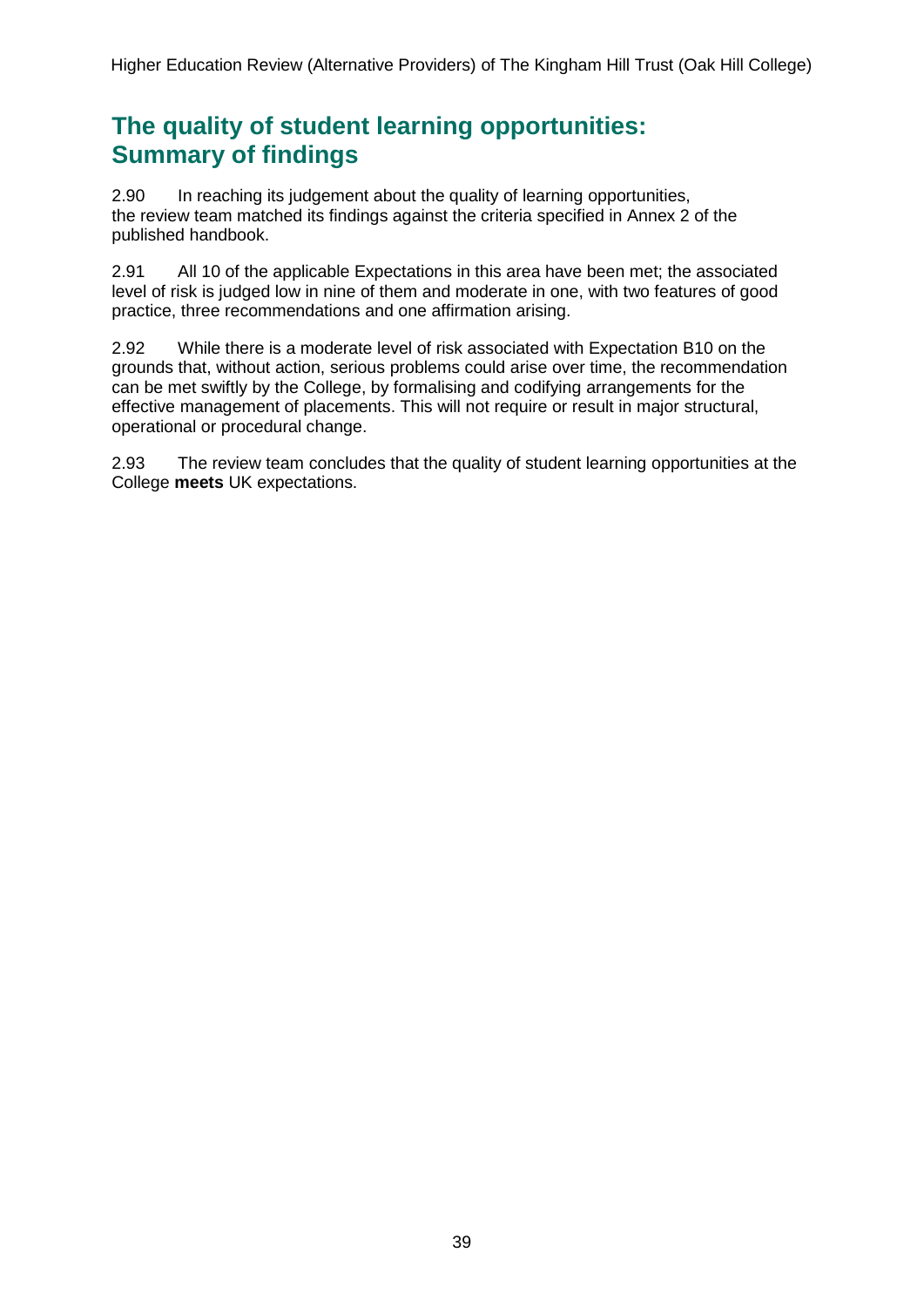## <span id="page-40-0"></span>**3 Judgement: The quality of the information about learning opportunities**

**Expectation (C): UK higher education providers produce information for their intended audiences about the higher education they offer that is fit for purpose, accessible and trustworthy.**

### **Quality Code, Part C: Information about Higher Education Provision**

## **Findings**

3.1 The College is aware of its responsibility to provide information for different stakeholder groups that is fit for purpose, accessible and trustworthy. It is closely governed by the University, which examines and approves all publicity material. It produces a Published Information Schedule, which was first produced in response to a recommendation from the College's 2012 Review for Educational Oversight.

3.2 The College provides information to its intended audiences in a number of ways: these include the prospectus, website, blog and a magazine for the general public; information packs, open days and interviews for prospective students; the VLE and handbooks for current students; certificates and diploma supplements for students on completion of their studies; and a range of material providing information and guidance for those with responsibility for quality assurance and enhancement within the College.

3.3 This approach to the management of information would allow the Expectation to be met.

3.4 The review team tested the College's approach by talking to senior managers and others with key responsibilities for the oversight of information, and to members of professional support staff and others with day-to-day responsibility for the production, distribution and use of various forms of information. Conversations with students focused on how well-informed they considered themselves to be. The review team also looked at the many sources of information available to various stakeholders both in hard copy and by browsing the website.

3.5 The College website includes information about programmes, the campus and facilities, as well as a series of videos by staff and alumni that give an idea of the College's ethos and the kind of ministries in which alumni are involved. The College's status as an approved institution for training of Anglican ordinands is signalled in both the prospectus and programme specifications.

3.6 The College prospectus sets out the College's mission, its biblical focus and programmes, as well as providing further detail about particular aspects of provision, such as the emphasis placed on the integration of disciplines and the need for adaptability and faithfulness in handling scripture. The College reviews the prospectus 'approximately annually', with content commissioned by the College's Communications and Marketing Consultant and signed off by the Principal. It is also submitted to the University for review prior to publication.

3.7 Staff and students are encouraged to contribute to a blog on the College website, which offers them the opportunity to write about and discuss current topics. The College also produces a magazine, entitled Commentary, twice yearly, which includes articles on a range of different topics written by staff, students and others. While not directly about the College, Commentary serves to locate the College in terms of its theological position and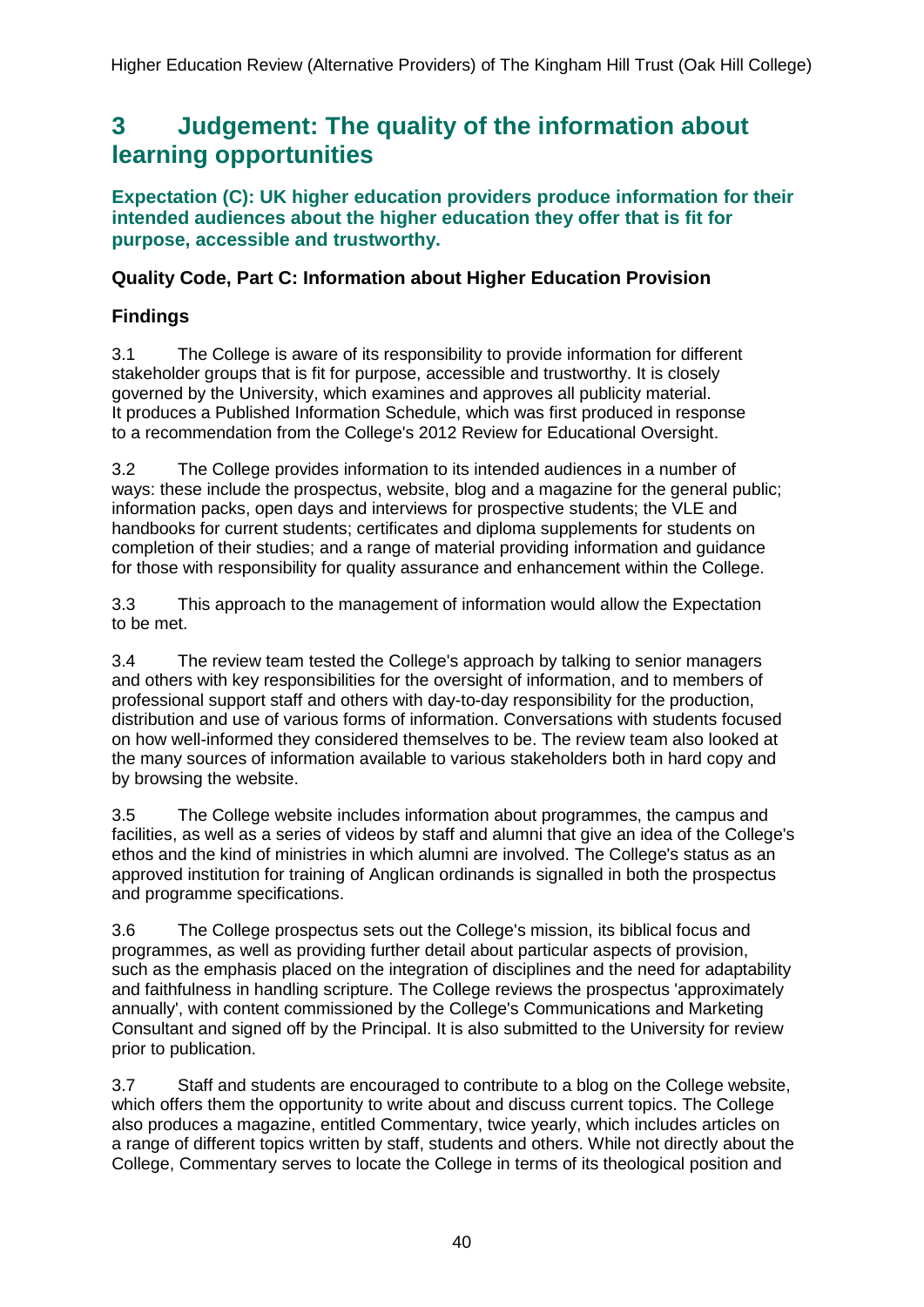ethos. It is available to external stakeholders on the College website and is also available in print for members of the College's mailing list and for internal use by staff and students.

3.8 In addition to the website and prospectus, the College provides prospective students with enquiry packs, open mornings and interview days. Details are provided about the admissions process, with key dates and deadlines set out in a documents on the website and followed up at each stage by guidance about what is required next. Videos of former students posted on the website provide some information about graduate destinations. The College does not, however, make available statistical information about graduate destinations or student satisfaction on the grounds that the College is so well known within its constituency and that the majority of applicants will visit the College in person during the admissions process. The review team noted that the College plans to begin publishing Key Information Set data from 2018.

3.9 Students confirmed that information available to them prior to application, as well as information provided during open mornings, interview days and induction week was useful and valued. Students commented that the opportunity to meet current students at interview days and open mornings was particularly informative to them.

3.10 Information for current students includes programme specifications, curriculum maps and module descriptors, all of which are available on the VLE. Module VLE sites include learning outcomes, assessment packages, key deadlines and learning resources. From 2016 the QAE Manager will undertake termly review of module sites to ensure key information is consistent. Students are also supplied with handbooks, which are available in hard copy or on the VLE. All students must undertake a placement as part of their programme, and placement information is provided during the admissions process and followed up by meetings with the Director of Placements, placement booklets, and the VLE placement sites. Information for students regarding learning resources, such as the library and VLE, is given in the opening week, and supplemented in handbooks and on the VLE. The College sets out explicitly to students what they can expect from the College and what is expected of them.

3.11 Information for students on completion of their studies is provided in the form of a certificate produced by the University according to the templates specified in the MoC. A diploma supplement is produced that sets out all modules attempted, grades achieved, overall programme classification, and the awarding and teaching institutions involved. Diploma supplements are prepared by the Academic Registrar and verified by the University in accordance with MoC.

3.12 The College keeps records of student achievement indefinitely. Physical student files are weeded after five years and archived securely. Minutes of meetings such as Assessment Boards are also archived and digitised. The College has a bespoke database maintained by an external company, which is password-protected with restricted access. The database continues to work well but is now 10 years old; the College is therefore exploring alternative management information systems for the future.

3.13 Information for those with responsibility for academic standards and quality is provided in the College's Learning, Teaching and Assessment Strategy, which includes a section on QAE, describing the ways in which enhancement is achieved. Student programme handbooks include a section dedicated to QAE procedures that describes the work of various boards and committees, as well as the processes and procedures for programme validation, review and closure, and external examining. Additionally, the VLE provides brief details regarding quality assurance.

3.14 The Published Information Schedule sets out who is responsible for reviewing, updating and signing-off information, which is usually those closest to the information.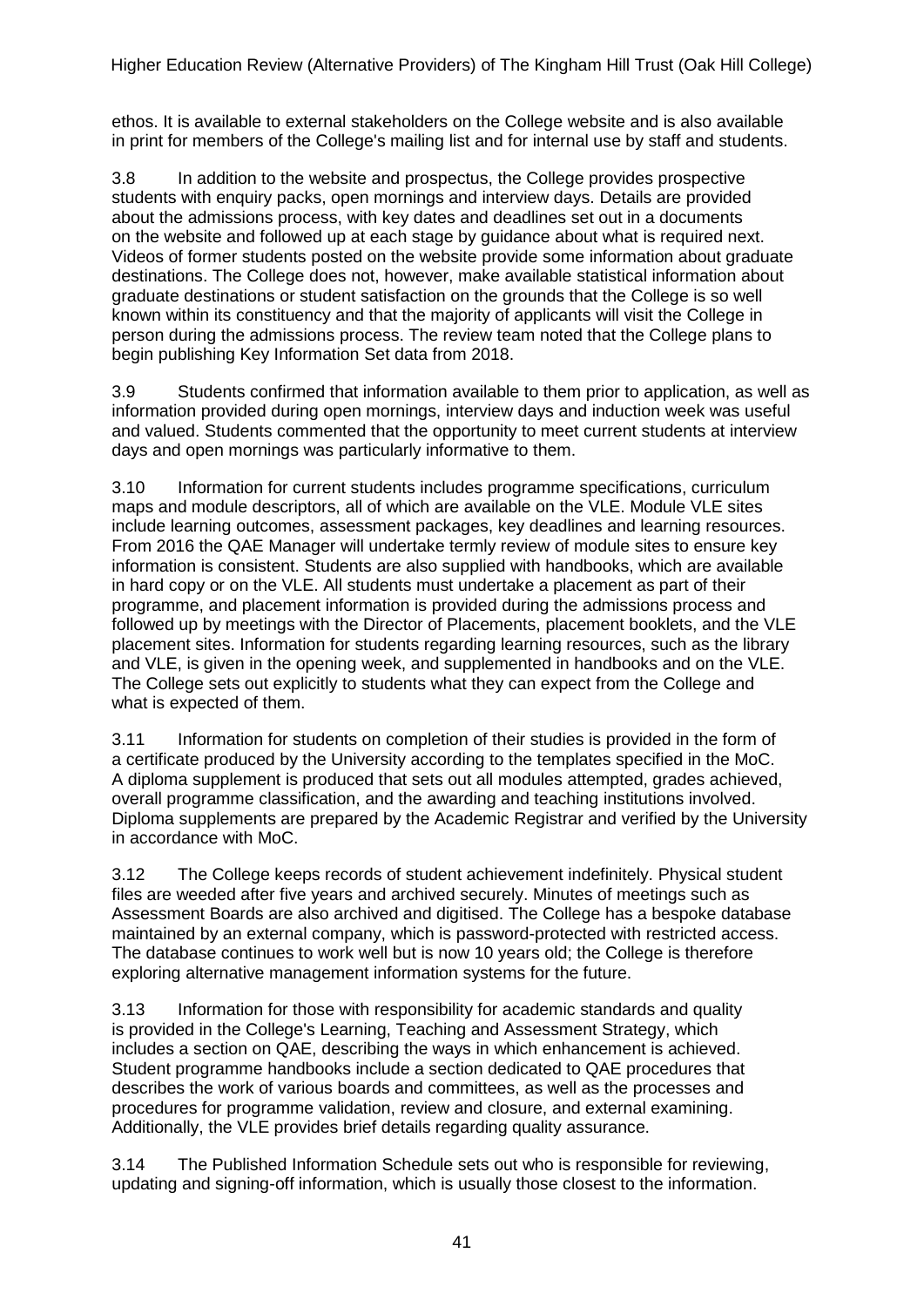For example, handbooks are reviewed and updated by the academic administration team, safeguarding policy by the College safeguarding officer and module sites by teaching staff. Printed publications are additionally reviewed by the University, in line with the MoC and the Learning Quality Enhancement Handbook. Publications and web presence are managed by the Communications and Marketing Consultant in accordance with a brief worked out in conjunction with the Principal, AVP and programme directors. The information provided in interview days and open mornings is reviewed annually, and a formal planning team for open mornings carries out regular checks to ensure it is up to date. Content of enquiry packs is reviewed annually by the admissions team. The annual student survey also offers a further check on the quality of information.

3.15 There was evidence that the College's information is generally fit for purpose, accessible and trustworthy. The effective communication to the general public and prospective students about the ethos of the College and the nature of the vocational information it provides is **good practice**. This information is primarily communicated through the College website, brochure, programme specifications, videos of former students, the Commentary magazine and the online blog.

3.16 The review team concludes that the Expectation is met and the associated level of risk is low.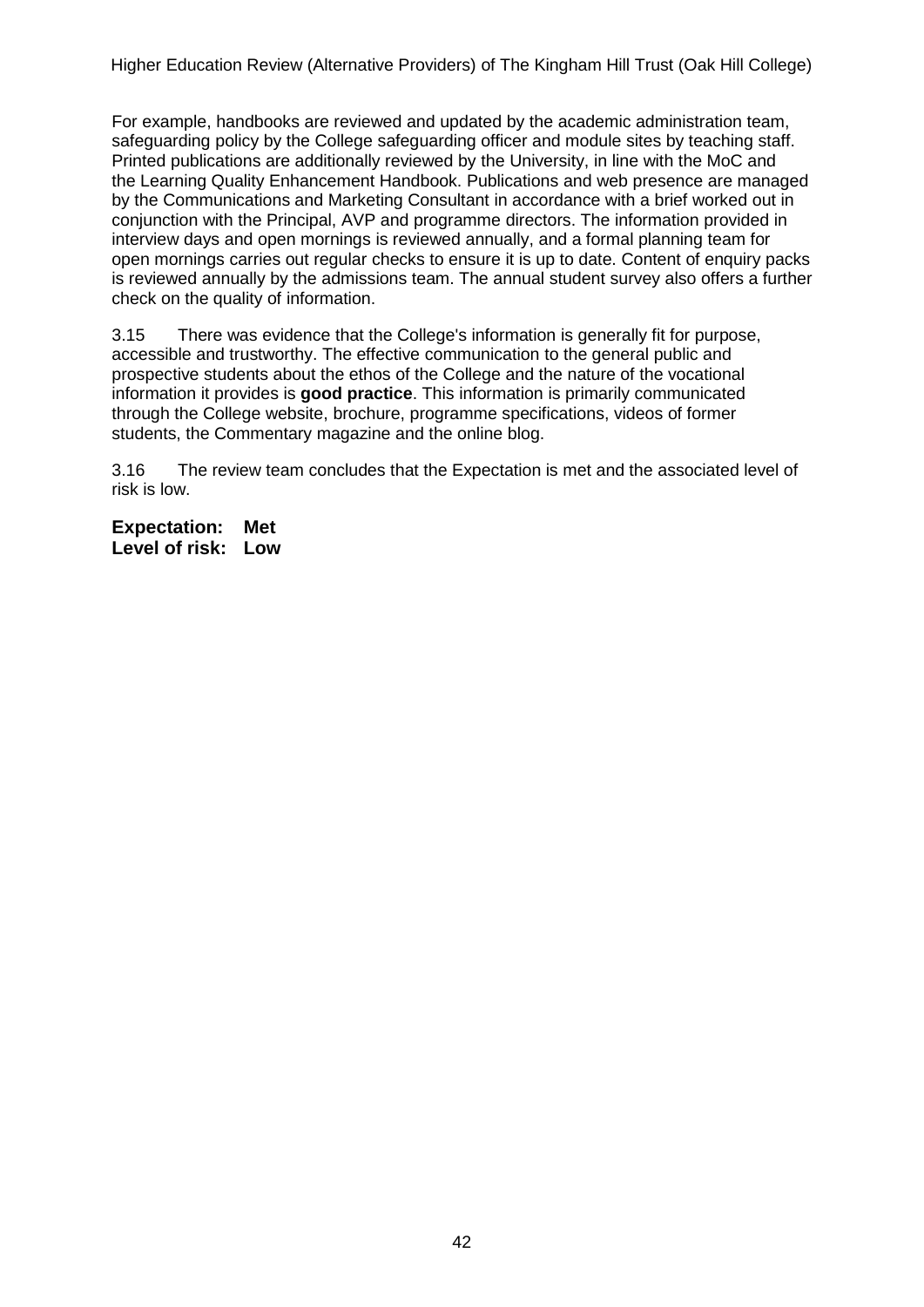## **The quality of the information about learning opportunities: Summary of findings**

3.17 In reaching its judgement about the quality of the information about learning opportunities, the review team matched its findings against the criteria specified in Annex 2 of the published handbook.

3.18 The applicable Expectation in this area has been met and the associated level of risk is judged low, with one feature of good practice arising.

3.19 The review team concludes that the quality of the information about learning opportunities at the College **meets** UK expectations.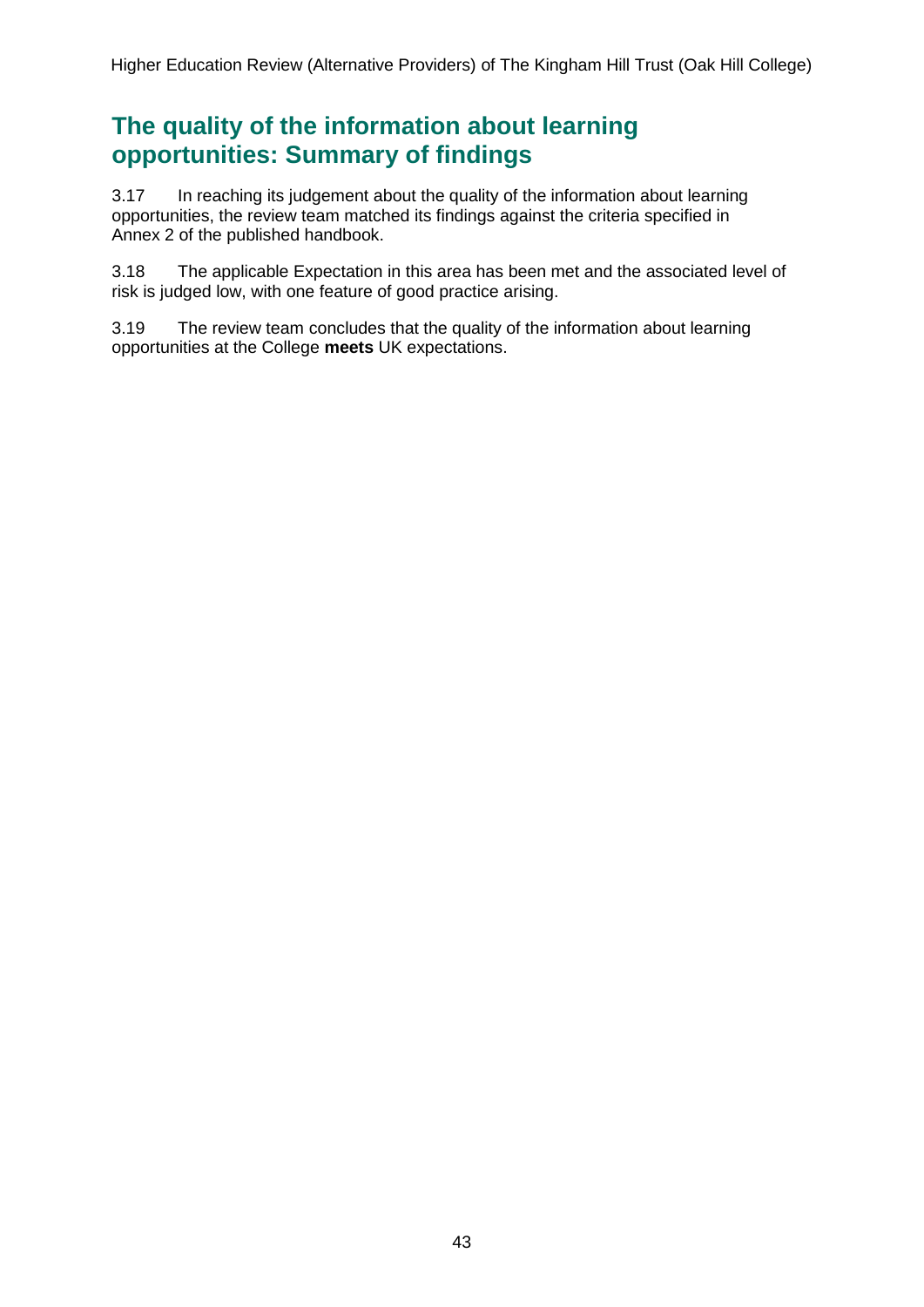## <span id="page-44-0"></span>**4 Judgement: The enhancement of student learning opportunities**

### **Expectation (Enhancement): Deliberate steps are being taken at provider level to improve the quality of students' learning opportunities.**

## **Findings**

4.1 As an educational community, the College is distinguished by its size, the high sense of vocation embraced by its students and the Christian values that are shared between staff and students. One of the College's key aims is to provide the best possible training it can to equip its students for a lifelong career in Christian ministry in a rapidly changing world. Within this context the College seeks to balance a commitment to providing a consistently high quality experience that meets academic standards with a willingness to adapt and innovate where necessary. As such, the College has tried to embed quality enhancement both at a strategic level and in its day-to-day processes and procedures. This approach is articulated in the College's Learning, Teaching and Assessment Strategy, which would allow the Expectation to be met.

4.2 The review team tested the College's approach to the enhancement of students' learning opportunities by scrutinising relevant documentation, including the minutes of the Quality Enhancement Committee and the institutional action plan. Meetings were held with a full range of staff and students to explore their understanding of enhancement and how the College operates its approach to enhancement in practice.

4.3 Enhancement is seen as an ethical imperative that derives from the faith of College staff. Meetings with faculty and students confirmed this College-wide ethos; staff at all levels were able to communicate their understanding of the importance of enhancement and could identify different examples of this happening in operational practice in recent years. The review team found evidence of a focus on reshaping provision and improving learning resources, assessment and feedback. Faculties are well-supported in their professional development, which has recently included the reintroduction of an opportunity for study leave. Regular faculty meetings enable discussion of programme matters and can facilitate the sharing of good practice.

4.4 To formalise institutional approaches to enhancement, the College established a Quality Enhancement Committee in 2014, comprising senior staff, including the AVP and OVP; the Senior Registrar; and QAE Manager. The Committee considers intelligence from the College's monitoring cycle, including student feedback, external examiner reports and annual reviews, in order to identify areas for improvement or possible College-wide enhancement. This activity feeds into the Institutional Action Plan, which has become a sizeable document with over 80 action points identified, of which approximately 25 per cent have been completed since 2014. Activity varies from the introduction of more online reading materials at module level to strategic initiatives to review postgraduate provision. Progress against each action is systematically recorded and, while some matters may be more concerned with quality assurance than enhancement, the document clearly demonstrates the deliberate steps being taken to improve the quality of the student experience at the College.

4.5 The review team concludes that the Expectation is met and the associated level of risk is low.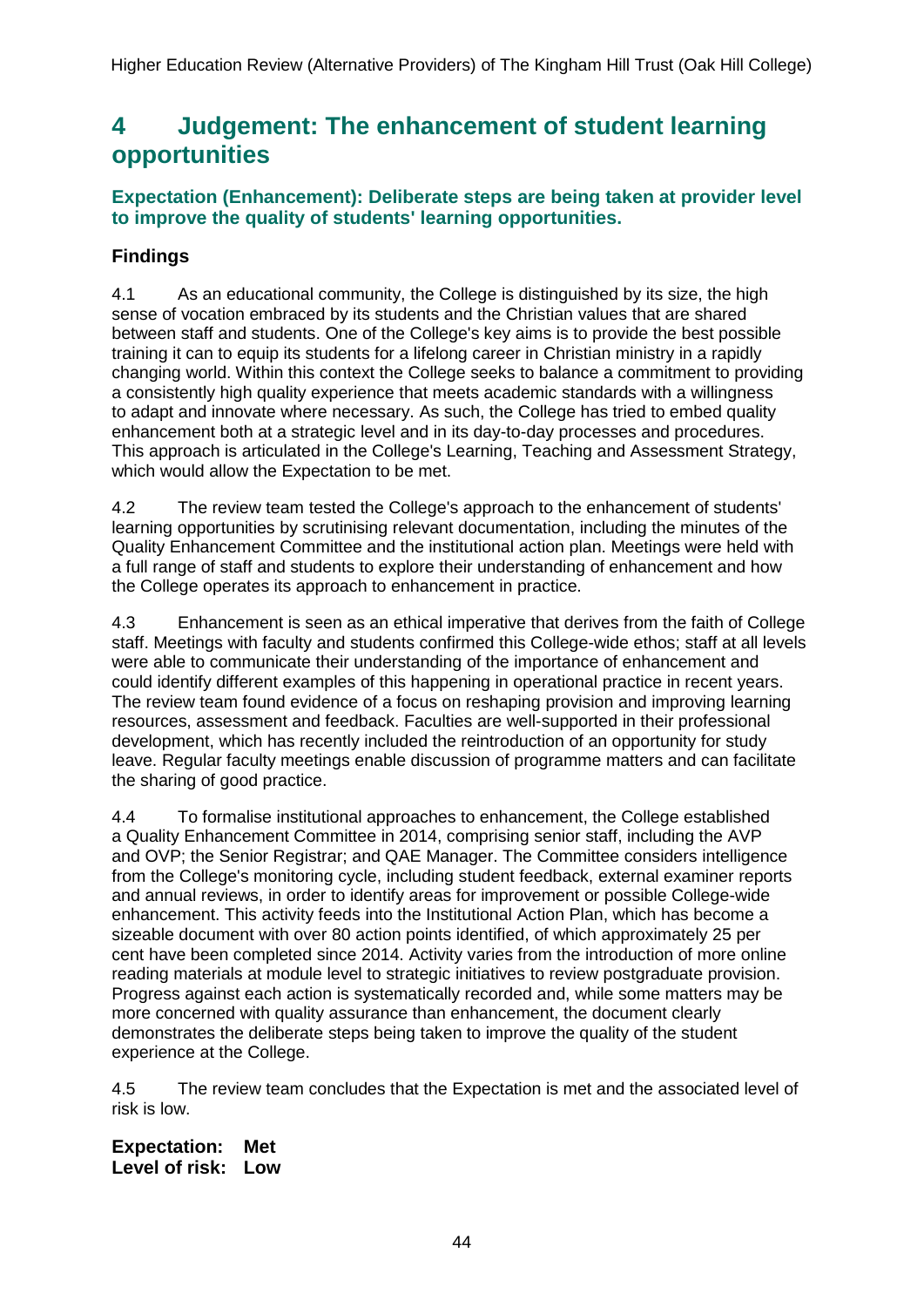## **The enhancement of student learning opportunities: Summary of findings**

4.6 In reaching its judgement about the enhancement of student learning opportunities, the review team matched its findings against the criteria specified in Annex 2 of the published handbook.

4.7 The applicable Expectation in this area has been met and the associated level of risk is judged low.

4.8 The review team concludes that the enhancement of student learning opportunities at the College **meets** UK expectations.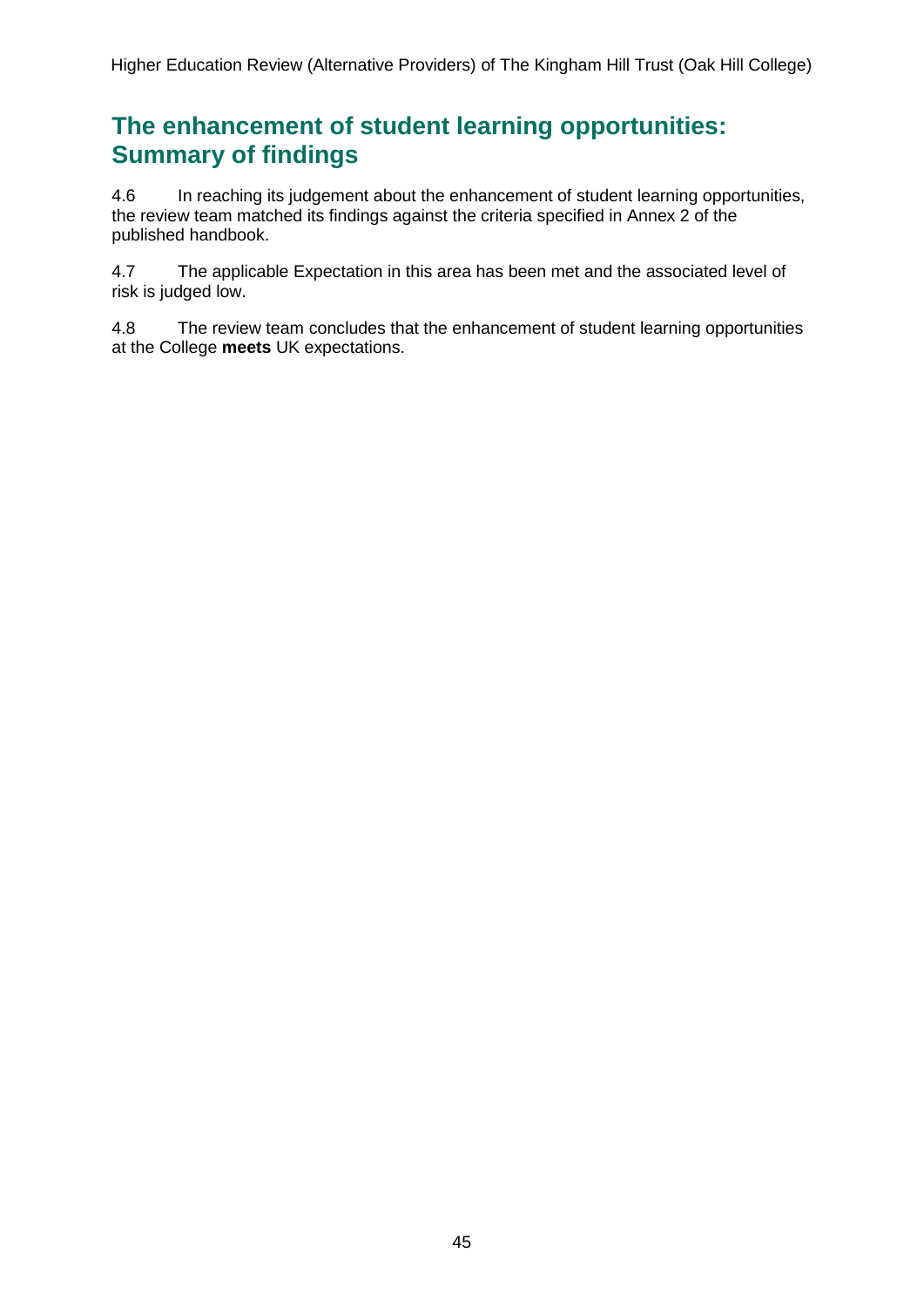## <span id="page-46-0"></span>**5 Commentary on the Theme: Student Employability**

5.1 The College sees itself as primarily training its students for ministry and therefore places great importance on student employability, as outlined in its Strategic Plan and Learning, Teaching and Assessment Strategy. Programmes are intrinsically vocational and designed to ensure students acquire the relevant skills and knowledge to progress to various forms of ministry within the wider church. Practical ministry skills, cross-cultural studies and spiritual skills are all embedded in programmes. Certain modules are compulsory for Church of England ordinands and the programmes offered are mapped against Church of England requirements for students who intend to be ordained. Work-based learning forms an integral part of all programmes. Students whom the review team met were positive about the contribution made by teaching staff who are also practitioners and experts in their field.

5.2 Communications skills workshops, which have recently been made compulsory, effectively develop the skills students need to prepare for public speaking and the delivery of sermons, which is an integral part of their vocational formation. Students were enthusiastic about the benefits of completing these workshops.

5.3 Study skills provision enhances student employability by enabling them to manage the academic demands of their chosen programme. Students confirmed to the review team that they find careers advice useful; lists of vacancies are circulated and the College maintains strong relationships with a network of potential employers. Several employers whom the review team met were also former College students.

5.4 Employers, as placement providers, play an instrumental part in the development of students. They are invited into the College for a collective briefing day prior to students commencing their placements. Although they do not directly assess students on placements, these employers complete a report on students' involvement in church life and comment on their sermons. The College also seeks employers' views when discussing ideas for new programmes and subsequently involves them in validation events to ensure the appropriateness of programmes for the work environment. While employers are not formally involved in College committees, The College strengthens its links with local employers by inviting them to the College several times a year.

<span id="page-46-1"></span>5.5 Employers whom the review team met confirmed that students are well-prepared for the workplace and that they have noted an improvement in the quality of preparation over the past few years. Both alumni and current students highly commend the systematic grounding placements provide in preparing for church life and the opportunity placements give them for bringing together theory and practice, which enhances their employability.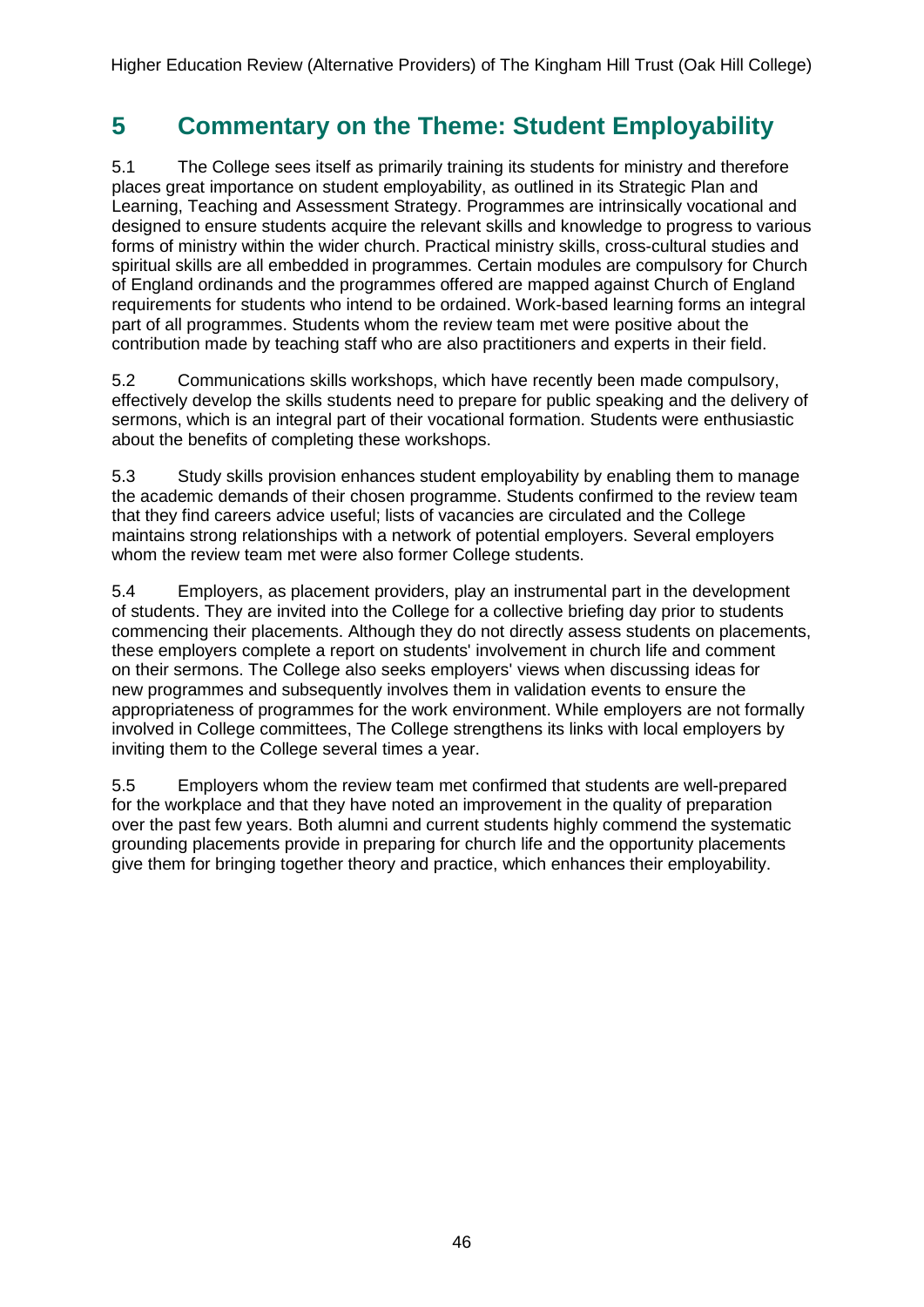## <span id="page-47-0"></span>**Glossary**

This glossary is a quick-reference guide to terms in this report that may be unfamiliar to some readers. Definitions of key operational terms are also given on pages 22-25 of the Higher Education Review [\(Alternative](http://www.qaa.ac.uk/publications/information-and-guidance/publication?PubID=2933) Providers) handbook.

If you require formal definitions of other terms please refer to the section on assuring standards and quality: [www.qaa.ac.uk/assuring-standards-and-quality.](http://www.qaa.ac.uk/assuring-standards-and-quality)

User-friendly explanations of a wide range of terms can be found in the longer **Glossary** on the QAA website: [www.qaa.ac.uk/Pages/GlossaryEN.aspx.](http://www.qaa.ac.uk/Pages/GlossaryEN.aspx)

#### **Academic standards**

The standards set by **degree-awarding bodies** for their courses (programmes and modules) and expected for their awards. See also **threshold academic standard**.

#### **Award**

A qualification, or academic credit, conferred in formal recognition that a student has achieved the intended **learning outcomes** and passed the assessments required to meet the academic standards set for a **programme** or unit of study.

#### **Awarding organisation**

An organisation authorised to award a particular qualification; an organisation recognised by Ofqual to award Ofqual-regulated qualifications

#### **Blended learning**

Learning delivered by a number of different methods, usually including face-to-face and e-learning (see **[technology](http://www.qaa.ac.uk/AboutUs/glossary/Pages/glossary-t.aspx#t1) enhanced or enabled learning**).

#### **Credit(s)**

A means of quantifying and recognising learning, used by most institutions that provide higher education **programmes of study**, expressed as numbers of credits at a specific level.

#### **Degree-awarding body**

A UK higher [education](http://newlive.qaa.ac.uk/AboutUs/glossary/Pages/glossary-h.aspx#h2.1) provider (typically a [university\)](http://newlive.qaa.ac.uk/AboutUs/glossary/Pages/glossary-u-z.aspx#u4) with the power to award degrees, conferred by Royal Charter, or under Section 76 of the Further and Higher Education Act 1992, or under Section 48 of the Further and Higher Education (Scotland) Act 1992, or by Papal Bull, or, since 1999, granted by the Privy Council on advice from QAA (in response to applications for taught degree [awarding](http://newlive.qaa.ac.uk/AboutUs/DAP/Pages/default.aspx) powers, research degree awarding powers or [university](http://newlive.qaa.ac.uk/AboutUs/DAP/Pages/default.aspx) title).

#### **Distance learning**

A course of study that does not involve face-to-face contact between students and tutors but instead uses technology such as the internet, intranets, broadcast media, CD-ROM and video, or traditional methods of correspondence - learning 'at a distance'. See also **blended learning**.

#### **Dual award or double award**

The granting of separate awards (and certificates) for the same **programme** by two **degree-awarding bodies** who have jointly delivered the programme of study leading to them. See also **multiple award**.

#### **e-learning**

See technology enhanced or enabled learning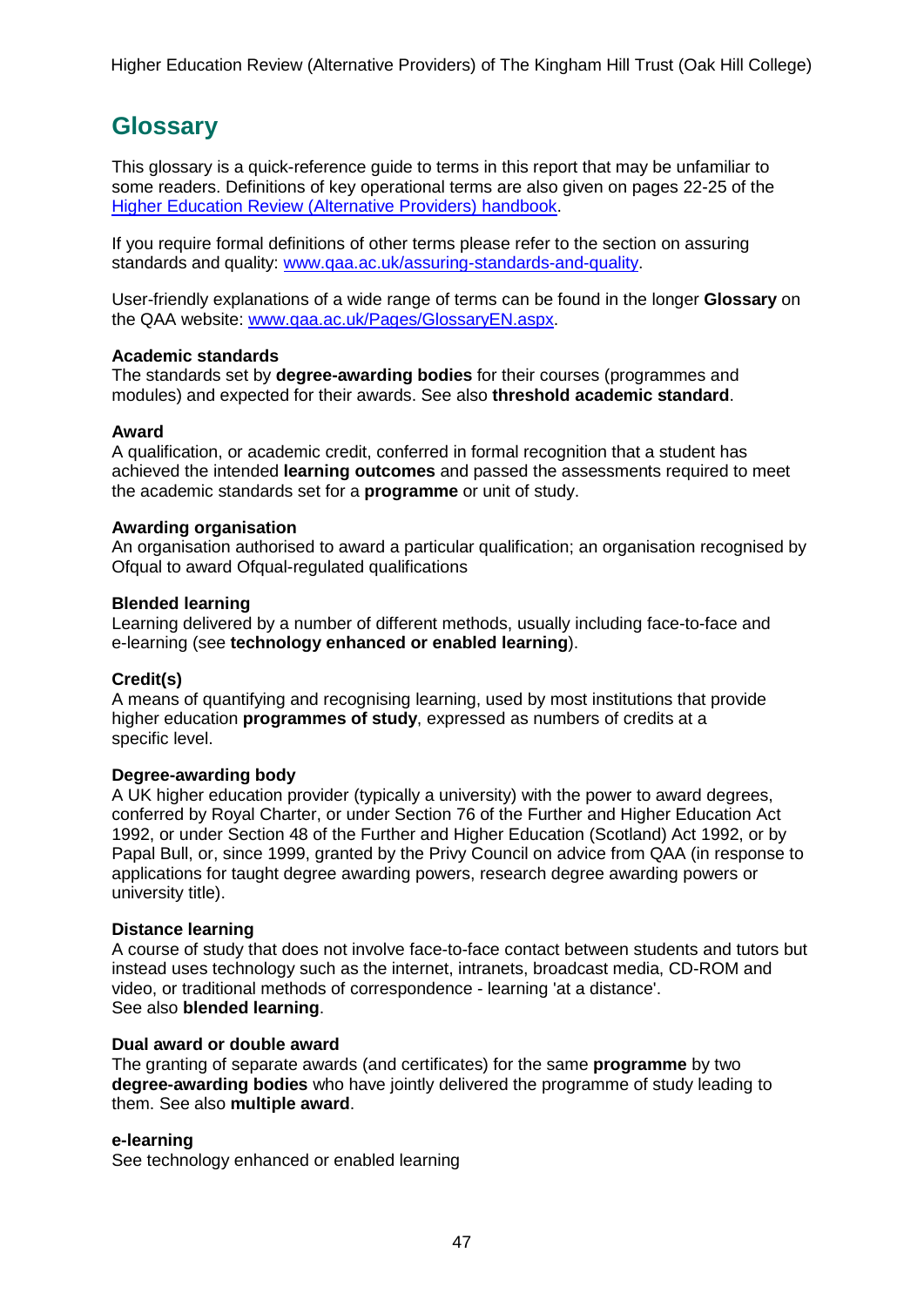#### **Enhancement**

The process by which higher [education](http://www.qaa.ac.uk/AboutUs/glossary/Pages/glossary-h.aspx#h2.1) providers systematically improve the quality of provision and the ways in which students' learning is supported. It is used as a technical term in our review processes.

#### **Expectations**

Statements in the **Quality Code** that set out what all UK higher [education](http://newlive.qaa.ac.uk/AboutUs/glossary/Pages/glossary-h.aspx#h2.1) providers expect of themselves and each other, and what the general public can therefore expect of them.

#### **Flexible and distributed learning**

A [programme](http://newlive.qaa.ac.uk/AboutUs/glossary/Pages/glossary-p.aspx#p12) or [module](http://newlive.qaa.ac.uk/AboutUs/glossary/Pages/glossary-m-o.aspx#m6) that does not require the student to attend classes or events at particular times and locations.

#### See also **distance learning**.

#### **Framework**

A published formal structure. See also **framework for higher education qualifications**.

#### **Framework for higher education qualifications**

A published formal structure that identifies a hierarchy of national qualification levels and describes the general achievement expected of holders of the main qualification types at each level, thus assisting higher education providers in maintaining academic standards. QAA publishes the following frameworks: *The Framework for Higher Education Qualifications in England, Wales and Northern Ireland* (FHEQ) and *The Framework for Qualifications of Higher Education Institutions in Scotland* (FQHEIS).

#### **Good practice**

A process or way of working that, in the view of a QAA review team, makes a particularly positive contribution to a higher education provider's management of academic standards and the quality of its educational provision. It is used as a technical term in QAA's audit and review processes.

#### **Learning opportunities**

The provision made for students' learning, including planned study, teaching, assessment, academic and personal support, and resources (such as libraries and information systems, laboratories or studios).

#### **Learning outcomes**

What a learner is expected to know, understand and/or be able to demonstrate after completing a process of learning.

#### **Multiple awards**

An arrangement where three or more **degree-awarding bodies** together provide a single jointly delivered **programme** (or programmes) leading to a separate **award** (and separate certification) of each awarding body. The arrangement is the same as for **dual/double awards**, but with three or more awarding bodies being involved.

#### **Operational definition**

A formal definition of a term, establishing exactly what QAA means when using it in reviews and reports.

#### **Programme (of study)**

An approved course of study that provides a coherent learning experience and normally leads to a qualification.